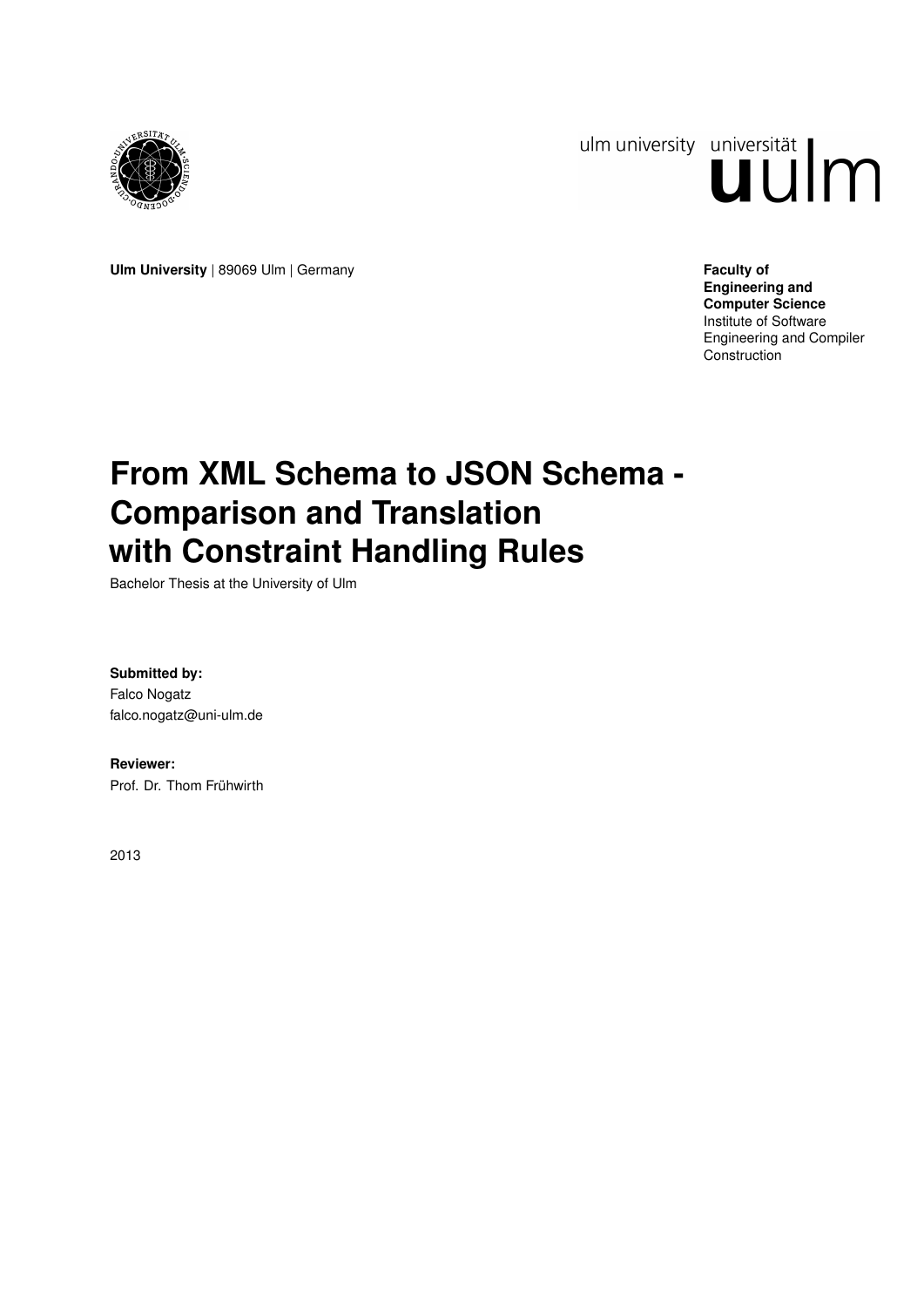Version December 10, 2013

c 2013 Falco Nogatz

This work is licensed under the Creative Commons. Attribution-NonCommercial-ShareAlike 3.0 License. To view a copy of this license, visit http://creativecommons.org/licenses/by-nc-sa/3.0/ or send a letter to Creative Commons, 543 Howard Street, 5th Floor, San Francisco, California, 94105, USA.

Satz: PDF-L<sub>ATE</sub> X 2<sub>ε</sub>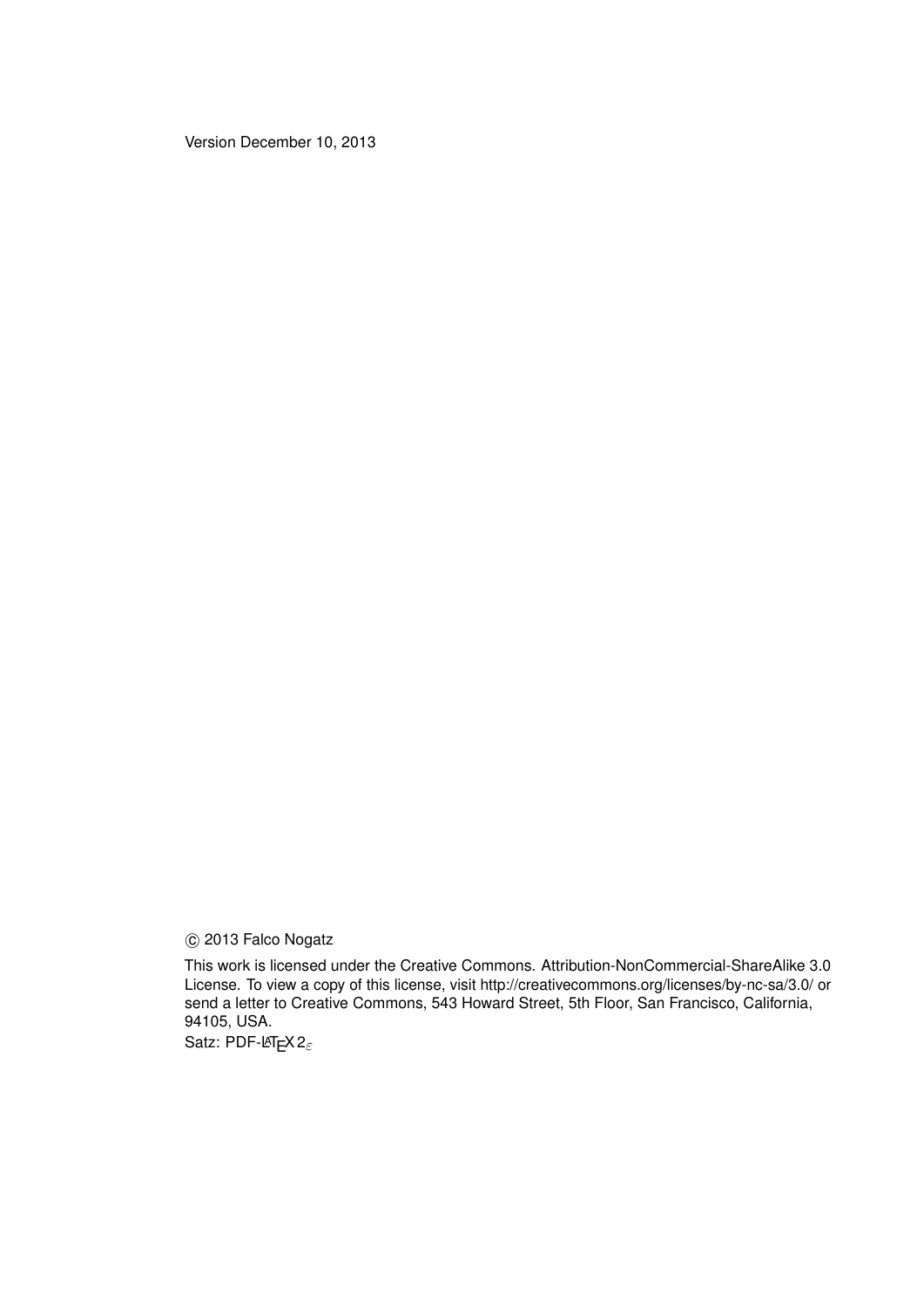# **Abstract**

This thesis identifies similar semantics in the two schema definition languages XML Schema and JSON Schema to build a dictionary which covers typical use cases to automatically transform first to the latter. As the range of functions of both XML Schema and JSON Schema are not identical, concrete transformation rules to reproduce similar behavior of data constraints are discussed and implemented by use of the logic programming language Constraint Handling Rules. As a result, a Prolog library xsd2 json is created which provides tools to translate complex XML Schema documents into their equivalent JSON Schema documents.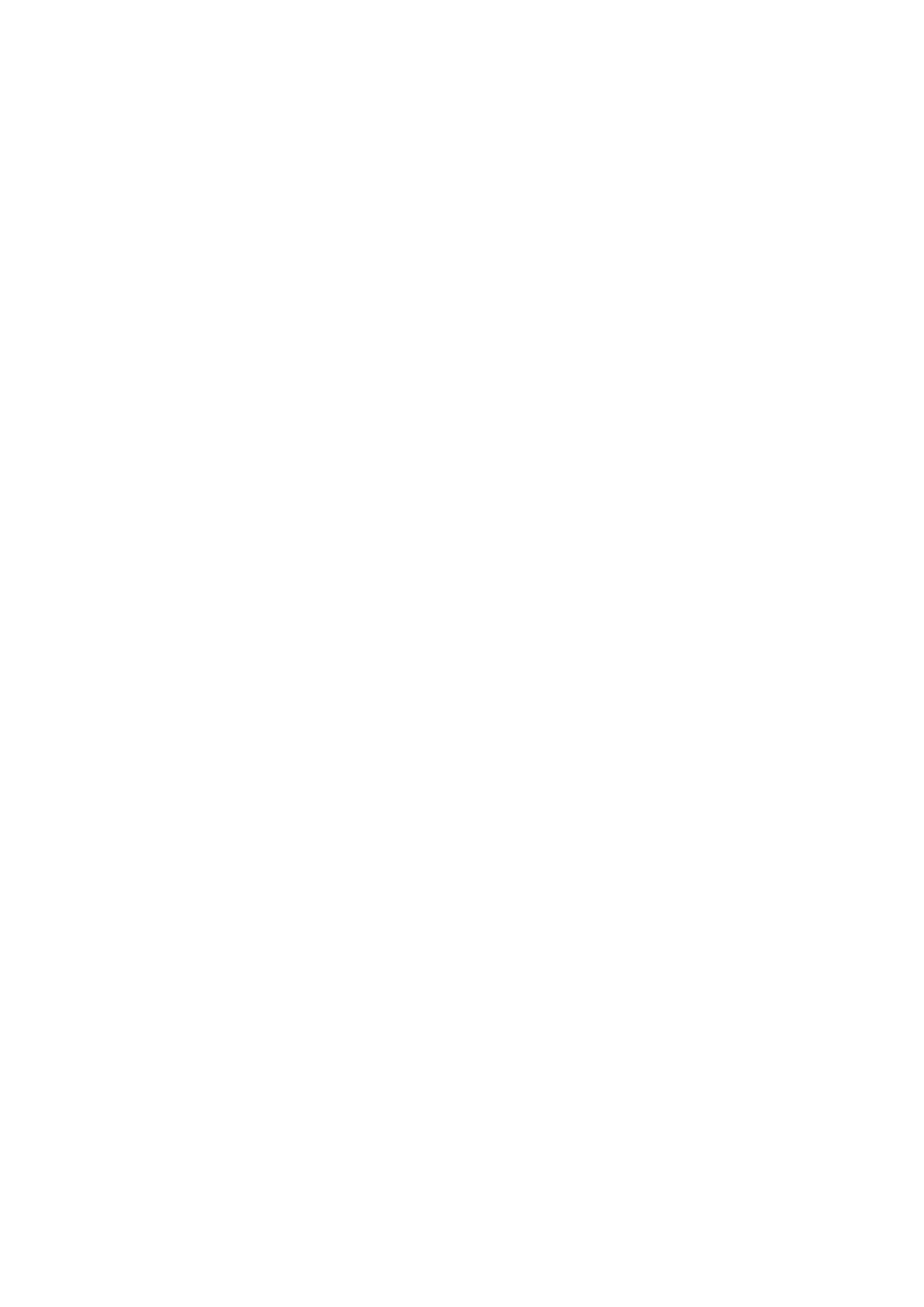# **Contents**

|    | 1. Introduction                    | 1              |  |  |  |
|----|------------------------------------|----------------|--|--|--|
|    |                                    | $\overline{1}$ |  |  |  |
|    |                                    | 3              |  |  |  |
|    |                                    | 3              |  |  |  |
|    |                                    | 3              |  |  |  |
| 2. | <b>Technologies</b>                | 5              |  |  |  |
|    |                                    |                |  |  |  |
|    |                                    |                |  |  |  |
|    |                                    |                |  |  |  |
|    |                                    |                |  |  |  |
|    |                                    |                |  |  |  |
|    |                                    |                |  |  |  |
| 3. | <b>General Translation Process</b> | 17             |  |  |  |
|    |                                    |                |  |  |  |
|    |                                    |                |  |  |  |
|    |                                    |                |  |  |  |
|    |                                    |                |  |  |  |
|    |                                    |                |  |  |  |
|    |                                    |                |  |  |  |
| 4. | <b>Translation Rules</b>           |                |  |  |  |
|    |                                    |                |  |  |  |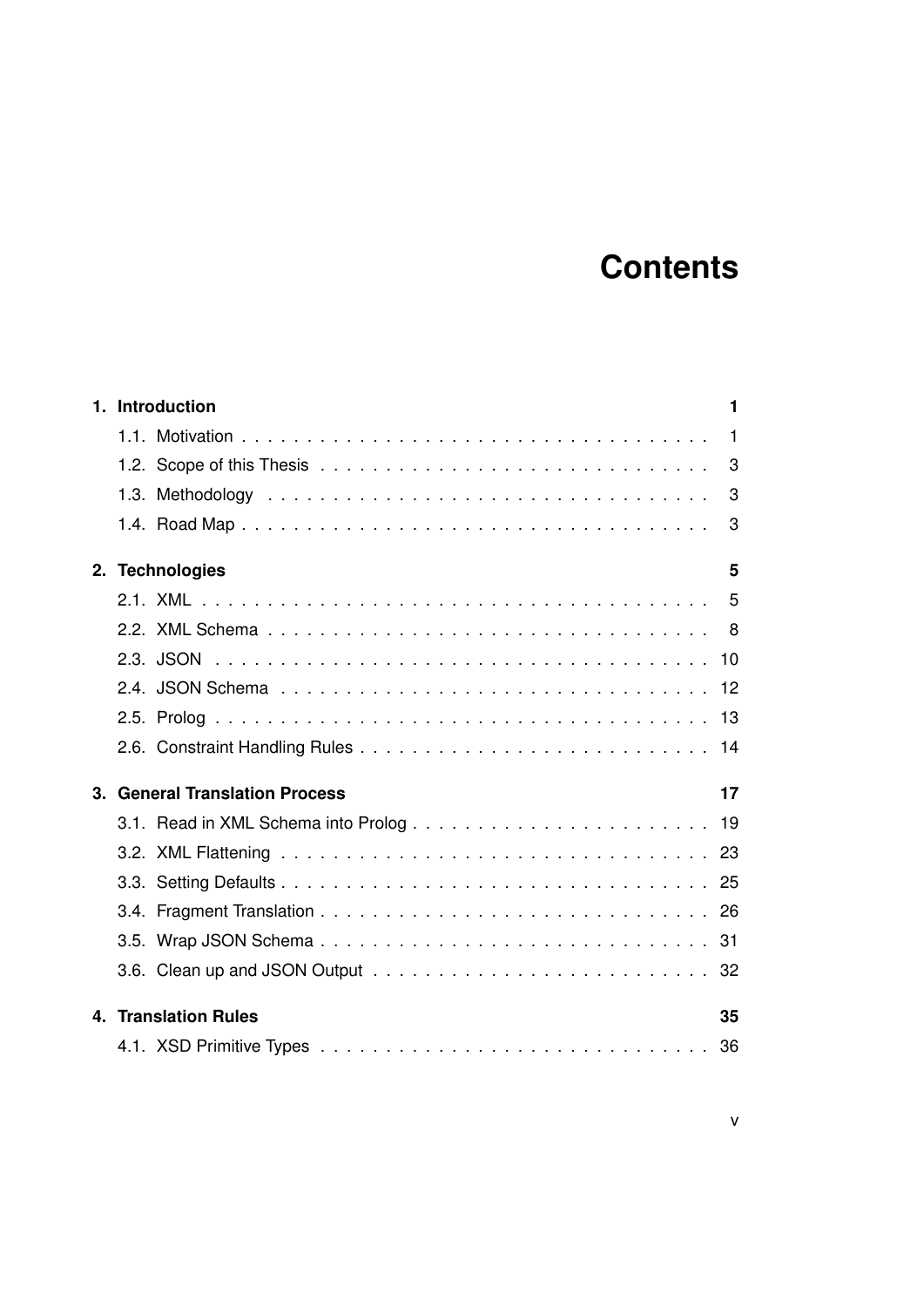# *Contents*

|                     |                                             | 42 |  |
|---------------------|---------------------------------------------|----|--|
| 5. Evaluation<br>53 |                                             |    |  |
|                     |                                             |    |  |
|                     |                                             |    |  |
|                     | 6. Conclusion                               | 55 |  |
|                     |                                             |    |  |
|                     |                                             |    |  |
|                     | A. User Manuals                             | 59 |  |
|                     |                                             |    |  |
|                     |                                             |    |  |
|                     |                                             |    |  |
|                     |                                             |    |  |
|                     |                                             |    |  |
|                     |                                             |    |  |
|                     |                                             |    |  |
|                     |                                             |    |  |
|                     | <b>B. Source Codes of Prolog Predicates</b> | 63 |  |
|                     | B.1. xsd_flatten_attributes/2  63           |    |  |
|                     |                                             |    |  |
|                     |                                             |    |  |
|                     | B.4. xsd_namespaces/1  65                   |    |  |
|                     |                                             |    |  |
|                     |                                             |    |  |
|                     |                                             |    |  |
|                     | B.8. remove_at_from_property_names/2 69     |    |  |
|                     |                                             |    |  |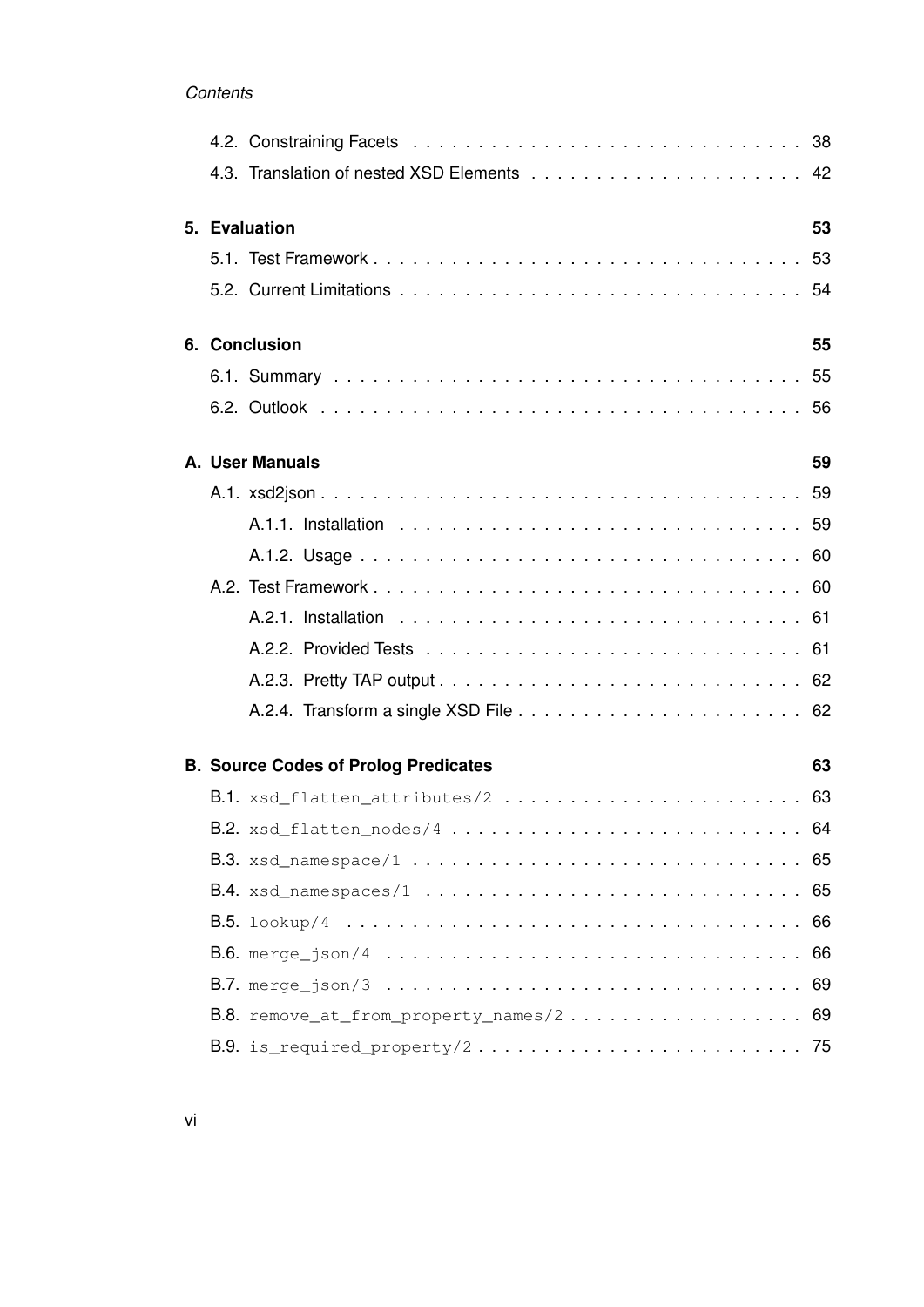| C. Source Codes of CHR Rules | 77 |
|------------------------------|----|
|                              |    |
| <b>List of Tables</b>        |    |
| <b>Bibliography</b>          | 87 |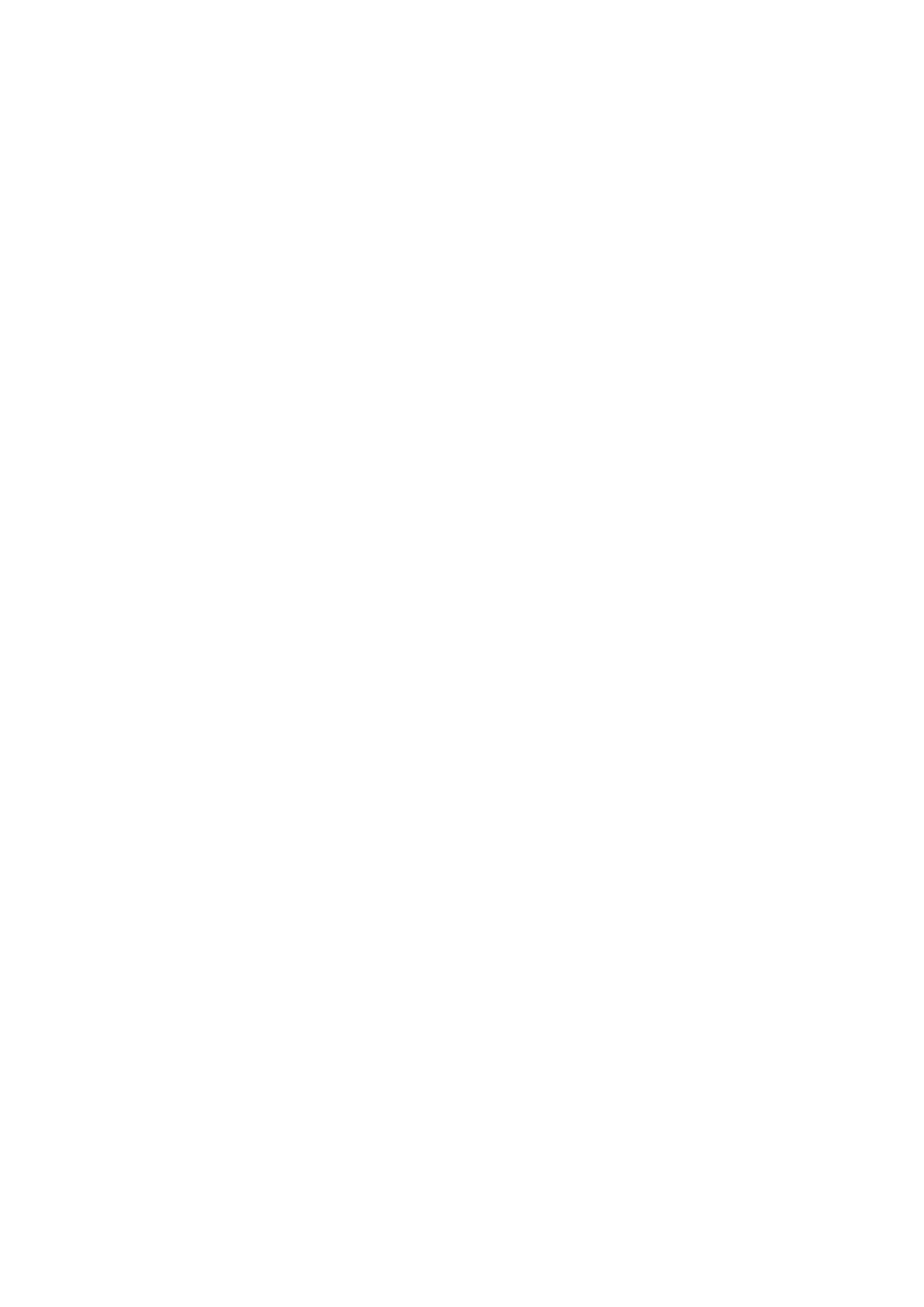# <span id="page-8-0"></span>**1 Introduction**

# <span id="page-8-1"></span>**1.1. Motivation**

XML, the Extensible Markup Language, is one of the most used format to save and exchange structured data, especially in web services. There exist applications for nearly every use case scenario [\[Cov05\]](#page-94-1), covering the data formats to exchange calendar information as well as mathematical expressions. Because of its wide distribution, a very large ecosystem has been evolved: Beside a big number of tools to display and manipulate XML files, access partial data via query languages like XPath, data formats to specify the schema of XML documents has been established. One of them is the *XML Schema Definition* (XSD), which is more expressive than the traditional Document Type Definition (DTD). XML Schema allows to define the general format of an XML document, that means which elements are allowed, the number and order of their occurrences, of which data type they should be, etc.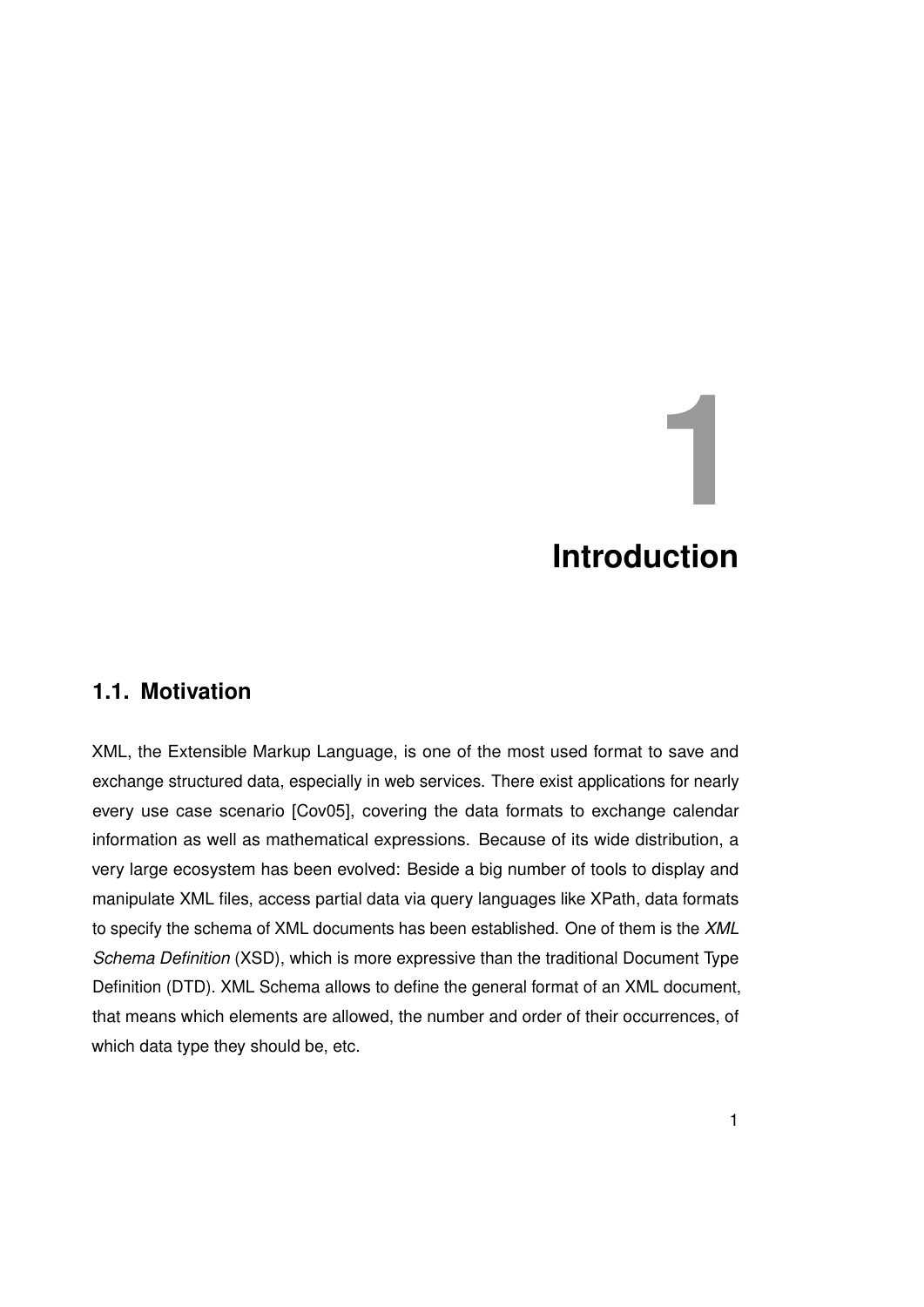# *1. Introduction*

But since its proposal in 2006 there is a new player on the field of data formats: Data serialized in the *JavaScript Object Notation* (JSON) is far smaller than its XML counterpart and its instances are valid JavaScript objects, which made this interchange format especially interesting for web developers as they no longer need a separate conversion step when loading information in asynchronous web applications via AJAX (Asynchronous JavaScript and XML). By now most popular web services use JSON for their application programming interfaces instead of XML. While the pure JSON format has been established quite fast, the ecosystem is not yet comparable to XML: The first draft for a schema language to "define validation, documentation, hyperlink navigation, and interaction control of JSON data" [KZ09] is from 2009 and in 2013 still a draft [KZ13], even though its author Kris Zyp mentioned that the current version is ready to use and a potential fifth draft would be only a clean up.

Besides its draft status one of the reasons that JSON Schema is not established like XSD is that there is currently no easy way to transform already defined XML Schemas into equivalent JSON Schemas. There already exist some XML to JSON converter, that are able to translate an XML document into its JSON counterpart. By using such like XML to JSON converter it might be possible to translate a single XML document into its JSON equivalent, but this will not be an option for the Schema instances: One can not simply convert a given XML Schema document with the hope, that the resulting JSON document will be a valid JSON Schema document as well, because the semantics of both metalanguages are different. This is why there is a need for a dedicated XML Schema to JSON Schema converter.

By the use of Prolog and Constraint Handling Rules as its primary programming language, it is natural to solve this problem in a declarative manner: We want to describe several use cases like "every  $xs:$  element within a  $xs:$  sequence node should be translated by this JSON Schema fragment" by simply referencing the addressed XML Schema nodes without having to worry about the actual tree traversal process. Using the rule-based approach we can establish concrete translations of common structures within an XML Schema document.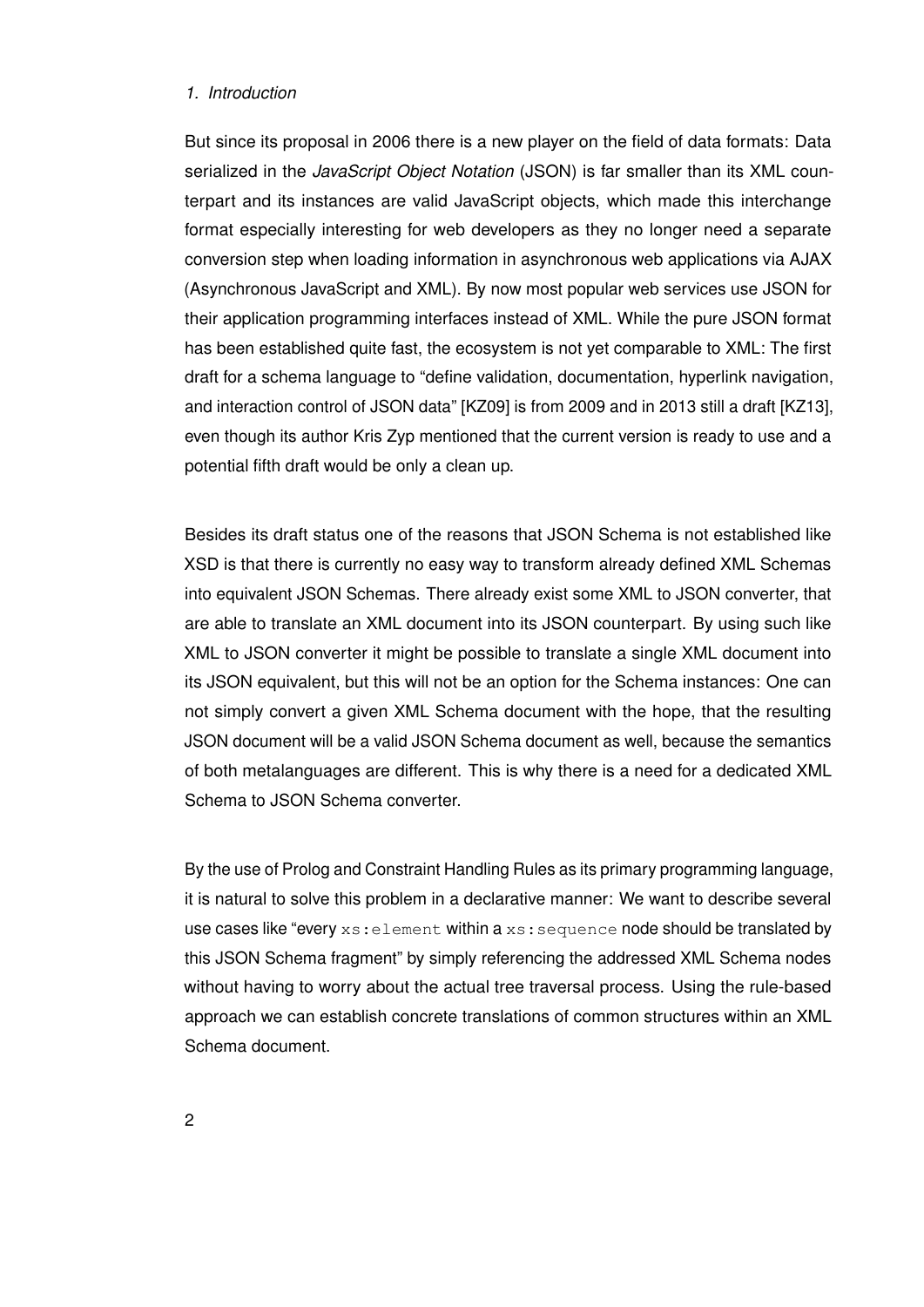# <span id="page-10-0"></span>**1.2. Scope of this Thesis**

Both description languages, XML Schema and JSON Schema, do not provide the same range of functions to characterize the constraints of its instances. In XML documents, information can be stored either as the text entity of an XML node or as one of its attributes, while JSON objects are simply key-value pairs. Therefore it is easier to find a JSON Schema equivalent to an XML Schema than vice versa.

We will investigate common XML Schema use cases and provide equivalent JSON Schema instances. Beginning with simple data types and their restrictions we provide translation rules for complex XML types with respect to their contexts. We will use the logic programming languages Prolog and Constraint Handling Rules (CHR) to directly implement the deduced translation rules. With the use of declarative programming languages we can concentrate on the translation process instead of the implementation of the tree traversal.

# <span id="page-10-1"></span>**1.3. Methodology**

This thesis provides a broad set of translation rules for common XML Schema snippets to their equivalent JSON Schema instances. While discussing them by a theoretical point of view, a prototype for a converter of XSD instances into valid JSON Schema instances is one of its main results. At the end, we will evaluate the elaborated translation rules and the prototype and discuss what further technologies would help to establish a complete translation.

# <span id="page-10-2"></span>**1.4. Road Map**

As both examined description languages, XML Schema and JSON Schema, are for them self valid XML respectively JSON instances, we start with a brief introduction into those data formats followed by their Schema definition languages. At the end of chapter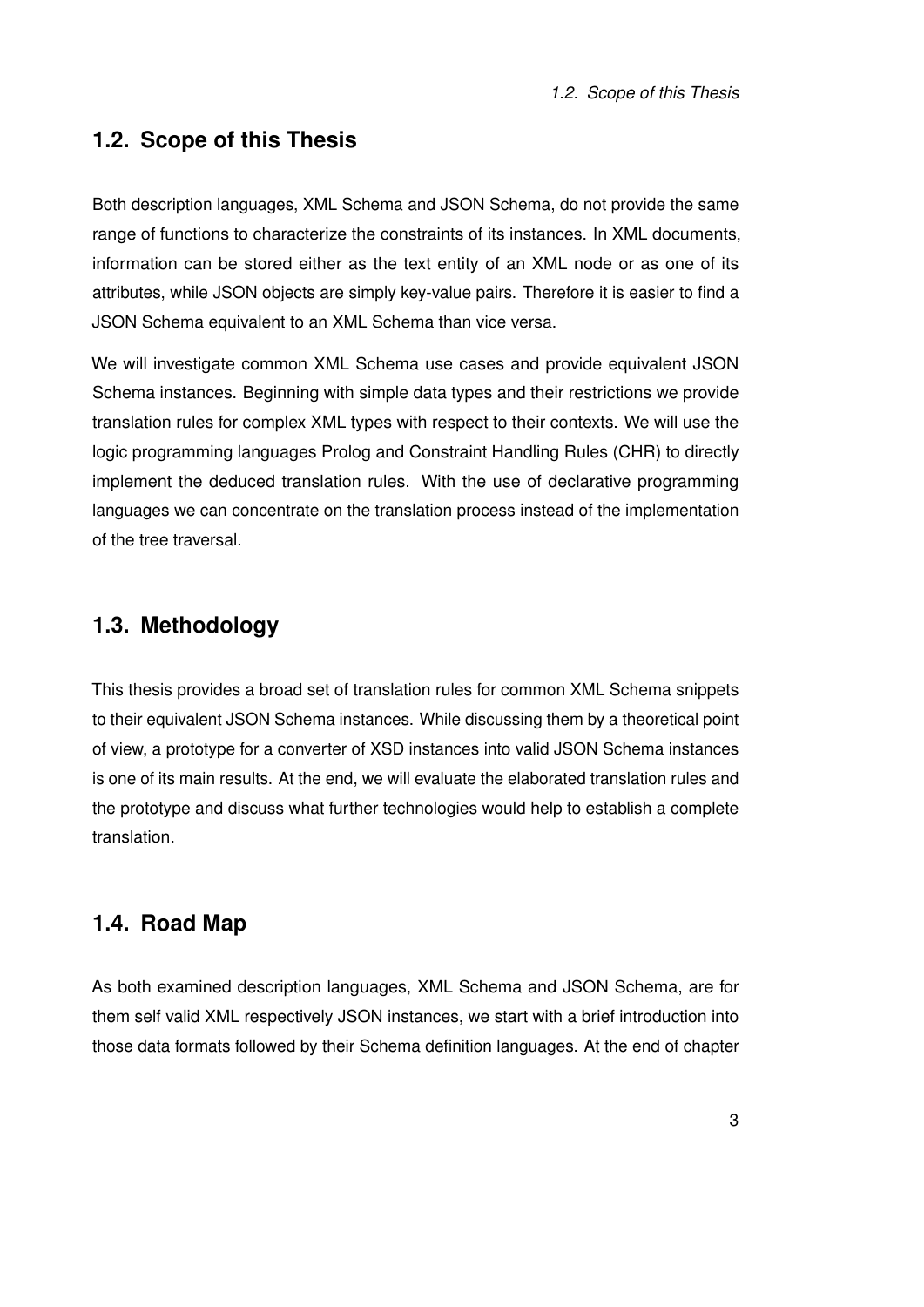# *1. Introduction*

[2](#page-12-0) we introduce the used declarative programming language CHR and its host language Prolog.

Next in chapter [3,](#page-24-0) we elaborate the general transformation process by dividing it into several steps: Beginning with the read in of an XML document into Prolog, we create CHR constraints for each XML Schema node and attribute. Those are used to translate XML Schema fragments into their equivalent JSON Schema. The whole process ends ups with the collection of all JSON Schema fragments and building of a single JSON Schema document.

The concrete translation rules of the so called XML Schema fragments are introduced in chapter [4.](#page-42-0) Beginning with XML Schema's primitive data types, followed by derived types, up to combined elements we elaborate JSON Schema equivalents for typical XML Schema use cases.

At the end the test framework is presented which is an important part of the testdriven development approach of xsd2json. We discuss current limitations of the implementation and give an outlook on future improvements.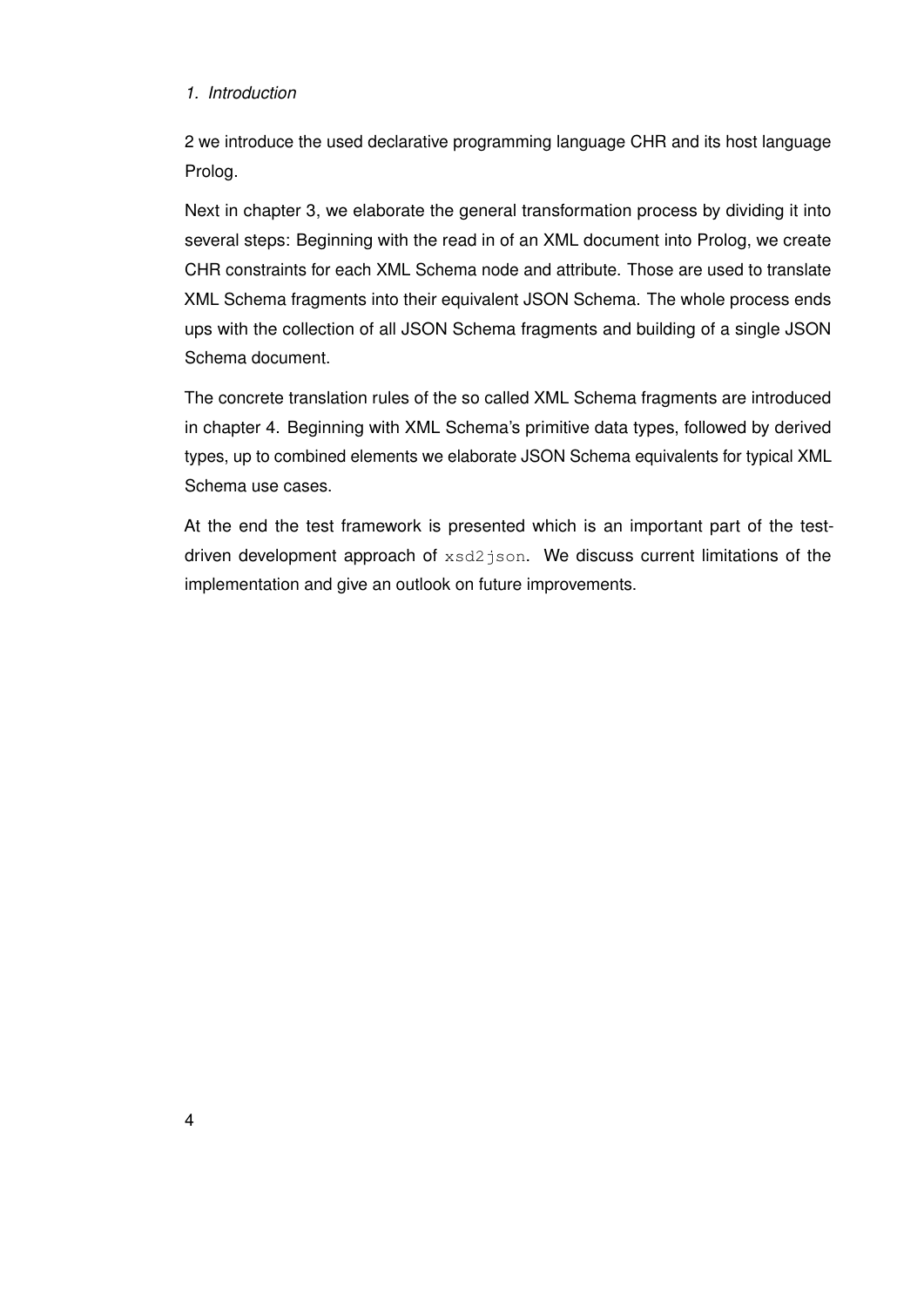# <span id="page-12-0"></span>**2 Technologies**

This chapter introduces the examined description languages, the XML Schema Definition language and its JSON counterpart JSON Schema. At the end we introduce Prolog and Constraint Handling Rules which are used to describe the translation rules and for the implementation of the converter prototype.

# <span id="page-12-1"></span>**2.1. XML**

The Extensible Markup Language, for short XML, is a markup language. It is both humanreadable and machine-readable and therefore used as a interoperable data format. It is a subset of the Standard Generalized Markup Language (SGML) and standardized by the World Wide Web Consortium (W3C). The latest version is the XML 1.1 (Second Edition) Specification [\[bra06\]](#page-94-2).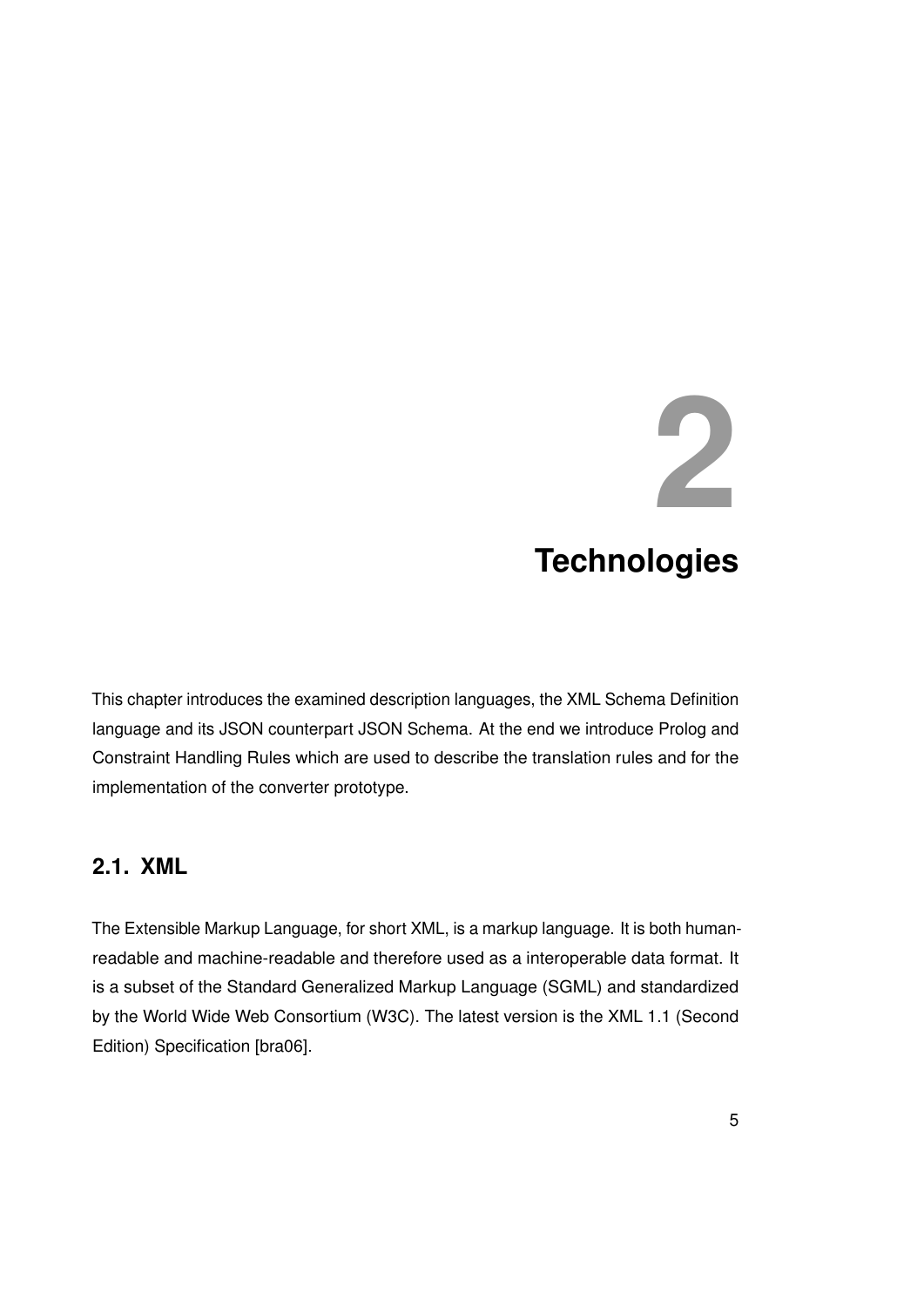# *2. Technologies*

```
Listing 2.1: Example XML document for a product catalog
```

```
1 <?xml version="1.0"?>
2 <catalog>
\vert <item id="4711">
4 <name>Unit 1</name>
5 <price currency="Euro">19.99</price>
6 <price currency="Dollar">27</price>
7 \mid \langle / \text{item} \rangle8 <item id="4712">
9 <name>Unit 2</name>
10 <price currency="Euro">12.50</price>
11 </item>
12 \times \text{catalog}
```
An XML document consists of a number of elements and their attributes. A simple example XML document is shown in Listing [2.1.](#page-13-0) To describe its components we use the following terminology:

• *Tag*

A tag is a name bordered by a smaller-than and greater-than character, i.e. the tag with the name price is written as <price>. We distinguish three types of tags:

**–** *Opening tag*, e.g. <price>

The opening tag marks the beginning of the content of an XML element.

**–** *Closing tag*, e.g. </price>

The closing tag marks the end of the content of an XML element.

**–** *Empty tag*, e.g. <price/>

The empty tag is the short variant for a starting tag followed immediately by its closing tag, e.g. <price></price>. As its name implies, it neither has a child element nor a textual content.

• *Element*

An element is either an empty tag or the combination of an opening tag and its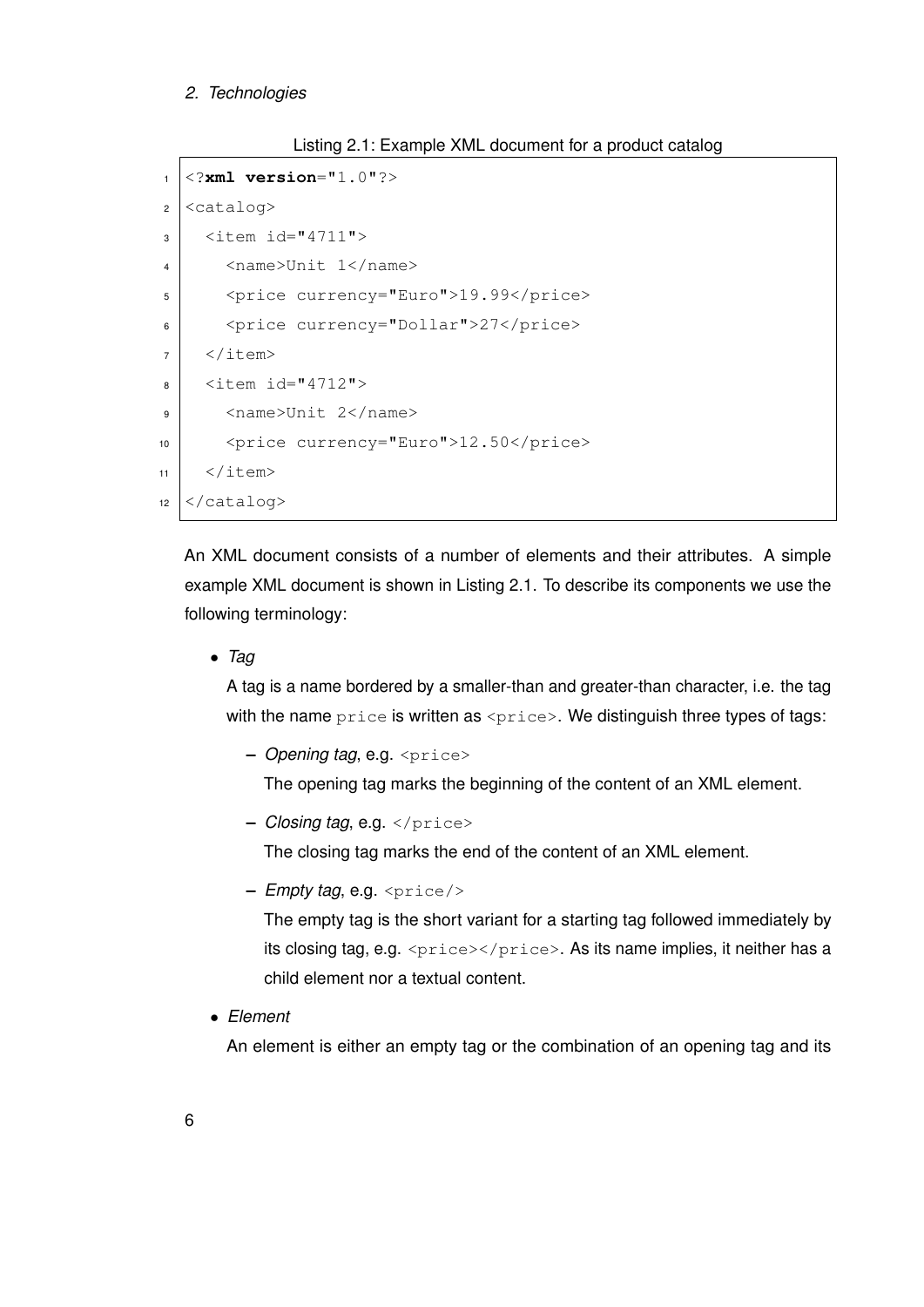closing tag. Its *content* is all between the opening and the closing tag and might be again some XML elements or only text or a mix of both.

• *Parent element, child element, siblings*

We refer to the element in whose content another element appears with an opening and/or closing tag, as its parent element. On the other hand the *child elements* of an element are all elements whose opening and/or closing tag in the very first level of the element's content.

Siblings are all element with the same parent element.

• *Attribute*

Each element can have a number of attributes which can be specified in its opening or empty tag as key-value pairs, e.g.  $\langle$ price currency="Euro"  $/$ >. The attribute's value can be enclosed in either single or double quotes.

An XML document is *well formed*, if the following constraints are satisfied:

1. A single root element

Every XML document must have a single top-level element which is called the *root element*. It contains all other elements or textual context or could be empty. Because of the fact, that comments  $\left\langle \langle 1 - \ldots - \rangle \right\rangle$  and preprocessing instructions  $\langle \langle \cdot \rangle$  ...  $\langle \cdot \rangle$  are in fact no XML elements, one could use them additionally on the document's top level. The root element has neither a parent element nor siblings.

2. Closing tag for each opening tag

Because the so called *Omittag* feature of SGML is set to No in the XML declaration [\[Cla97\]](#page-94-3), neither opening tag nor closing tags can be optional, in other words for each opening tag there must be a closing tag.

3. No overlapping elements

Every element must have a single parent element, in other words its opening and closing tag must be in the content of the same element.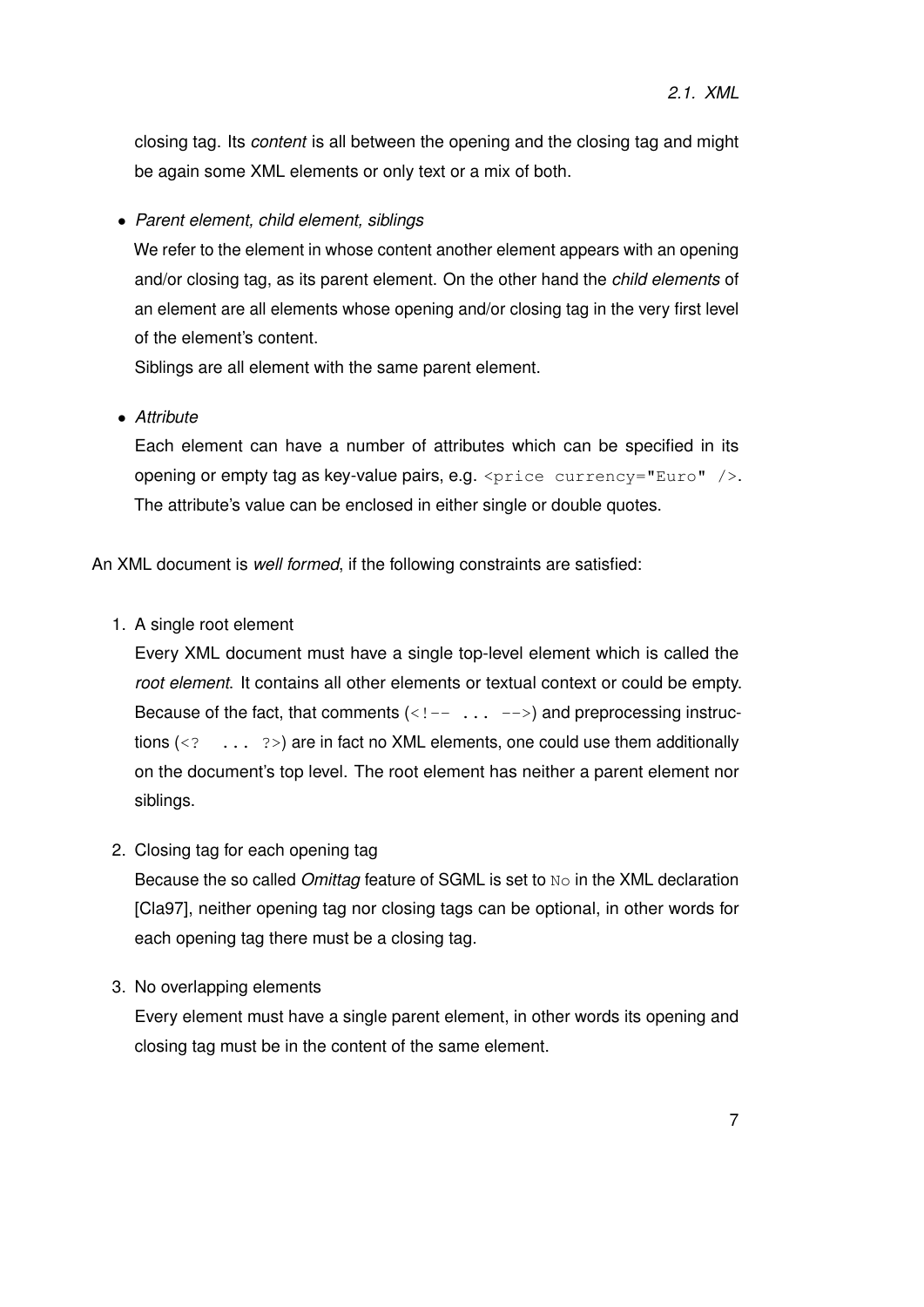# *2. Technologies*

4. No smaller-than character in texts

The smaller-than character < is reserved as the starting symbol of tags and must therefore not occur in an element's textual content.

In the following we will suppose to handle only well formed XML documents.

# <span id="page-15-0"></span>**2.2. XML Schema**

While the characteristic of being well formed only means that a given XML document is syntactically correct, one often aims for an additional property: it should be also valid against some specification and keep some conditions. This is where XML Schema comes into play.

XML Schema (XSD for XML Schema Definition, or formerly WXS for W3C XML Schema) provides a mechanism to describe the general structure of an XML instance, that means the occurring elements, their attributes and how they can be nested. It is standardized by the W3C, the latest version is the XML Schema 1.1 Specification ( $[GSMT+08]$  $[GSMT+08]$  and  $[PGM+08]$  $[PGM+08]$ ). Although the XSD 1.1 Specification is the official W3C Recommendation since April 2012 [\[Arc12\]](#page-94-4), this thesis uses the XML Schema 1.0 (Fifth Edition) Specification [\[Bir04\]](#page-94-5) as its basis for the translated XML Schema instances. The newer specification introduces conditional types based on an XPath expression and the new XSD elements <xs:assert> and <xs:assertion> which are used to specify XPath constraints. As there is as of yet no standardized XPath equivalent for JSON instances those constraints could not be translated by a converter into equivalent JSON Schema.

In an XML Schema the general structure of an XML document is specified as well as constraints for the contained entities. The following components of an XML document are described [\[BFRW01\]](#page-94-6) by the schema:

• *Element*

Every element used in the XML document is defined by an element declaration which includes the element's name, namespace and type. The element's name-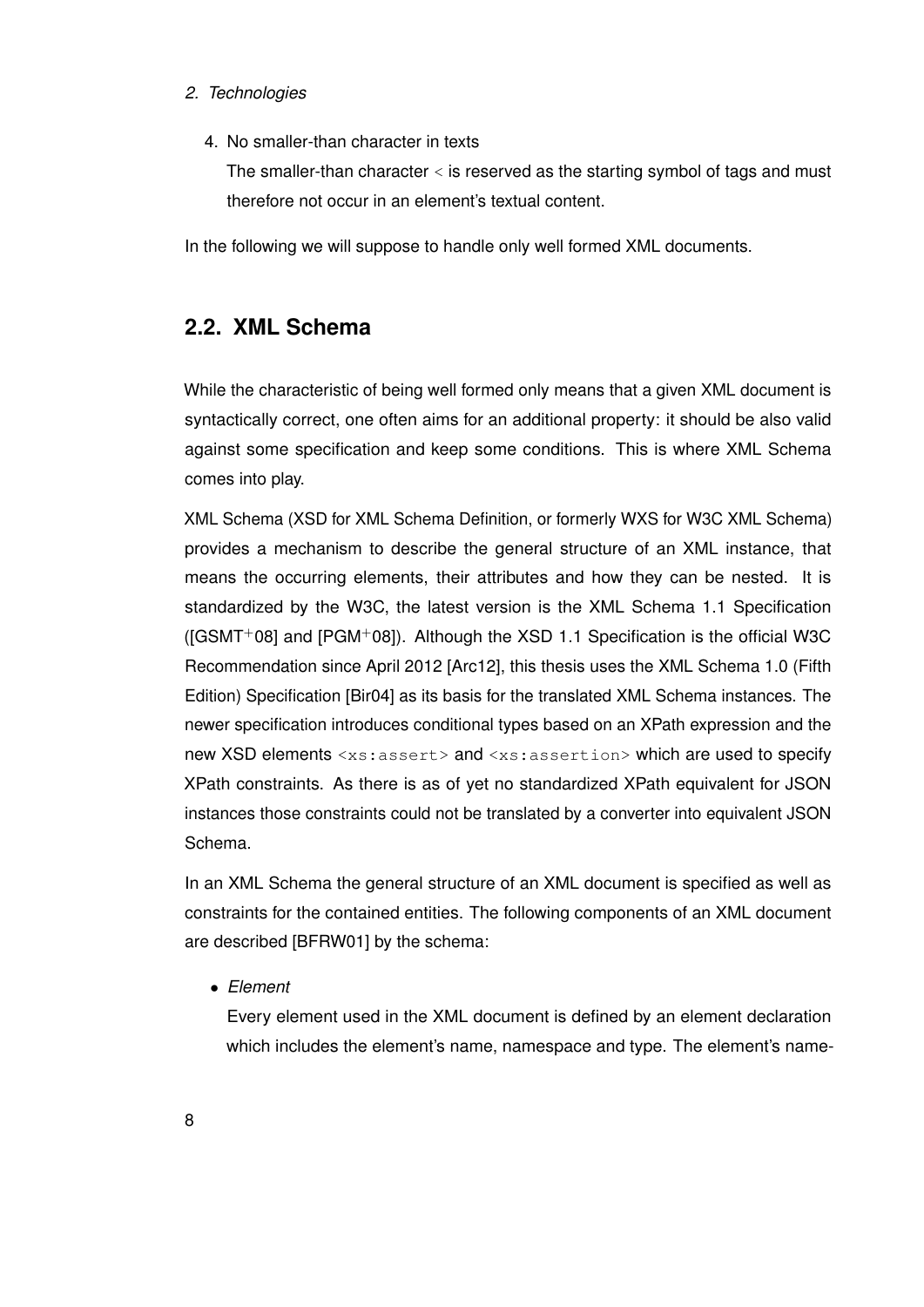space do not need to be specified explicitly but can be derived by its parent element. The element is either of a simple or complex type.

• *Attribute*

Every attribute used within an XML element is defined by an attribute declaration. The attribute has a (derived) target namespace and is always of a simple type. Additionally the fixed or default value can be declared.

• *Simple Type*

There are two general types in XML Schema: simple and complex types. Simple type (also called data types) instances are single values, i.e. in general strings or numbers. With the use of restrictions it is possible to specify their format or possible values.

• *Complex Type*

A complex type describes the content of an element, that means which child elements are allowed, in which order and amount. It also specifies the element's attributes. Complex types can be restricted and extended.

By using the XML Schema metalanguage we can characterize these elements, attributes and types of an XML document by an XSD document, which is an XML document for itself. The concrete XML Schema syntax to specify the document's structure and its type are introduced in chapters [3](#page-24-0) and [4,](#page-42-0) where an equivalent JSON Schema translation for each is elaborated. Just to show the general layout of an XML Schema document we present in Listing [2.2](#page-16-0) a possible schema for the XML document mentioned above:

```
Listing 2.2: Example XML Schema for 2.1
```

```
1 <?xml version="1.0" ?>
2 <xs:schema xmlns:xs="http://www.w3.org/2001/XMLSchema">
3 <xs:element name="catalog">
4 <xs:complexType>
5 <xs:sequence>
6 <xs:element name="item" type="item"
7 maxOccurs="unbounded" />
8 \mid \langle x \rangle </xs: sequence>
```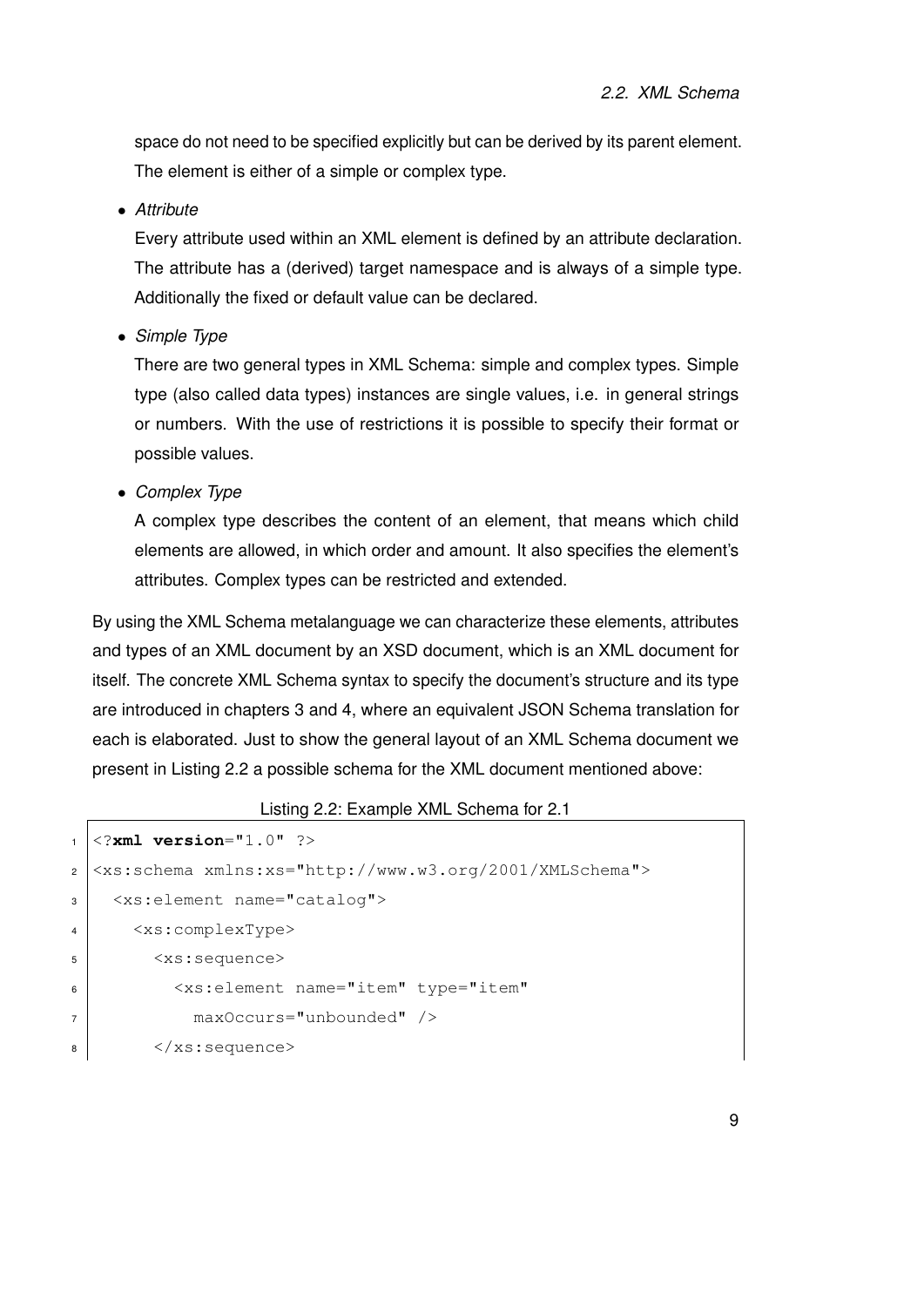#### *2. Technologies*

```
9 </xs:complexType>
10 </xs:element>
11
12 <xs:complexType name="item">
13 | \langle xs:sequence \rangle14 <xs:element name="name" type="xs:string" />
15 <xs:element name="price" type="price"
16 maxOccurs="unbounded" />
17 \langle /xs: sequence>
18
19 <xs:attribute name="id" type="xs:nonNegativeInteger" />
20 </xs:complexType>
21
22 <xs:simpleType name="price">
23 <xs:restriction base="xs:decimal">
_{24} \sim \timesxs:minInclusive value="0" />
25 \langle \times \times \rangle xs: restriction>
26 </xs:simpleType>
27 \leq xs:schema>
```
# <span id="page-17-0"></span>**2.3. JSON**

JSON is a data format designed to exchange human- and machine-readable information in a key-value format. It is formal specified in RFC 4627 [\[Cro06\]](#page-95-1) and was introduced by Douglas Crockford in 2006. Since then it became popular especially in web services and is going to take over from XML as the first choice to communicate with application programmable interfaces [\[Duv11\]](#page-95-2). Being directly supported in JavaScript, it is perfectly suited for web-based architectures. Compared to XML, parsing JSON in modern browsers is faster and the network transmission time is lower [\[NPRI09\]](#page-96-1).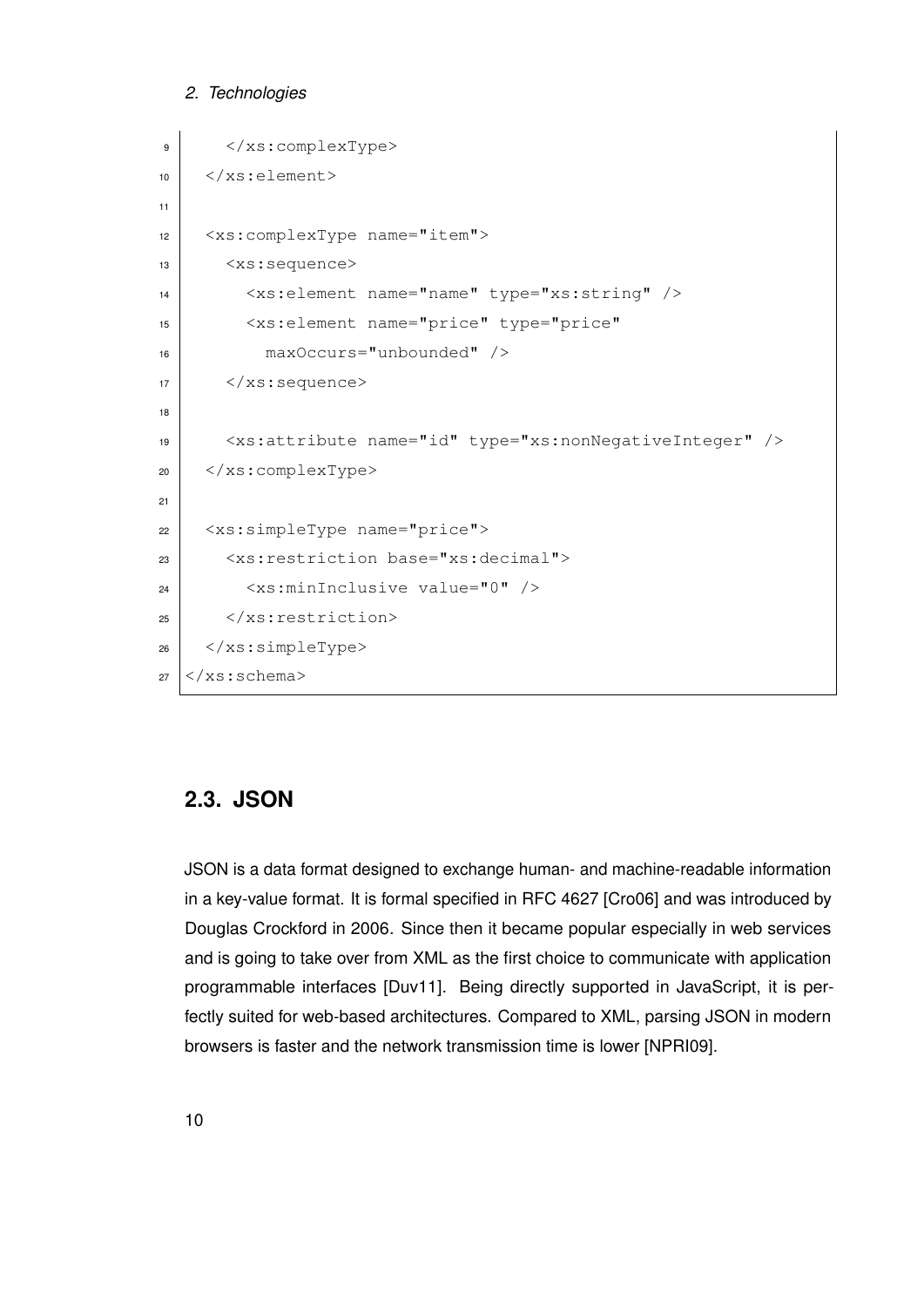Listing 2.3: Example JSON document for a product catalog

```
1<sup>\frac{1}{2}</sup>
2 "items": {
3 \frac{1}{4711}; {
4 "name" : "Unit 1",5 "prices": {
6 "Euro": 19.99,
7 "Dollar": 27
8 }
9 },
10 "4712": {
\text{max} "name": "Unit 2",
12 "prices": {
13 | "Euro": 12.50
\begin{array}{c|c}\n 14 & \end{array}15 }
16 }
17 | }
```
A JSON document consists of a number of key-value pairs (also called attribute-value pair), ordered lists and and simple values of a basis type [\[JSO13a\]](#page-95-3). An example JSON document is shown in Listing [2.3.](#page-18-0) We use the following terminology to describe its components:

• *Value*

A value is either an array, an object, a string encapsulated in double quotes, for example "foo", or any number or one of true, false, null.

• *Array*

An array is an ordered collection of values, encapsulated in the brackets [ and ]. The values are separated by commas and do not need to be of the same type.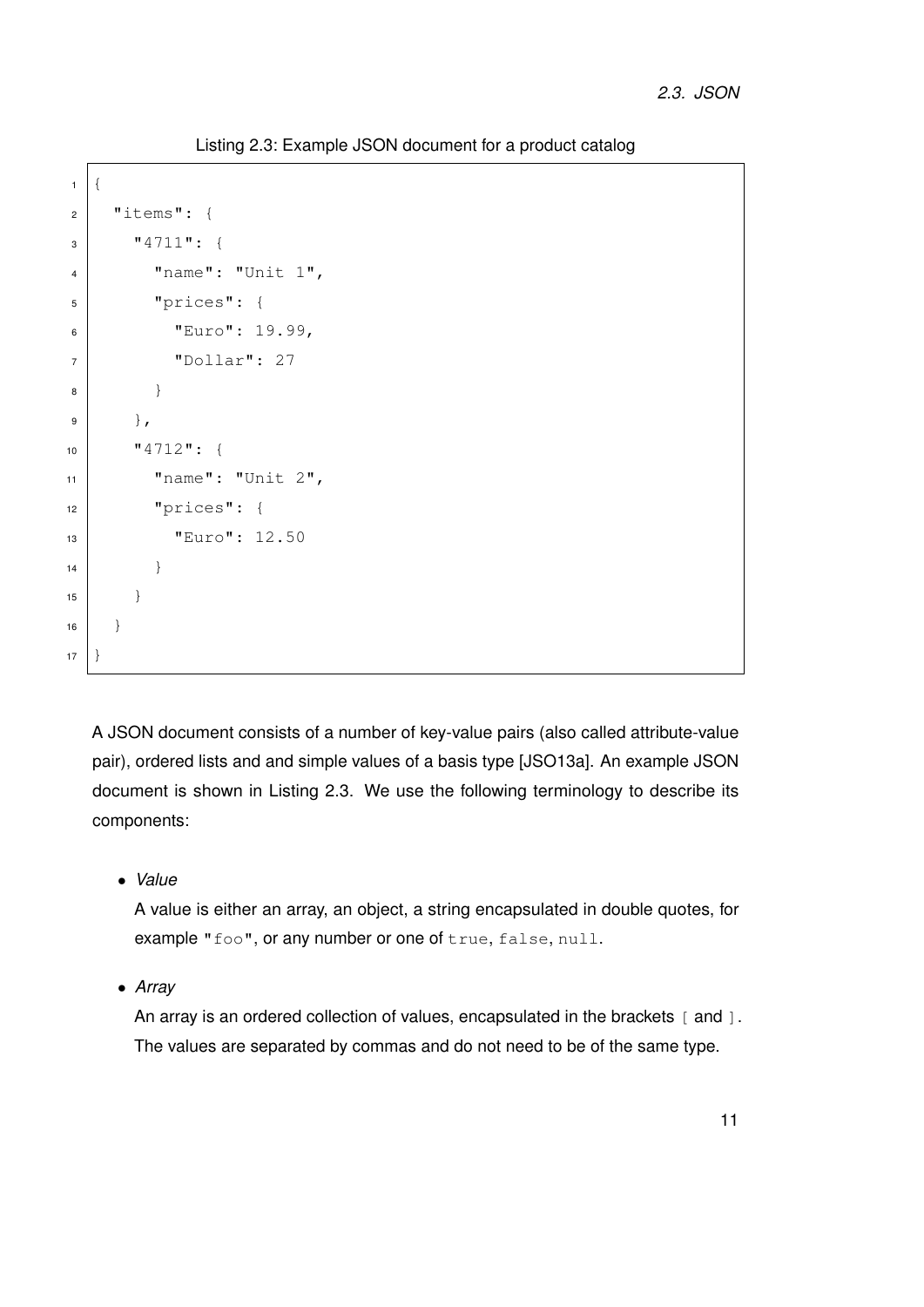- *2. Technologies*
	- *Object*

An unordered collection of name-value pairs is called object and must be encapsulated in curly braces { and }. The *key* is a string encapsulated in double quotes and must be followed by a colon : and its value. The keys must be unique for each object.

While the JavaScript syntax (specified as ECMAScript in [\[ECM99\]](#page-95-4)) defines more basis data types than boolean, null, string and number, the additional formats like Date, Function and Regular Expression are not part of the JSON specification and must therefore modelled as strings or numbers. We will see in the next section [2.4](#page-19-0) that there are formats defined for common properties like dates, phone numbers etc.

# <span id="page-19-0"></span>**2.4. JSON Schema**

While the pure JSON format has been established over the recent years, the ecosystem is not similar to XML: The first draft for a schema language to "define validation, documentation, hyperlink navigation, and interaction control of JSON data" was created in 2009 [\[KZ09\]](#page-96-2) and is in 2013 still a draft [\[KZ13\]](#page-96-3), even though its author Kris Zyp mentioned that the current version is ready to use and a potential fifth draft would only be a clean up [\[JSO11\]](#page-95-5). The latest version of the specification, Draft 04, is supported by a number of validators in multiple programming languages. A list of current implementations can be found in [\[JSO13c\]](#page-95-6).

A JSON Schema is defined in a JSON document for itself. A possible schema for the JSON product catalog mentioned in Listing [2.3](#page-18-0) is shown in Listing [2.4.](#page-19-1) The semantic of the JSON Schema elements is specified in [\[Gal13\]](#page-95-7).

```
Listing 2.4: Example JSON Schema for 2.3
```

```
1 (2 "type": "object",
3 "properties": {
4 "items": {
```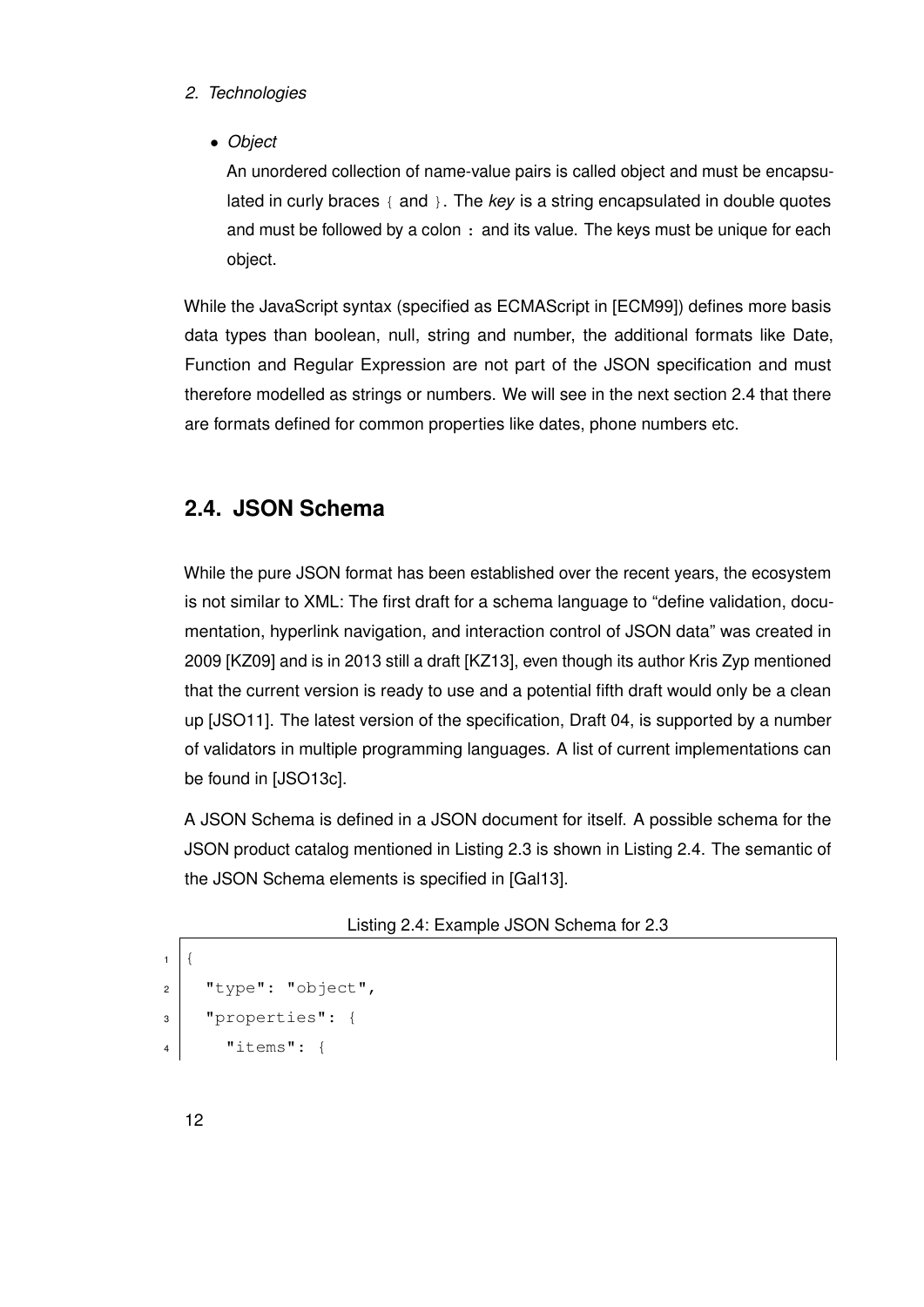```
5 "type": "object",
6 "additionalProperties": {
7 "type": "object",
8 "properties": {
9 "name": {
10 | "type": "string"
11, }, },
12 | "prices": {
13 | "type": "object",
14 "additionalProperties": {
15 "type": "number",
\frac{16}{16} "minimum": 0
\begin{array}{c|c}\n\hline\n\end{array} \begin{array}{c}\n\hline\n\end{array}18 }
19 }
20 }
21 \Big\}22 }
23 \mid
```
# <span id="page-20-0"></span>**2.5. Prolog**

To specify the concrete translation rules of XML Schema snippets into an equivalent JSON Schema we use a combination of the logic programming languages Prolog and CHR (see [2.6\)](#page-21-0). By using a declarative programming approach, we can concentrate on the translation rules itself instead of implementation details of the tree traversal.

Prolog was one of the first logic programming languages. There exist multiple implementations, the most popular are SICStus Prolog and SWI-Prolog. Following a declarative approach, a Prolog program consists of facts and rules. A rule consists of a head and body as shown in Listing [2.5.](#page-21-1)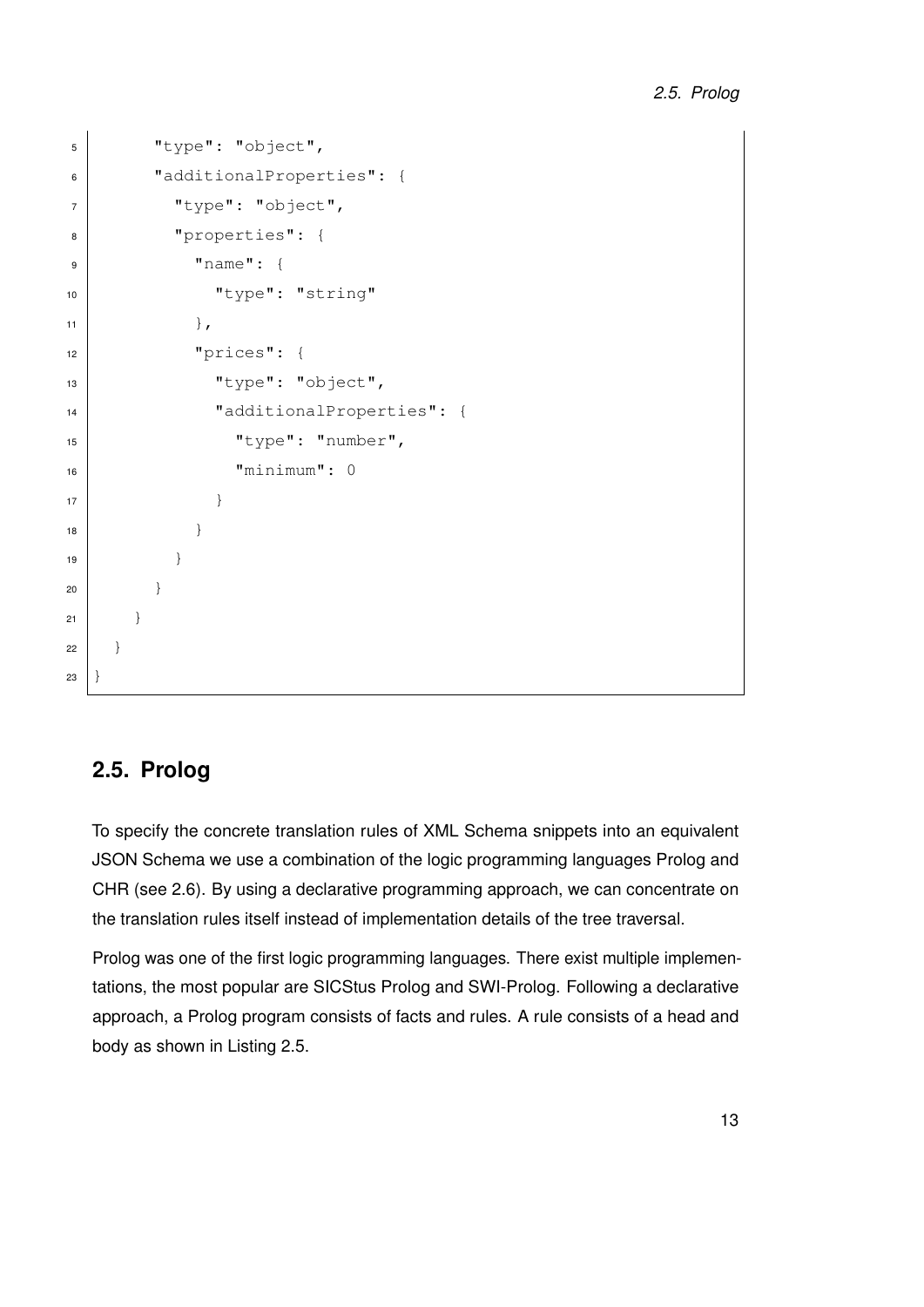# <span id="page-21-1"></span>*2. Technologies*

Listing 2.5: Structure of a Prolog rule

 $1$  Head : - Body.

The rule's head must be a single predicate whereas the body can be an conjunction (separated by a comma) or disjunction (separated by a semicolon) of any number of predicates. The predicates in the rule's body are called *goals*. The semantic of a rule with the structure mentioned in Listing [2.5](#page-21-1) is "head is true if body is true" and is therefore a horn clause. If the body of a rule is empty or true like in Listing [2.6,](#page-21-2) we call it *fact*.

Listing 2.6: Example of a Prolog fact

```
1 foo(bar).
2 foo(bar2) :- true.
```
Once the user posts a goal (or it is called for example in the guard of a CHR rule), the Prolog engine tries to find a binding for the given free (also called unbounded) variables that satisfies the predicate with respect to the defined facts and rules. If all variables are bound, the Prolog engine searches for a satisfiable resolution. The given facts and rules are examined in their order in the source code. If the application of multiple rules is possible, backtracking is used to prove the given goal. [\[CM84\]](#page-94-7) provides further information about the semantics of Prolog.

# <span id="page-21-0"></span>**2.6. Constraint Handling Rules**

Constraint Handling Rules (CHR) is a declarative programming language following the constraint-based programming paradigm. It was invented in 1991 by Thom Frühwirth and is usually used as an extension for a host language. Today there are multiple implementations, also in non-declarative programming languages like Java. The most popular host language is currently Prolog, therefore the CHR library is included in many Prolog implementations like SWI-Prolog and SICStus. The implemented prototype of an XSD to JSON Schema converter is tested with the CHR library for SWI-Prolog.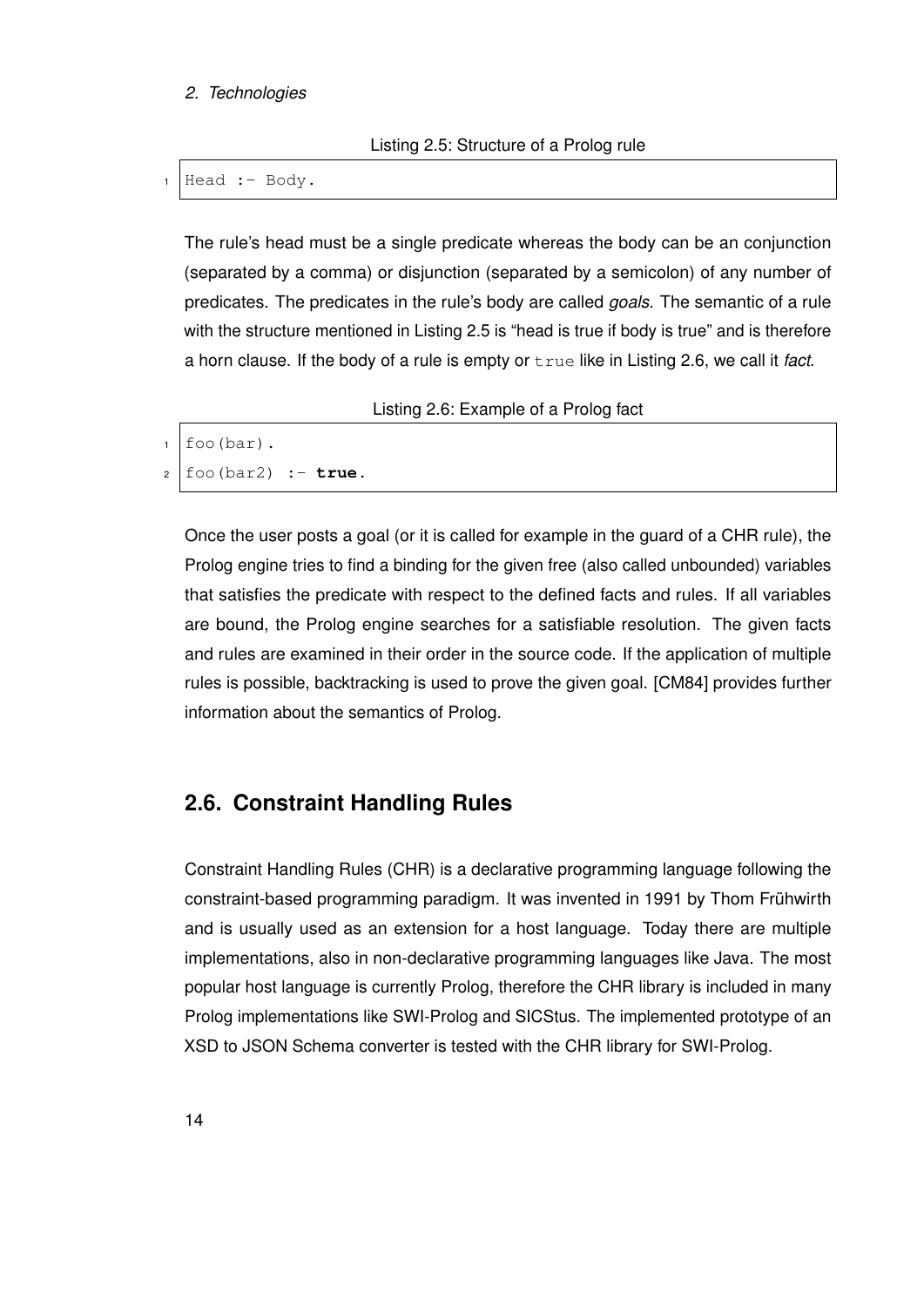CHR adds a new term besides the known predicates of Prolog: constraints. While every goal in Prolog has to be proven immediately by the use of variable binding, unification and backtracking, we can add constraints to a *constraint store*. By defining CHR rules it is possible to manipulate the entries of this constraint store, that means depending on its currently saved constraints it is possible to remove some of them or add new ones.

Effectively the CHR extension adds three types of rules to our logic programming syntax to manipulate the contents of the constraint store. These rules of a CHR program are wellknown from the mathematical logic for computer programming: Besides the simplification and propagation rules there is a mixed type called simpagation. Simplification rules replace constraints with usually simpler ones while propagation rules add new constraints depending on the known. Simpagation rules can be used to replace constraints based on known information which is for example useful for removing redundant data. Listing [2.7](#page-22-0) shows the concrete syntax of the three rule types.

#### Listing 2.7: Syntax of CHR rules

```
1 \left| - - \text{Propagation} \right|2 \text{ Head} \equiv \text{Suard} \mid \text{Body}.3
4 \left| - - \text{Simplification} \right|5 Head \le Suard | Body.
6
7 \left| - - \right| Simpagation
\bullet Head1 \ Head2 <=> Guard | Body.
```
Unlike Prolog the head of a CHR rule can consist of more than one constraint. The semantic of a propagation rule is "if all constraints mentioned in the rule's head and the guard can be satisfied, add the constraints of the rule's body to the constraint store". The same applies for a simplification rule with the difference, that all constraints of the head are removed from the constraint store. The simpagation rule is a combination of both: The constraints specified in Head1 are kept, whereas constraints of Head2 are removed from the constraint store. The guard is optional for all rules and may only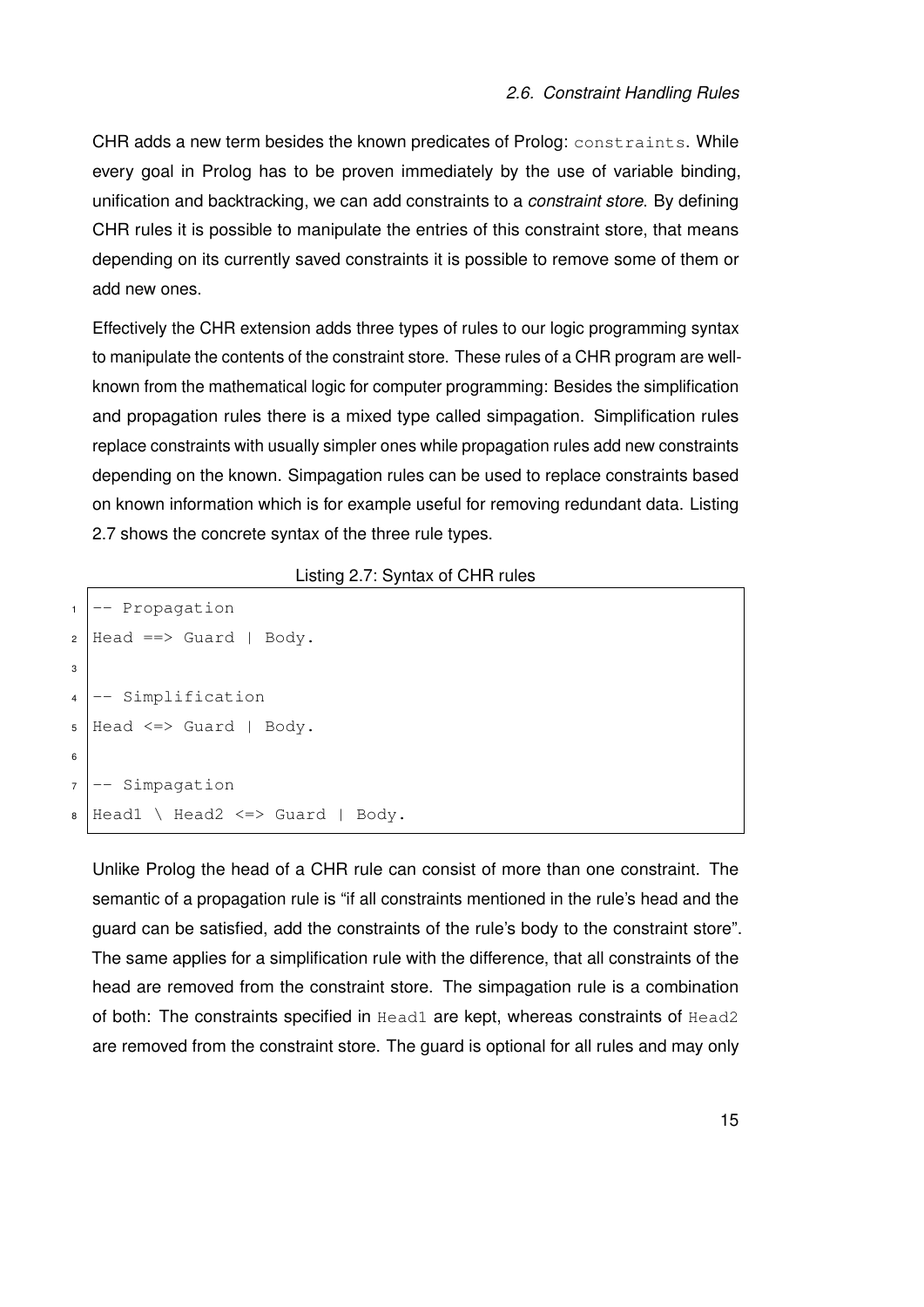# *2. Technologies*

contain built-in predicates, that means only (possibly user-defined) Prolog predicates and no CHR constraints.

If a constraint is added to the constraint store, for each defined CHR rule is checked whether the expected constraints are now all available in the constraint store and the guard can be satisfied. If that is the case the rule gets applied with the semantic introduced before. [\[Frü95\]](#page-95-8) offers further information about the concrete mechanisms how CHR programs are executed.

In the following we generally refer to constraints as "CHR constraints" to prevent confusions with the definition of the XML Schema. We will call some of its restriction "constraints" too, especially the constraining facets introduced in section [4.2.](#page-45-0)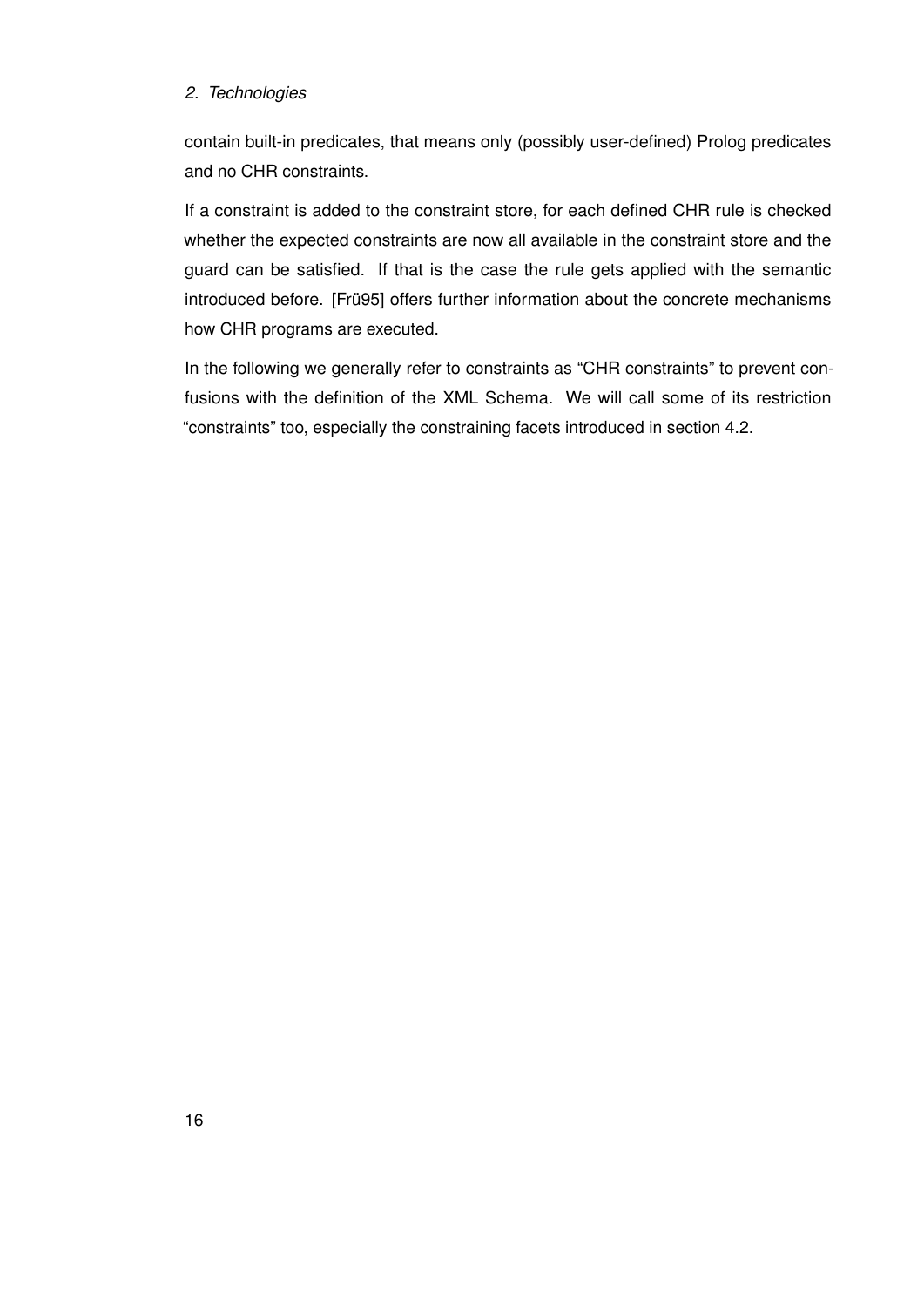# **3**

# <span id="page-24-0"></span>**General Translation Process**

The technologies introduced before are the basis for the prototype implementation of a converter that translates XML Schema documents into equivalent JSON Schema documents. The aim was to create a Prolog/CHR module that offers a predicate xsd2 json (XSD, JSON) which holds the translated JSON Schema JSON for the given XML Schema XSD. With this module a simple command line tool that directly translates XSD files has been created.

In this chapter we present the general translation process, beginning with the loading of an XML Schema instance into Prolog right up to the creation of the related JSON Schema. The overall translation process is splitted into six steps as shown in Figure [3.1:](#page-25-0)

- 1. Read in XML Schema into Prolog
- 2. XML Flattening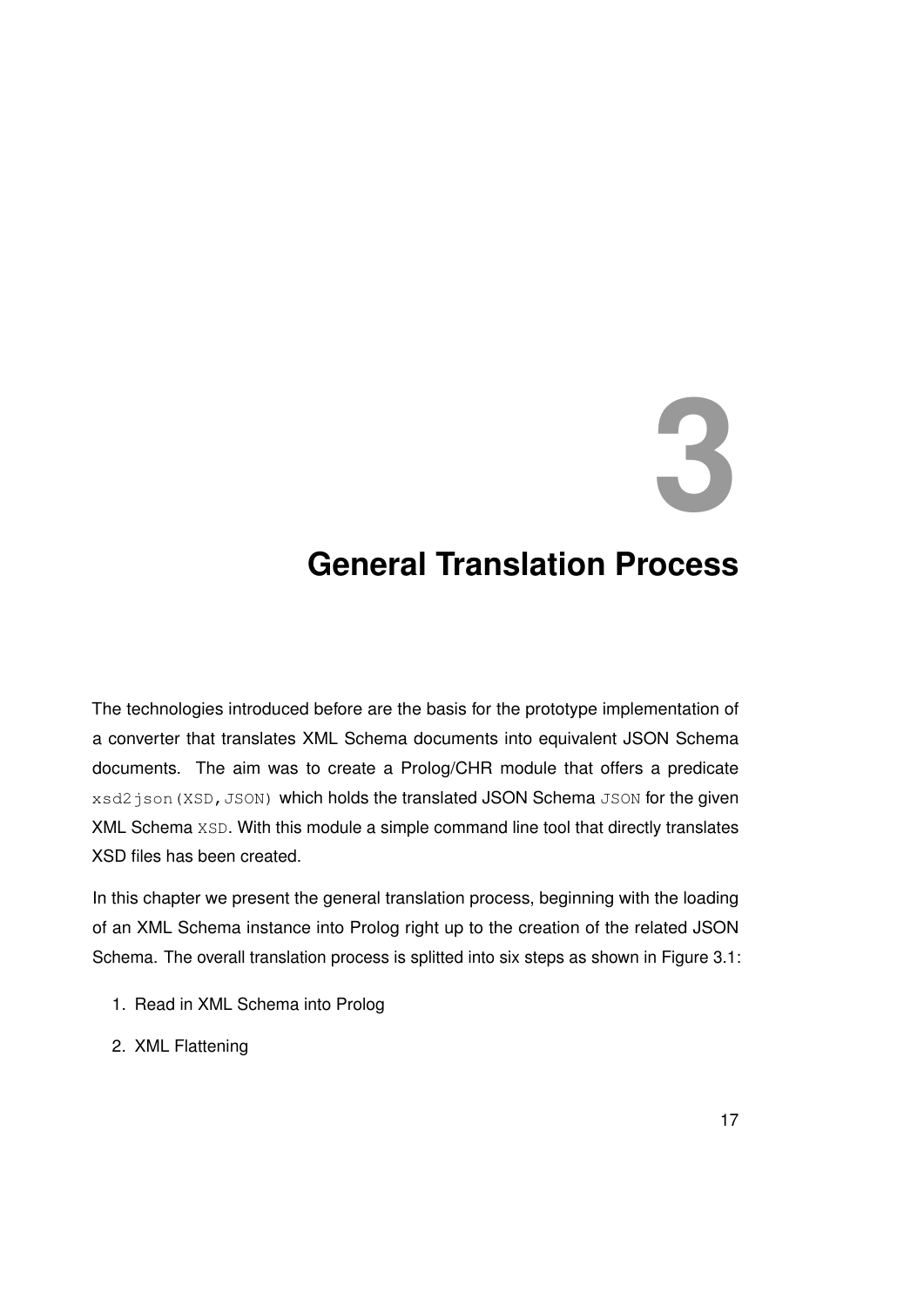- *3. General Translation Process*
	- 3. Setting Defaults
	- 4. Fragment Translation
	- 5. Wrap JSON Schema
	- 6. Clean up and JSON Output

The different steps are distinguished by their function and used programming language: The read in XML Schema is represented as a nested term in Prolog and gets flattened into multiple CHR constraints which are the basis for the actual translation. The translated fragments are first modelled as CHR constraints and again subsequently wrapped into a nested Prolog term which represents the resulting JSON Schema. In the last step, now by the use of Prolog, unnecessary information gets removed.



<span id="page-25-0"></span>Figure 3.1.: Steps of the overall translation process

The translation steps are also directly mapped to the implementation of the  $xsd2$  json/2 Prolog predicate which generates the translated JSON Schema as seen in Listing [3.1.](#page-25-1)

Listing 3.1: Definition of the xsd2json/2 Prolog predicate

```
1 | x sd2json(Input, Result) :-
2 % Read in XML
3 | % and generate an ID for its root element
4 load_xsd(Input,XSD),
5 root_id(Root_ID),
```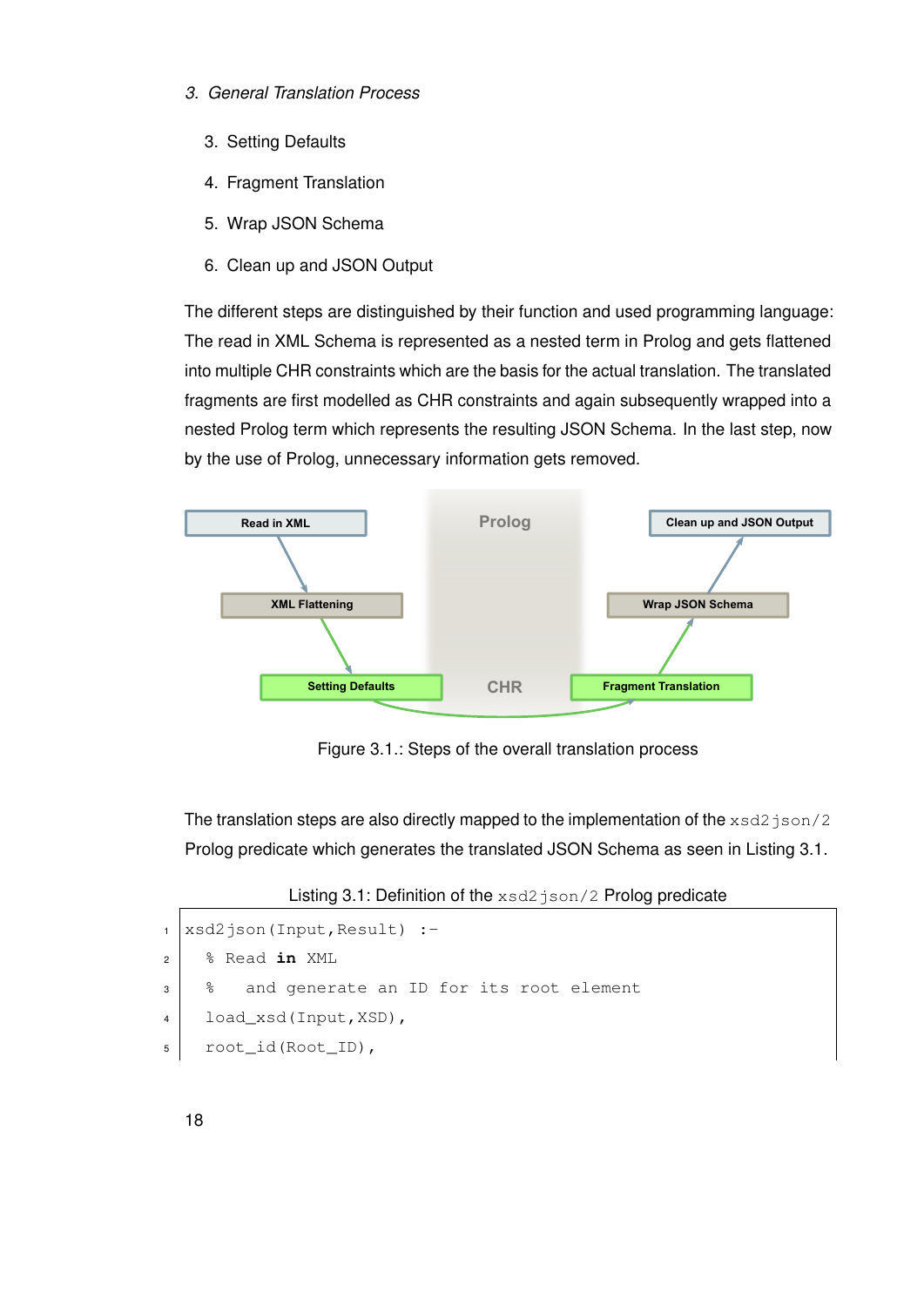```
6
7 % XML Flattening
8 8 that also triggers the Setting of the Defaults
9 xsd_flatten_nodes(Root_ID,0,XSD,Children_IDs),
10
11 % Trigger the Translation of single Fragments
12 transform,
13
14 | % Trigger the Wrap-up of the JSON Schema and get
15 % the resulting object from the CHR constraint store
16 Children_IDs = [First_Element|_],
17 build schema,
18 | get_json(First_Element, JSON),
19
20 % Clean up the JSON Schema
21 remove_at_from_property_names(JSON,Result).
```
In the following, we discuss in detail the steps as well as the predicates and CHR constraints used in the definition of  $xsd2$  json/2. The actual translation rules of concrete XML Schema fragmets, which are triggered when the transform/0 CHR constraint is added in the third step, have its own chapter in [4.](#page-42-0) There the translation of XML's basis types are introduced as well as the definition of elements, attributes and complex types.

# <span id="page-26-0"></span>**3.1. Read in XML Schema into Prolog**

SWI-Prolog already provides a wide support for the work with XML documents in general and XML Schemas in particular. By the use of its SGML/XML parser [\[Wie05\]](#page-96-4), XML documents (and so XML Schemas as they are XML documents for themselves) can be read in as a nested term. The library can be loaded via  $: -$  use\_module(library(sqml)). but will be autoloaded in SWI-Prolog in most cases.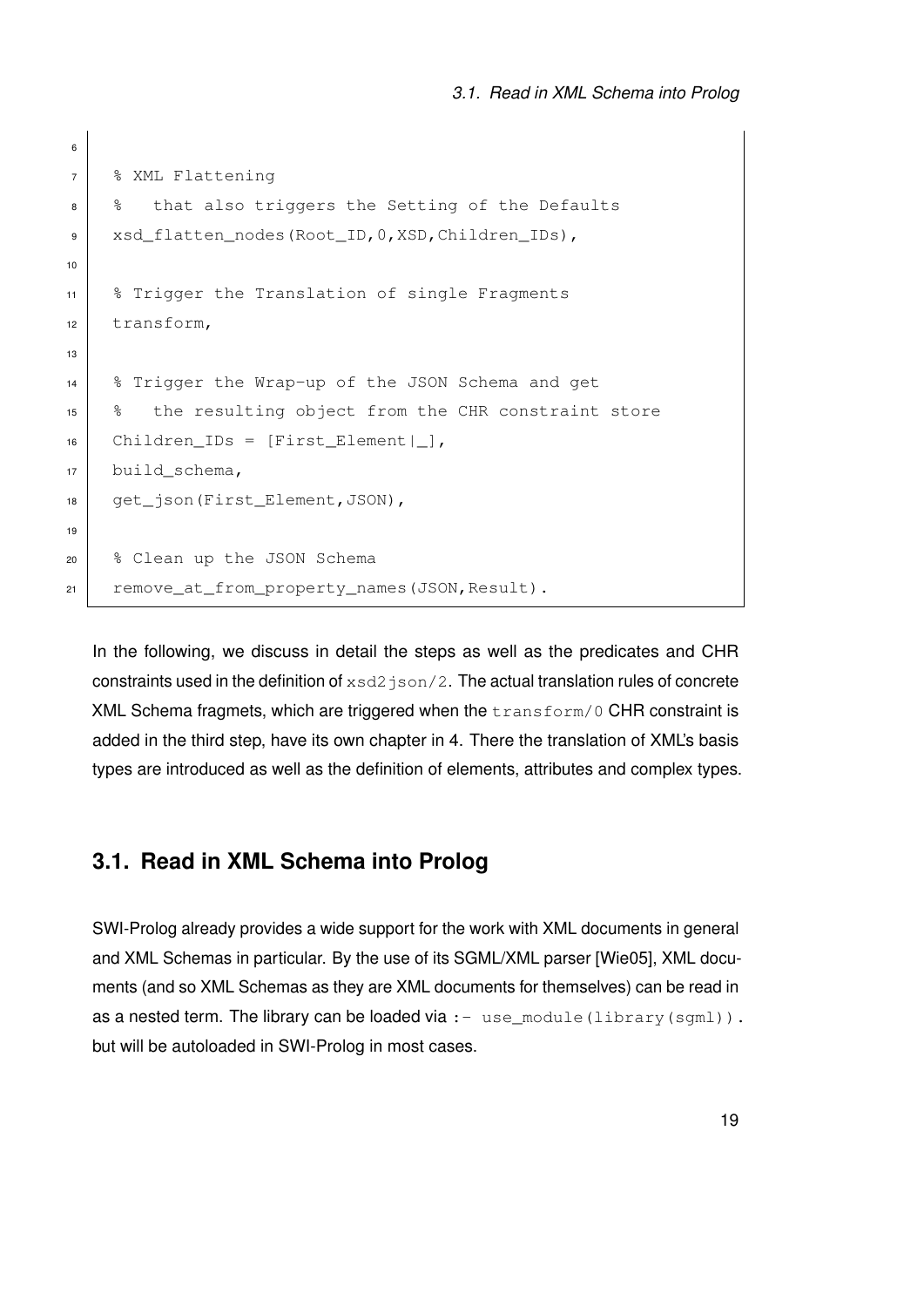# *3. General Translation Process*

The SGML/XML parser provides a Prolog predicate load\_structure(+Source, -ListOfContent, +Options) [\[Wie13a\]](#page-96-5) which parses a given XML Source to a ListOfContent. There is a wide range of Options to control for example the handling of namespaces and whitespaces. As we want to parse XML documents, we call load\_structure/3 in the definition of load\_xsd/2 with the Options specified in Listing [3.2:](#page-27-0)

• space(remove)

Whitespace-only nodes are removed, that means line-breaks and spaces which are added in the XML just for layout purposes are ignored.

• dialect(xmlns)

SWI-Prolog's SGML/XML parser has different parsing modes. The given dialect supports the namespaces of the XML elements.

• xml\_no\_ns(quiet)

Normally, if an XML element has a namespace (like  $xs$  in  $xs:complexType$ ) which has not been specified via an xmlns: xs="..." attribute, the parser will throw an error message. By use of the quiet handling, these error messages are suppressed.

• call(xmlns, register\_namespace)

If an XML element has a namespace specified, we will call the user-defined predicate register\_namespace/3.

#### Listing 3.2: Used options for the load\_structure/3 predicate

```
1 load_xsd(Input,XSD) :-
2 Options = \lceil3 space(remove),
4 dialect(xmlns),
5 xml_no_ns(quiet),
6 call(xmlns, register_namespace)
7 \mid \mid \mid,
8 | load structure(Input,XSD, Parse Options).
```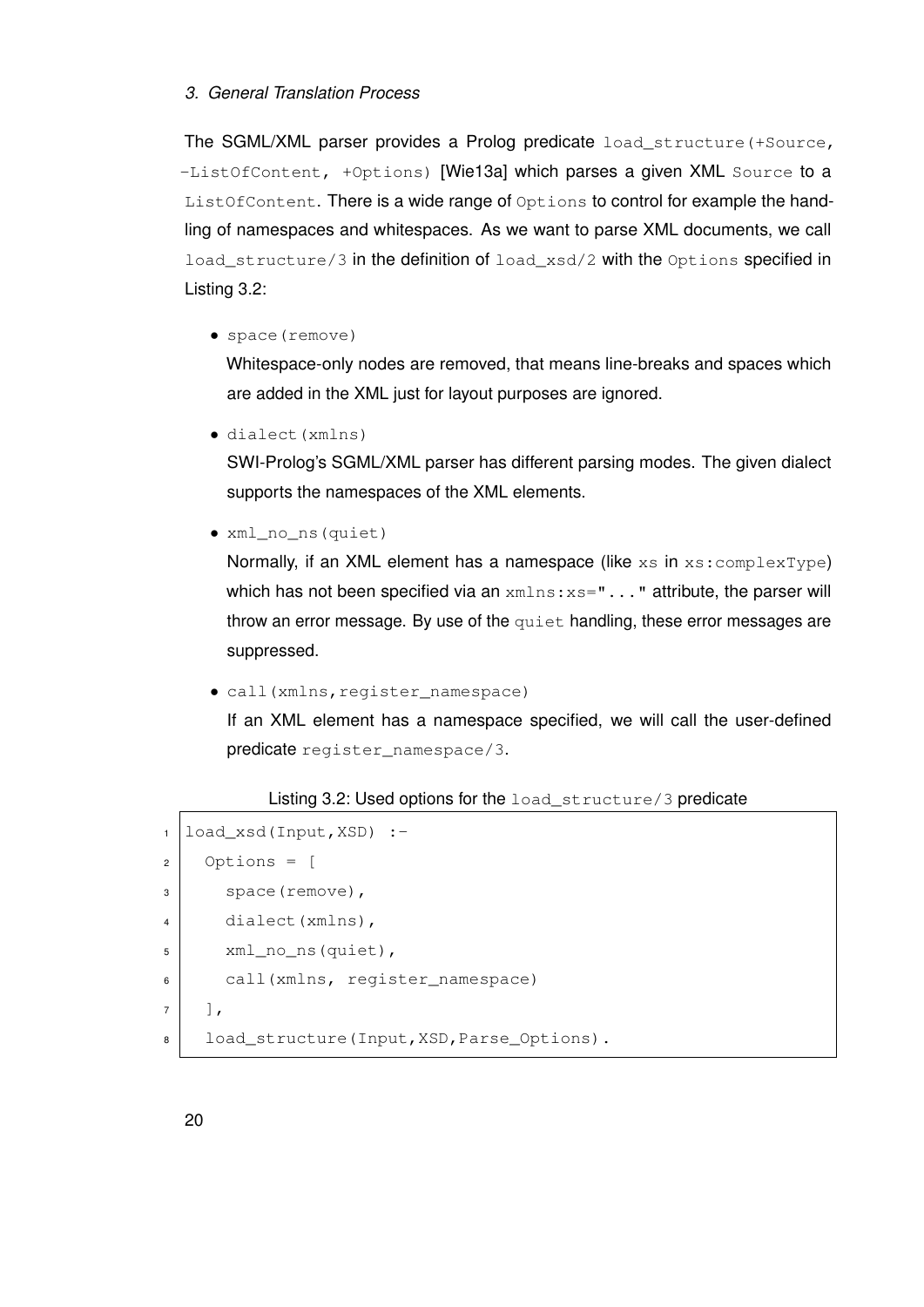The xml\_no\_ns/1 and call(xmlns, register\_namespace) directives are used to implement a special behaviour once the XML parser comes across an XML namespace: By the use of the dynamic Prolog predicate register\_namespace/3 the found XML namespaces are saved into new namespace uri (Namespace, URI) facts as shown in Listing [3.3.](#page-28-0) If an XML element has a namespace which has not been declared before (for example <xs: complexType> without a xmlns: xs="..." attribute for it or its parent element), the first Prolog rule is used and it will assumed to be the XML Schema namespace http://www.w3.org/2001/XMLSchema. By this assumption it is possible to run partial test cases without having to define the used namespace.

Listing 3.3: Creation of new namespace\_uri/2 Prolog facts

```
register_namespace(Namespace,Namespace,_Parser) :-
2 asserta(
3 namespace_uri(Namespace,'http://www.w3.org/2001/XMLSchema')
4 \mid ).
5
6 \, \, Namespace and URL given
7 | register_namespace(Namespace, URL, _Parser) :-
8 Namespace \ == URL,
9 asserta(
10 namespace_uri(Namespace,URL)
11 \quad ).
```
The generated, dynamic namespace  $uri/2$  facts will be used in the quards of CHR rules to ensure that its translation rules are applied only for XML Schema elements.

The so defined  $load\_xsd/2$  predicate called with the example XML Schema shown in Listing [2.2](#page-16-0) would result in a large nested Prolog list. An extract is presented in Listing [3.4.](#page-28-1) Additionally a namespace\_uri(xs,'http://www.w3.org/2001/XMLSchema') fact is created.

<span id="page-28-1"></span>Listing 3.4: Calling  $load\_xsd/2$  with the XML Schema example of Listing [2.2](#page-16-0)

?- xsd2json:load\_xsd('example.xsd',XSD).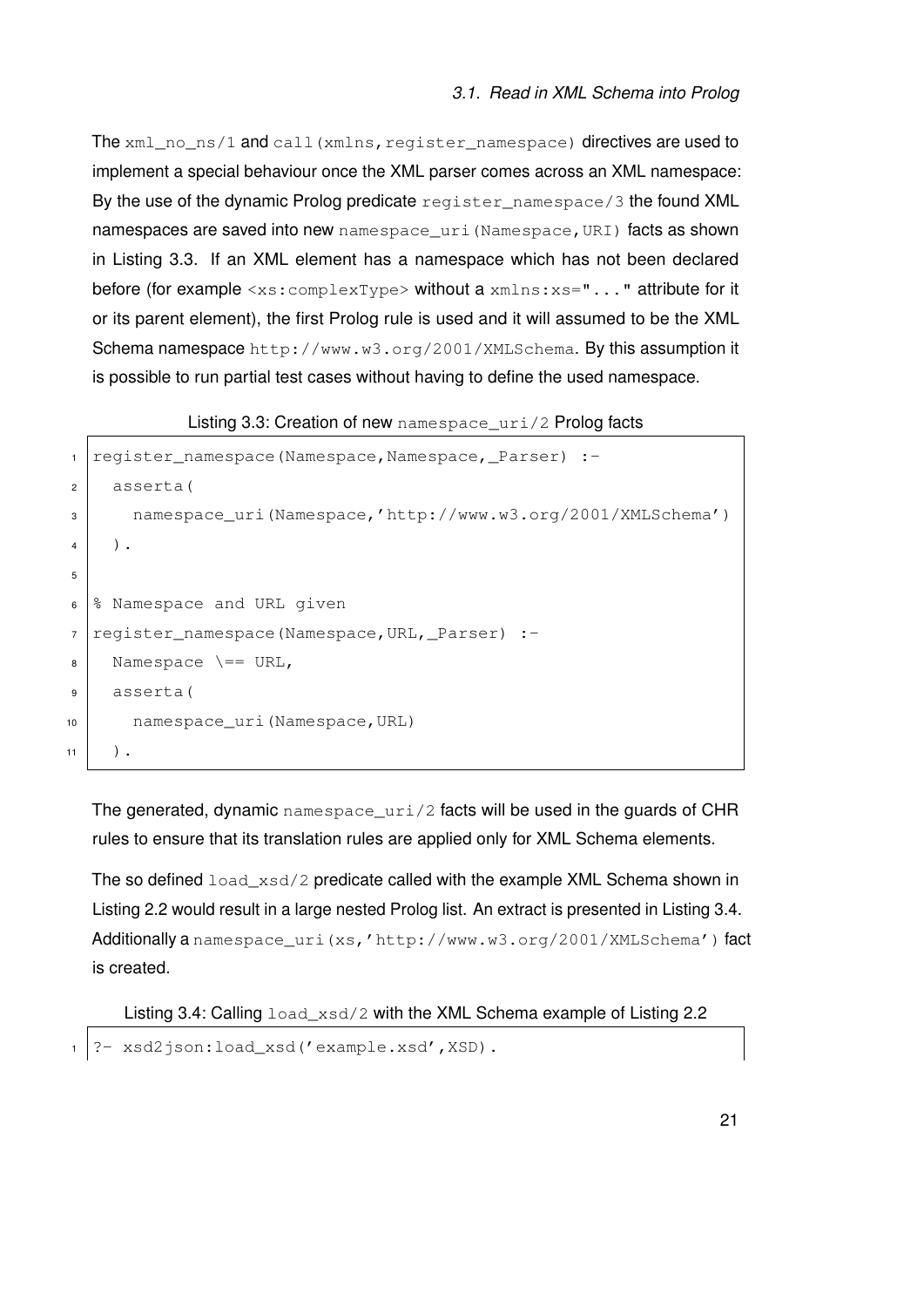```
3. General Translation Process
```

```
2
3 XSD = [4 element(
5 'http://www.w3.org/2001/XMLSchema':schema,
6 [xmlns:xs='http://www.w3.org/2001/XMLSchema'],
7 [
8 element(
9 'http://www.w3.org/2001/XMLSchema':element,
10 [name=catalog],
11 \vert \vert12 element (
13 'http://www.w3.org/2001/XMLSchema':complexType,
\begin{array}{|c|c|c|c|c|}\n\hline\n14 & & & \end{array}15 [...] % shortened
16 )
\begin{array}{c|c} \hline \end{array} 17 \begin{array}{c} \hline \end{array}\frac{18}{18} ),
19 element (
20 'http://www.w3.org/2001/XMLSchema':complexType,
_{21} [name=item],
\begin{array}{c|c}\n\mathbf{22} & \mathbf{12}\n\end{array} [...] \text{\$ shortened}23 ),
24 element (
25 'http://www.w3.org/2001/XMLSchema':simpleType,
26 [name=price],
\begin{array}{c|c} \text{27} & \text{...} \end{array} & shortened
28 )
29 ]
30 \mid )
31 ].
```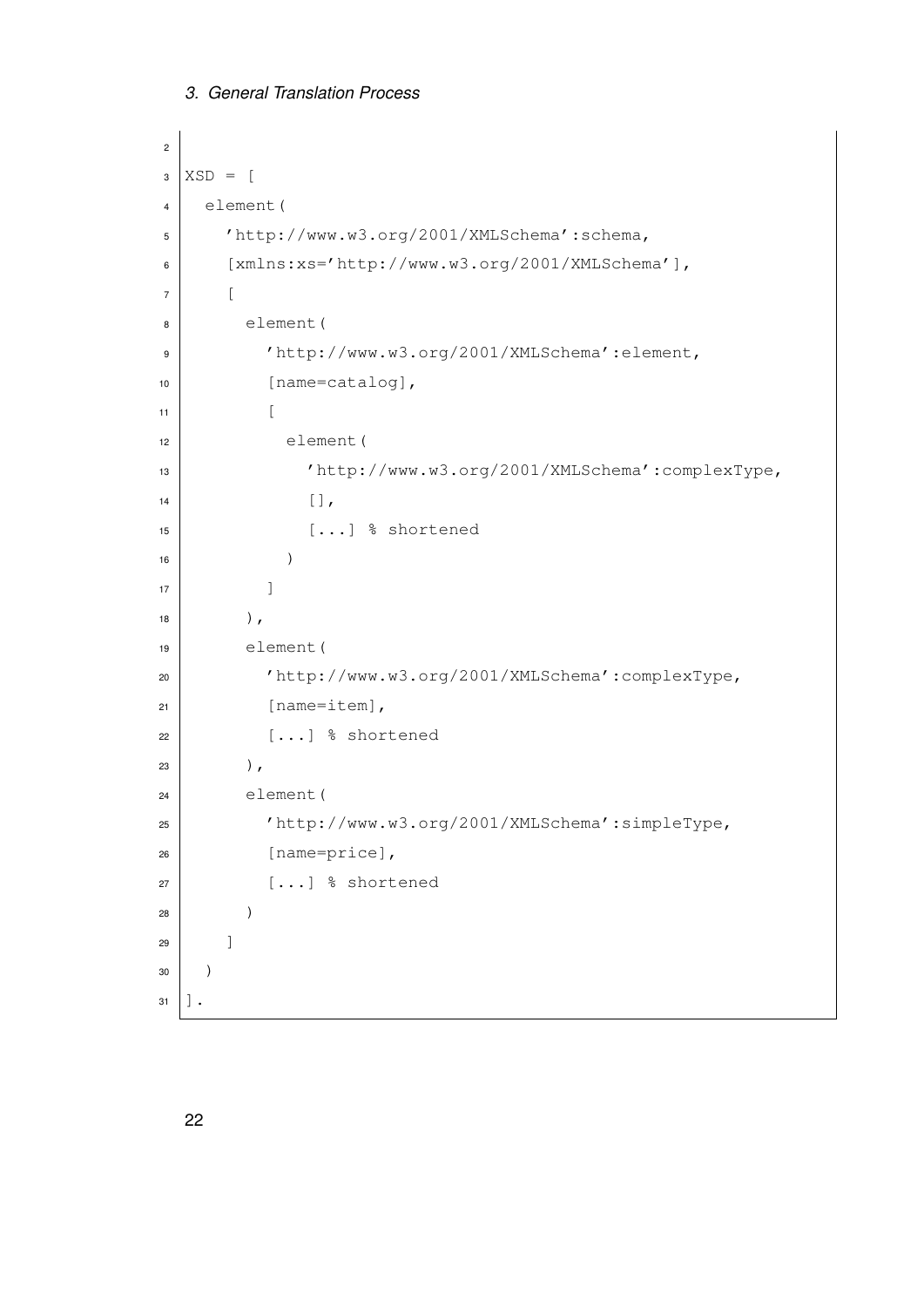# <span id="page-30-0"></span>**3.2. XML Flattening**

As shown in Listing [3.4,](#page-28-1) the term provided by SWI-Prolog's SGML/XML parser is a list of entities of the form element (Name, Attributes, Children). The element's Name might be an atom like element or the element's namespace and its tag name separated by a colon. The Attributes are specified as a list of key-value pairs and the Children is again a list of element/3 structures or strings and might be empty.

With this complex term returned by the SGML/XML parser translations are very difficult: One has to walk through the whole tree multiple times to get the context of each element, that means its parent element and children and sibling nodes. It might not be possible to translate the entire XML Schema by a single tree traversal. Therefore we want to split the complex, nested term into smaller fragments, so that each node and attribute is represented by a single CHR constraint. The relations between the nodes and their attributes is realized via unique identifiers.

We introduce the following CHR constraints to hold the information of the XML term:

• node/5

node(Namespace,Name,ID,Children\_IDs,Parent\_ID)

For each node (represented as  $element/3$  structure in the term) a  $node/5$ constraint is created that holds its namespace, name, a unique identifier, a list of identifiers of its direct children and the identifier of its parent element.

• node\_attribute/4

#### node\_attribute(ID, Key, Value, Source)

For each attribute a new node\_attribute/4 constraint is generated, which holds the identifiers of the related node and the attribute's key and value. The last component is an atom which is set to source for all CHR constraints generated in the flattening process. The other possible value, default, is reserved for default values and introduced in section [3.3.](#page-32-0)

• text\_node/3

text\_node(ID,Text,Parent\_ID)

If an element's child is only a string (and no element/3 structure) a text\_node/3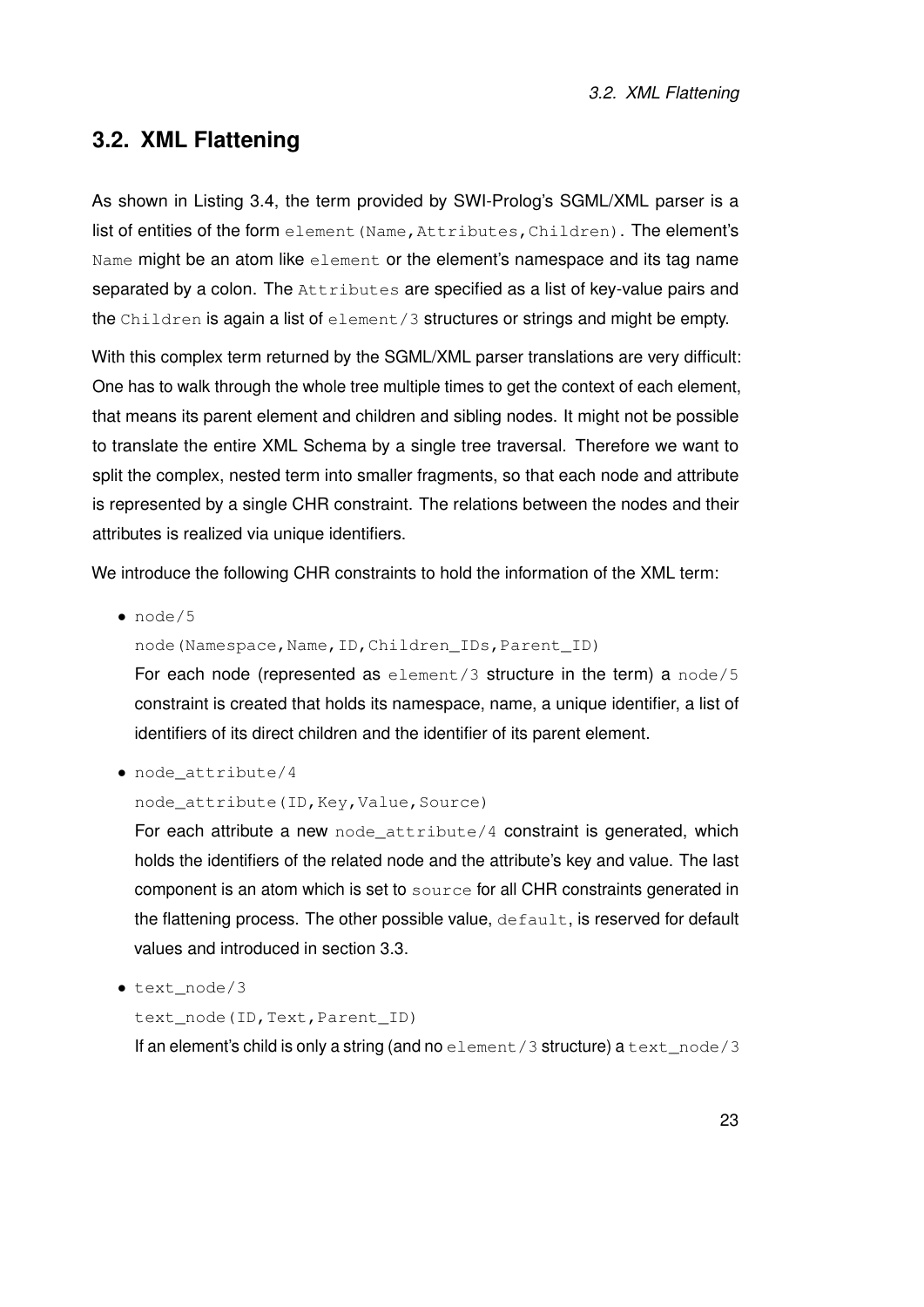# *3. General Translation Process*

constraint is generated. It gets a unique identifier like a regular child node and holds the text as well as the identifier of its parent element.

The concrete implementation of the  $xsd$  flatten nodes/4 predicate called in the definition of  $xsd2$ json/2 is pretty straight forward and can be found in [B.2.](#page-71-0) The XML flattening for the XML document given in Listing [2.2](#page-16-0) would result in multiple CHR constraints, an extract is presented in Listing [3.5.](#page-31-0)

Listing 3.5: Flattening the XML Schema example of Listing [2.2](#page-16-0)

```
1 ?- xsd2json:load_xsd('example.xsd',XSD),
|2| xsd2json:xsd_flatten_nodes([], 0, XSD, \Box).
3
4 node(http://www.w3.org/2001/XMLSchema,schema,
5 \mid [0], [[0,0], [1,0], [2,0]], [1]6 node(http://www.w3.org/2001/XMLSchema, complexType,7 \mid [1,0], [[0,1,0], [1,1,0]], [0])8 node(http://www.w3.org/2001/XMLSchema,sequence,
9 \mid [0,1,0], [[0,0,1,0],[1,0,1,0]], [1,0])10 node(http://www.w3.org/2001/XMLSchema,element,
11 \mid [0,0,1,0],[],[0,1,0])
12 \mid \ldots13
14 node_attribute([0], xmlns:xs,15 http://www.w3.org/2001/XMLSchema,source)
16 node_attribute([1,0], name, item, source)
17 \text{ node}_\text{attribute}([0, 0, 1, 0], name, name, source)
18 node attribute([0,0,1,0], type, xs:string, source)
19 ...
```
As shown in Listing [3.5](#page-31-0) the format of the unique identifiers is a combination of the element's position in its current level – that means first child is labelled by [0], second child by  $[1]$  etc. – and the identifier of its parent element. The creation of the identifiers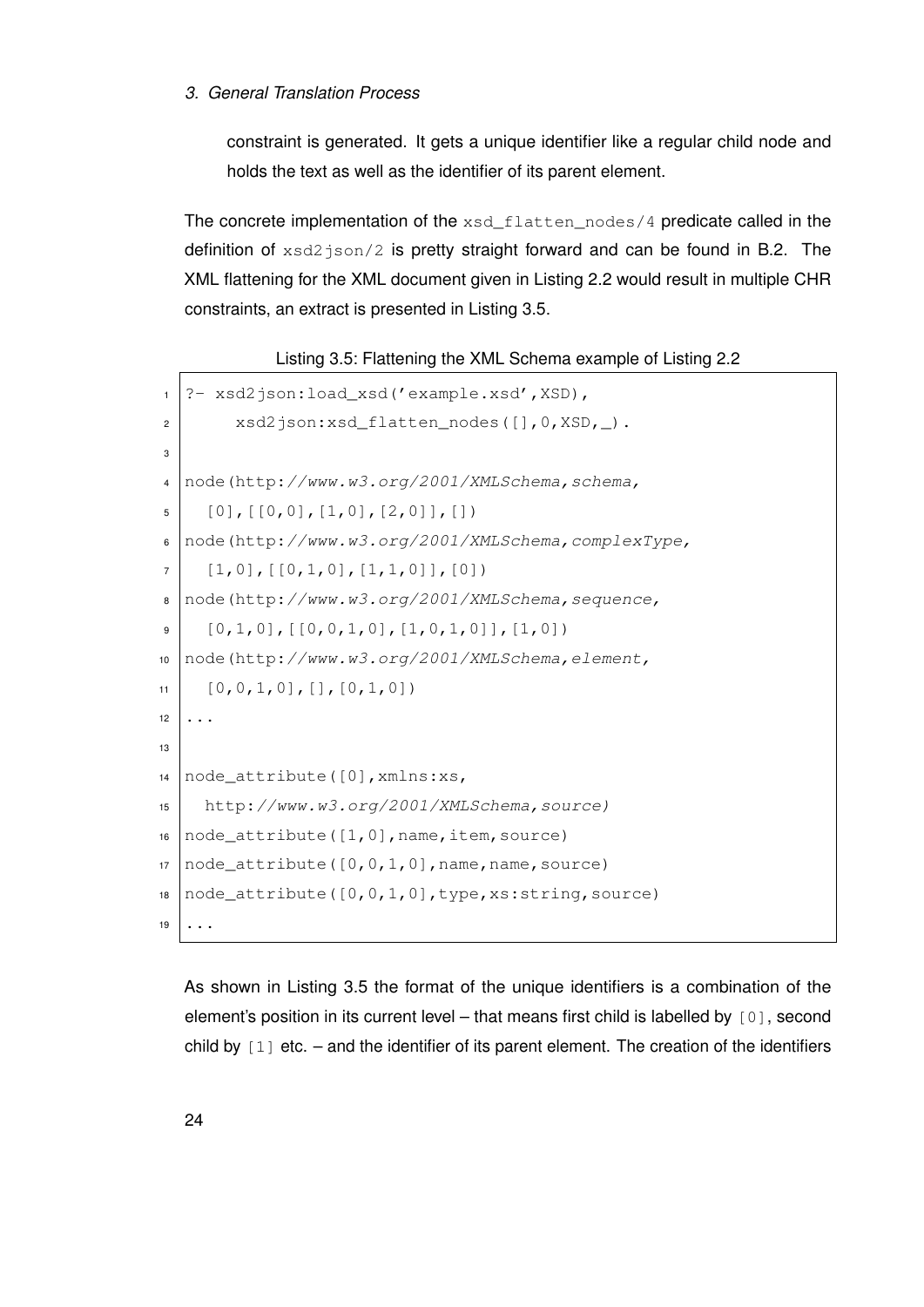can be manipulated by changing the definition of  $new_id/3$  and its format is therefore irrelevant for the following steps. Only its uniqueness has to be ensured.

# <span id="page-32-0"></span>**3.3. Setting Defaults**

The extract provided in Listing [3.5](#page-31-0) contains only the information about the nodes that are used in the definition of the XML Schema complex type <xs:complexType name="item">. This complex type represents a sequence of XML nodes beginning with <xs: element name="name" type="xs: string" />, as shown in Listing [2.2.](#page-16-0) For this element, its name and and type is defined, but not its quantity. As defined in the XML Schema Specification [\[W3C04\]](#page-96-6) this quantity of an element can be declared via the minOccurs and maxOccurs attributes. As they are not set in [2.2,](#page-16-0) their default value of 1 is used.

For the next step, where the translation of XML Schema fragments like this complex type is done, we want to consult the minOccurs and maxOccurs attributes no matter if they were defined explicitly or by default. Therefore we simply propagate the node attribute/4 CHR constraint for each node and attribute for which the XML Schema specification has defined a default value. To distinguish the default from the explicitly defined attributes, we set the last component of the node  $attribute/4$ constraint to  $default$ . The implementation for the example mentioned above, the propagation of the minOccurs and maxOccurs attributes for every xs: element node, is presented in Listing [3.6.](#page-32-1)

<span id="page-32-1"></span>Listing 3.6: Propagation of default minOccurs and maxOccurs attributes

```
1 node(Namespace,element,Element_ID,_Element_Children,_Parent_ID)
2 \mid \quad ==>3 xsd_namespace(Namespace)
4 |
5 node_attribute(Element_ID,minOccurs,'1',default).
6
7 node(Namespace,element,Element_ID,_Element_Children,_Parent_ID)
```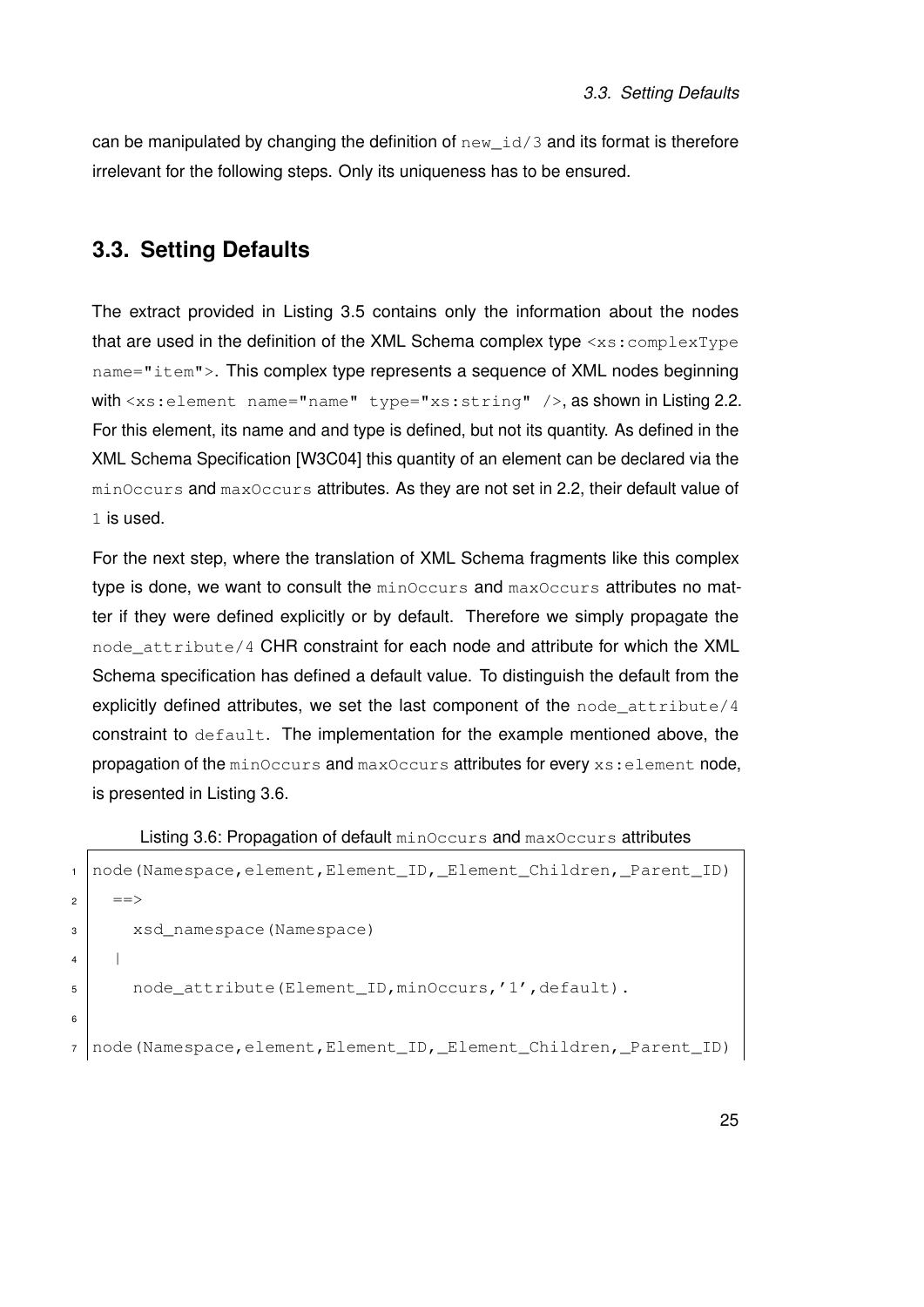```
8 ==>
9 xsd_namespace(Namespace)
10 |
11 node_attribute(Element_ID, maxOccurs,'1', default).
```
If an attribute has both a default and an explicitly set value, the one set in the XML Schema document should be used. Therefore duplicates of node\_attribute/4 constraints with the same identifier and key should be eliminated. This is realized by the single simpagation rule shown in Listing [3.7.](#page-33-1)

Listing 3.7: Eliminate node attribute/4 duplicates

```
1 node attribute(ID, Key, Value Kept, source)
2 \mid \qquad \setminus3 | % remove the default one
4 node_attribute(ID, Key, _Value_Removed, default)
5 \mid \langle = \rangle6 % no new constraint added
7 true.
```
To reference an attribute's value in a CHR rule it is enough to leave the last component of node  $attribute/4$  unbounded, as it would match no matter if it is set to source or default.

# <span id="page-33-0"></span>**3.4. Fragment Translation**

Before examining the next step we want to have a look at the intended result of the overall translation process: some JSON representation in Prolog. With SWI-Prolog it is possible to (de)serialize JSON by use of its http/json library [\[Wie13b\]](#page-97-0). Unlike the SGML/XML parser, this library is not loaded by default and therefore has to be loaded via :- use\_module(library(http/json)). first.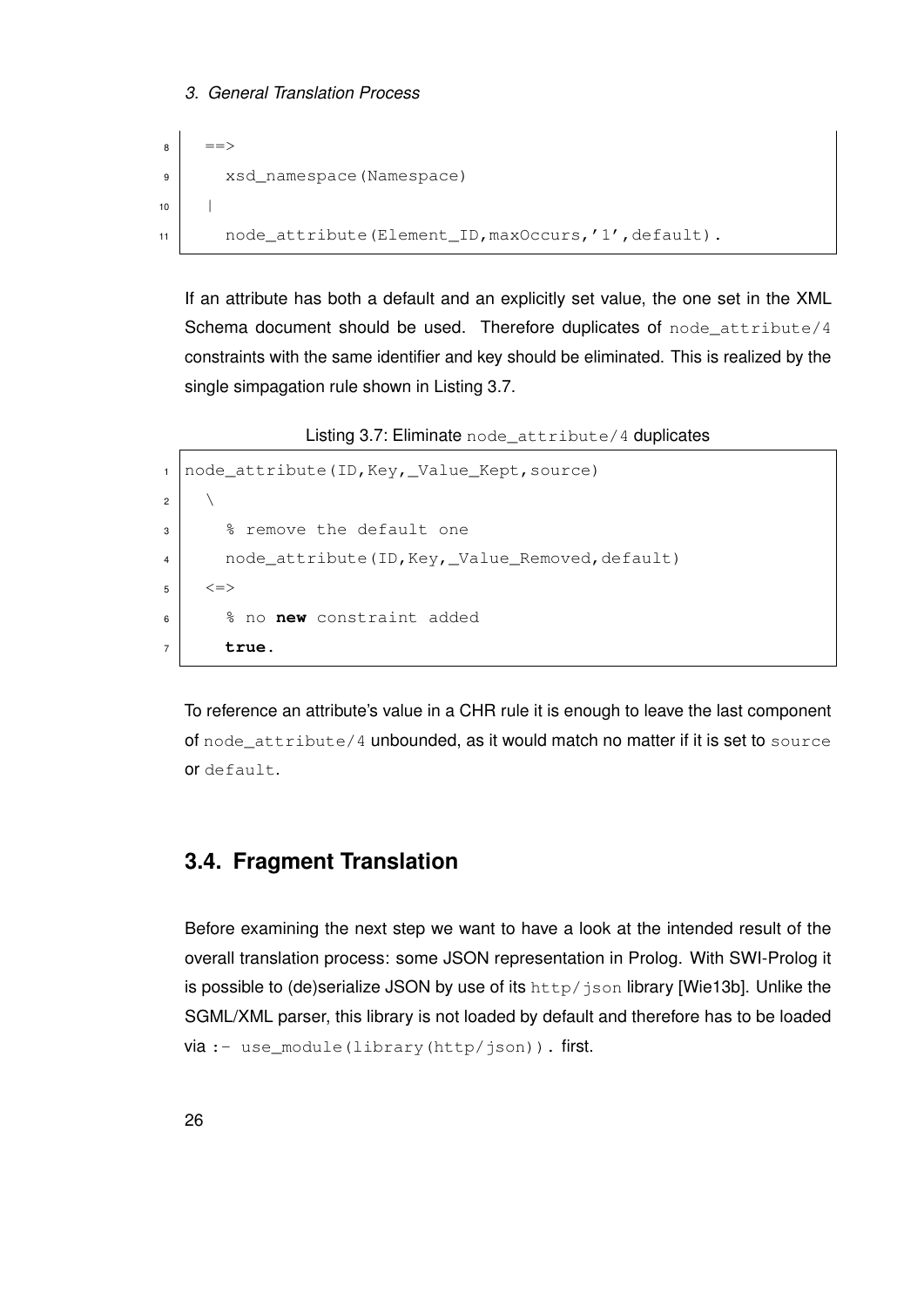The JSON document given in Listing [2.3](#page-18-0) is represented in Prolog by the structure in Listing [3.8.](#page-34-0)

Listing 3.8: Prolog representation of the example JSON of [2.3](#page-18-0)

```
1 \mid json([
2 items=json([
3 | 4711' = j \text{son} (4 \mid name='Unit 1',
5 prices=json([
6 'Euro' = 19.99,
7 | 'Dollar'=27
8 ])
9 \mid  ]),
10 ' 4712'=json([
11 name='Unit 2',
12 prices=json([
\text{13} 'Euro'=12.5
14 ]
15 ])
16 ])
17 ] )
```
The JSON components described in [2.3](#page-17-0) have the following Prolog equivalents:

• Value

The values can be specified as normal strings, numbers or atoms.

• Array

An array is represented in Prolog by a list.

• Object

An object is represented by a json (List) structure, where the List is of format  $[Key1=Value1, Key2=Value, ...]$ . The keys must be atoms or strings. So the empty JSON object  $\{\}$  would be represented by the Prolog term  $\frac{1}{1}$ son([]).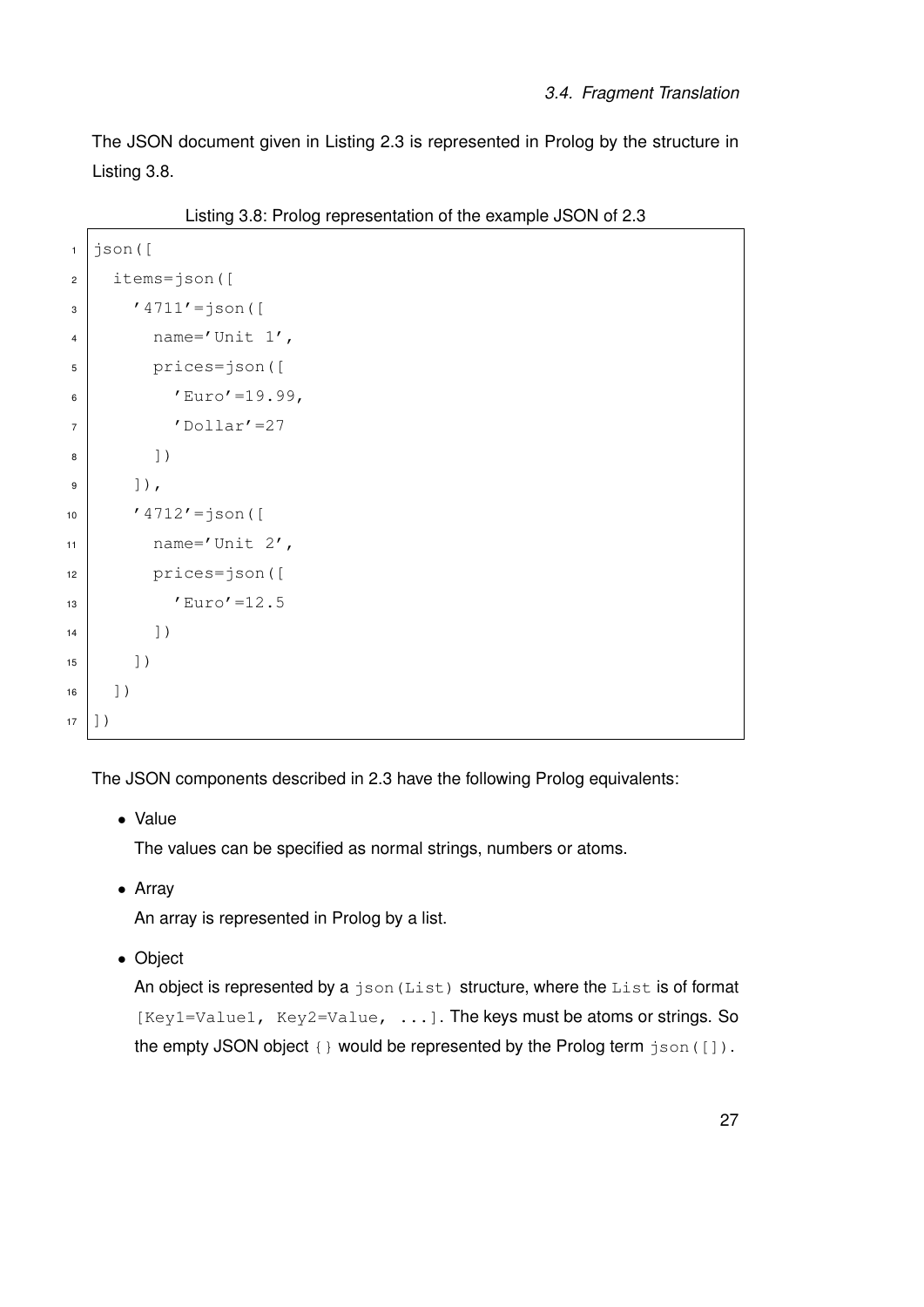# *3. General Translation Process*

By the use of the CHR constraints generated in the step before, small XML Schema fragments can now be translated into their equivalent JSON Schemas, which are represented as JSON objects. Those JSON objects are hold in a json/2 CHR constraint, whose first component is the identifier of the  $node/5$  constraint by what the rule has been called, the second component is a JSON representation as defined above.

The concrete translation rules are introduced in the chapter [4,](#page-42-0) nevertheless we want to present their general structure. Listing [3.9](#page-35-0) shows two translation rules related to XML Schema's xs: element: The first rule creates a json/2 constraint for all xs: element nodes, whose  $type$  attribute was set to a basis type (tested in the rule's guard via valid\_xsd\_type/2). The second rule covers all xs: element nodes, whose fixed attribute has been set.

Listing 3.9: Propagation of  $json/2$  constraints for  $xs:element$ 

```
1 transform,
2 node(Namespace,element, ID, Children, Element Parent ID),
3 node_attribute(ID,type,Type_With_NS, )
4 ==>
5 xsd_namespace(Namespace),
6 valid_xsd_type(Type_With_NS,Type)
7 |
8 convert_xsd_type(Type, JSON),
9 json(ID, JSON).
10
11 transform,
12 node(Namespace,element, ID, _Children, _Element_Parent_ID),
13 node_attribute(ID, fixed, Fixed, )
14 ==>
15 xsd_namespace(Namespace)
16 |
17 json(ID, json([enum=[Fixed]])).
```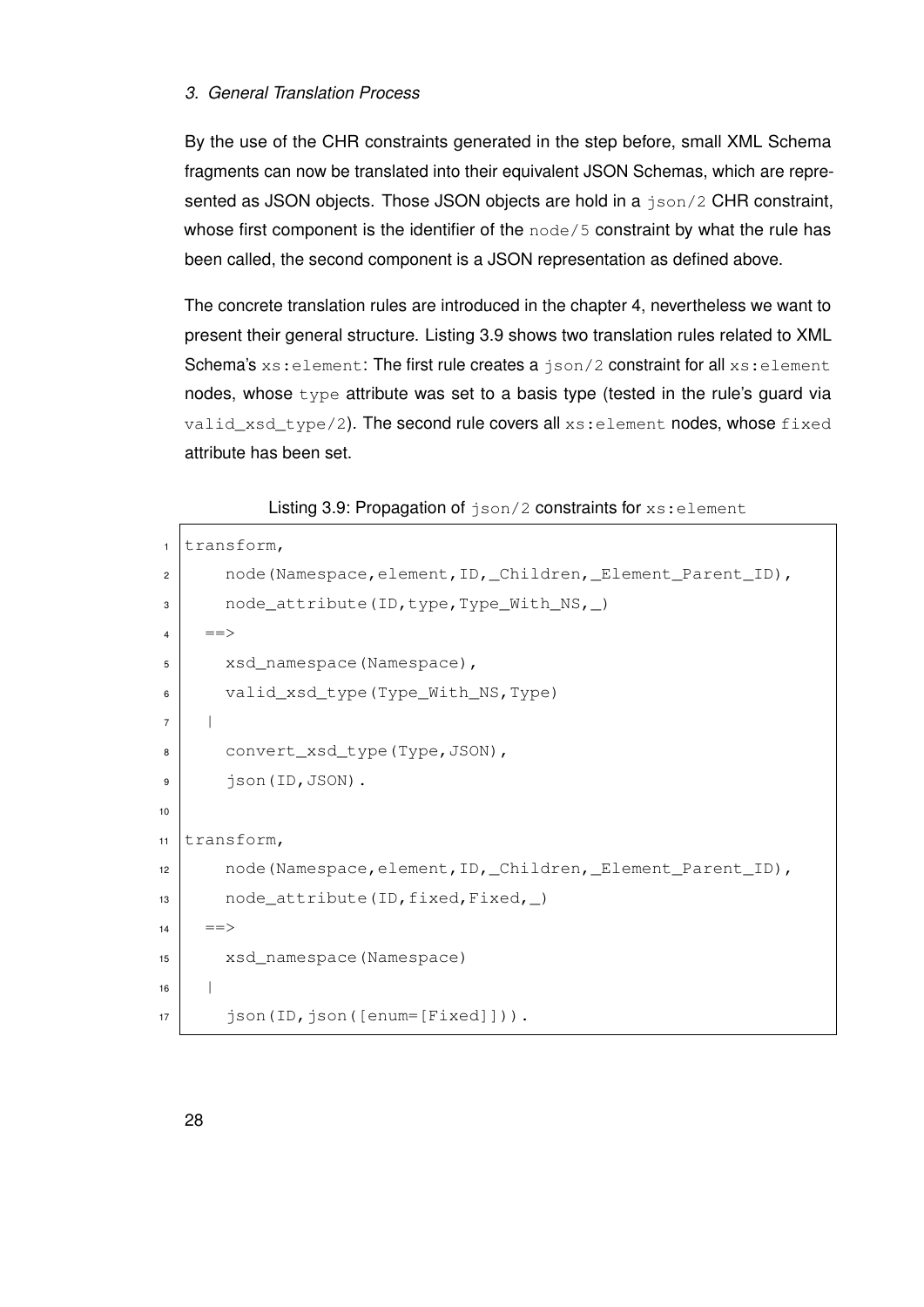Both rules presented in Listing [3.9,](#page-35-0) as well as all other translation rules, follow a typical schema:

- Rule's head:
	- **–** One transform/0 constraint

The transform/0 constraint is added in the definition of xsd2json/2 and triggers the translation of the flattened XML nodes.

**–** At least one node/5 constraint

Each translated fragment must be assigned to an original XML node. Therefore every translation rule contains at least one node/5 constraint, whose identifier is referenced in the generated  $\frac{1}{1}$ son/2 constraint. If the translation depends on multiple nodes, for example to get all xs: sequence within a xs:complexType, their relation is ensured by their unique identifiers: the element's parent identifier is always the last component of the node/5 constraint. That way siblings, childs and parents can easily be found.

**–** Some text\_node/3 and node\_attribute/4 constraints

Depending on the actual XML Schema fragment, it might be necessary to get the element's text content or some attribute.

**–** Some json/2 constraints

The entire JSON Schema is built step by step: Beginning with the leaves of the XML Schema tree, the fragments are translated and generate various  $\frac{1}{15}$ on/2 constraints. Those might be picked up for the translation of a parent element. For example, the translation rule of  $a \times s$ : sequence adds sequentially the already generated JSON Schema fragments of its child nodes by using their json/2 constraints.

• Guard:

By the use of the Prolog predicates  $xsd_namespace/1$  (for a single namespace) and xsd\_namespaces/1 (for a list of namespaces) it is ensured that only XML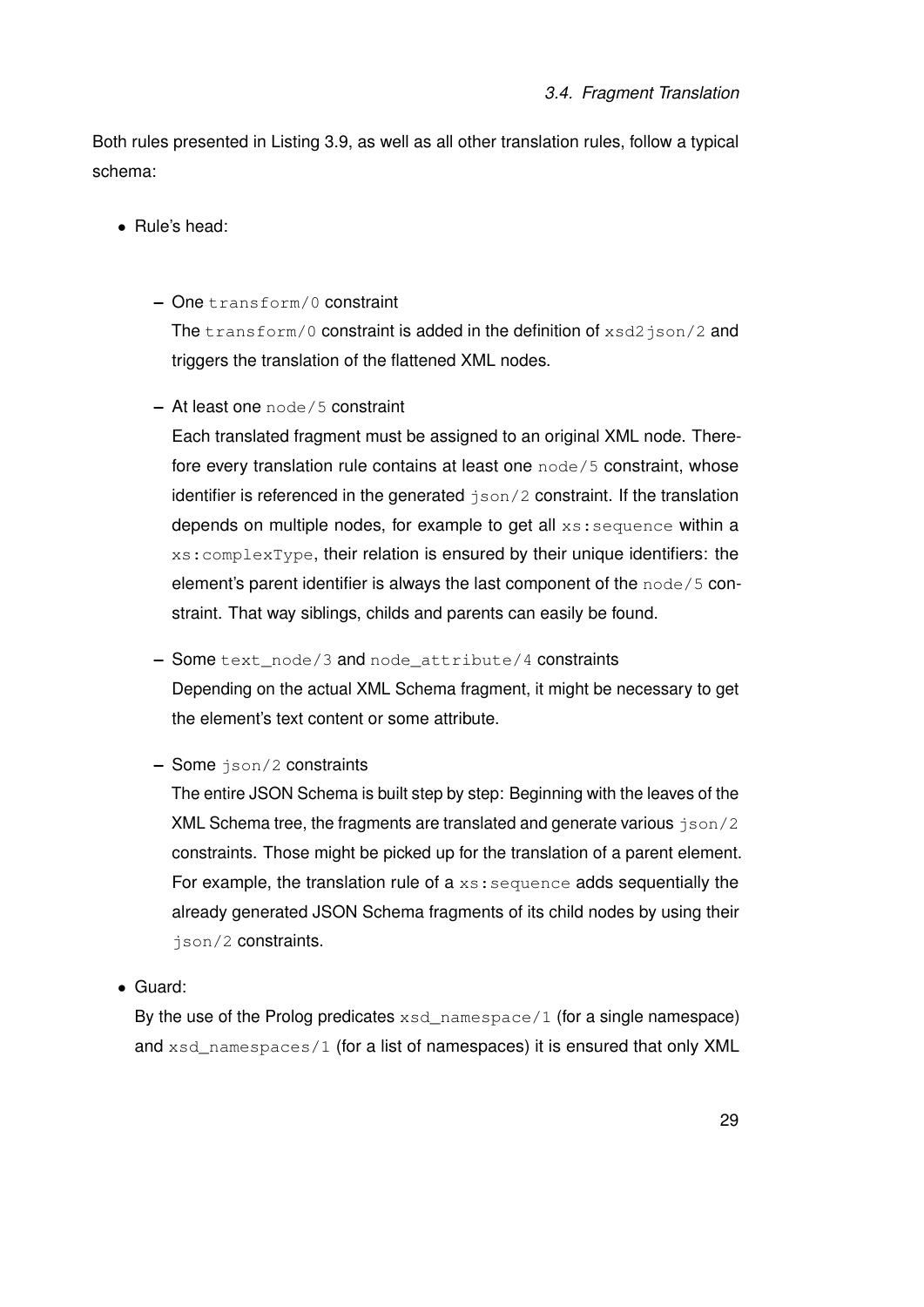#### *3. General Translation Process*

Schema elements are consulted in the translation process. The concrete definition of these Prolog predicates can be found in [B.3.](#page-72-0)

• Rule's Body:

In general only a single CHR constraint is added: the generated JSON Schema which is held by a json/2.

As already shown in the example of Listing [3.9](#page-35-0) there might be multiple CHR rules that will be called for a single node. If an  $xs:$  element has both a simple type (first rule) and the  $fixed$  attribute set (second rule), at least two  $\frac{1}{1}$  ison/2 constraints with the same identifier are added. To get at the end a single JSON Schema, there must be a rule to combine those  $json/2$  constraints of the same node. The necessary simpagation rule is shown in Listing [3.10.](#page-37-0) It uses the predicate merge\_json/3, which merges two JSON objects into a single one. Its definition can be found in [B.6.](#page-73-0)

Listing 3.10: Merge multiple  $json/2$  constraints of the same identifier

```
1 \mid json(ID, JSON1),
2 \mid \text{ison(ID, JSON2)}3 \mid \langle = \rangle4 merge_json(JSON1,JSON2,JSON)
\overline{5}6 json(ID, JSON).
```
In addition to the json/2 constraint we introduce another constraint which holds the JSON representation of an XML Schema fragment: For each type defined in the XML Schema, in other words all xs: complexType and and xs: simpleType nodes with a name attribute set, a schema\_definition/3 constraint is propagates which holds its JSON Schema representation. In this way it is possible to reference the JSON Schema translation of globally defined XSD types by a single CHR constraint which is used in the next step. The schema\_definition/3 constraint has three components: The name of the defined XSD type (that means the actual value of its name attribute), the ID of the xs:complexType respectively xs:simpleType node and its JSON Schema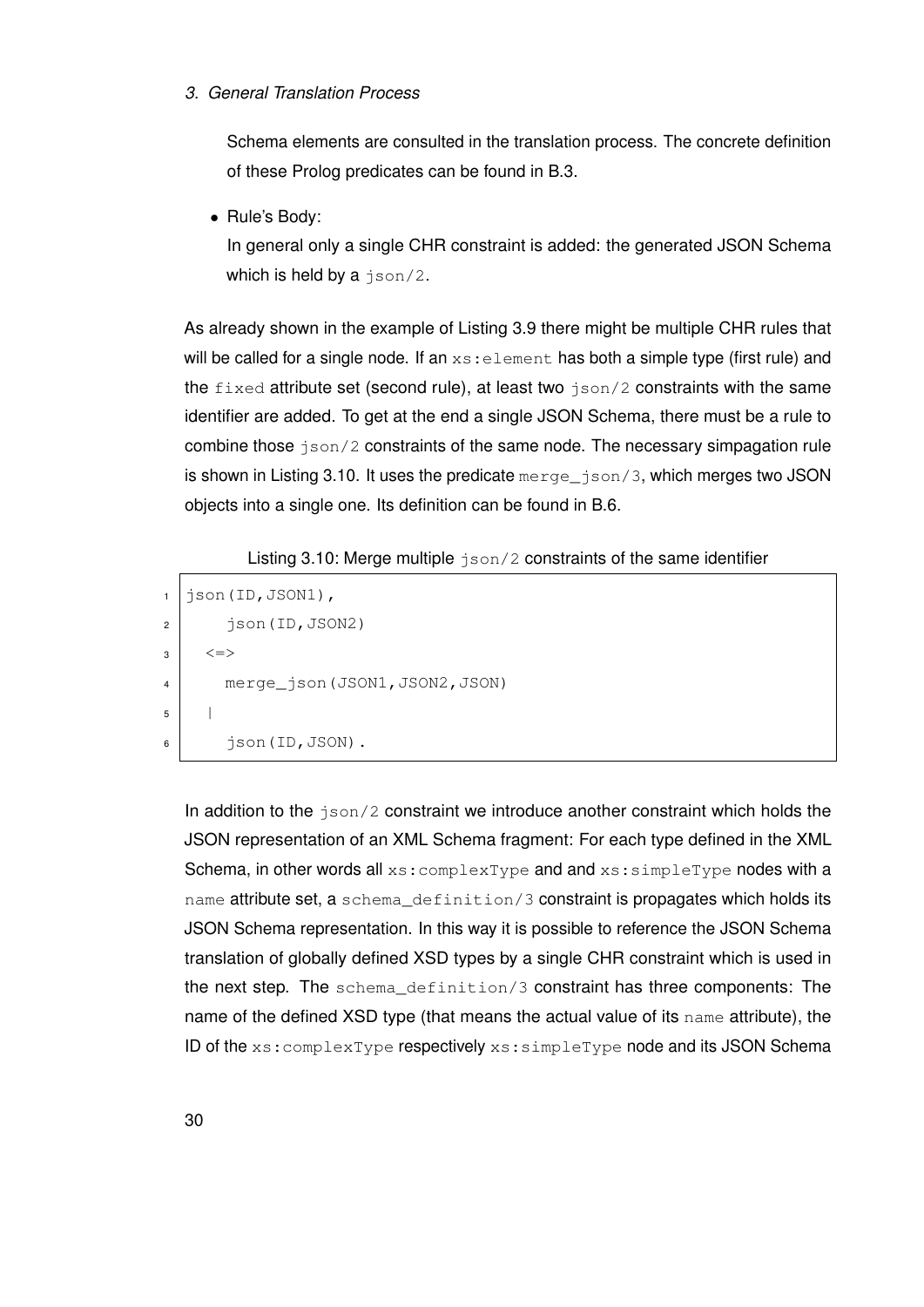translation. The concrete rules that propagates suchlike schema\_definition/3 constraints can be found in section [4.3.](#page-49-0)

#### <span id="page-38-1"></span>**3.5. Wrap JSON Schema**

Because the XML Schema fragments are translated one by one, the previous step will terminate as soon as the root element of the given XML Schema has been translated, in other words all CHR rules applicable for the node/5 with the identifier of the root element have been called. The root element of the produced JSON Schema has a special role as it can hold global type definitions (similar to the first-level, named  $xs:complete$ and xs: simpleType in the XML Schema example of Listing [2.2\)](#page-16-0) in a definitions object. This way it is possible to define a type globally and reference it in other type definitions. An example can be found in Listing [3.11.](#page-38-0) The definitions key could be part of any (nested) JSON Schema, but we use it only in the top level. The so defined, named sub schemas can be referenced via a special  $\frac{1}{2}$ ref property whose value must be an XPath-like expression to the location of the definition. The root object is referenced by a sharp #.

Listing 3.11: Global type definition in JSON Schema

```
1 \vert2 \mid 8 \cdot - qlobal definition
 3 "definitions": {
 4 "foo": {
 5 "type": "number",
 6 \blacksquare \blacksquare \blacksquare \blacksquare \blacksquare \blacksquare \blacksquare \blacksquare \blacksquare \blacksquare \blacksquare \blacksquare \blacksquare \blacksquare \blacksquare \blacksquare \blacksquare \blacksquare \blacksquare \blacksquare \blacksquare \blacksquare \blacksquare \blacksquare \blacksquare \blacksquare \blacksquare \blacksquare \blacksquare \blacksquare \blacksquare 
 7 }
 8 },
 9
10 %% -- referencing it in another schema
11 88 -- via the $ref key
12 "type": "object",
```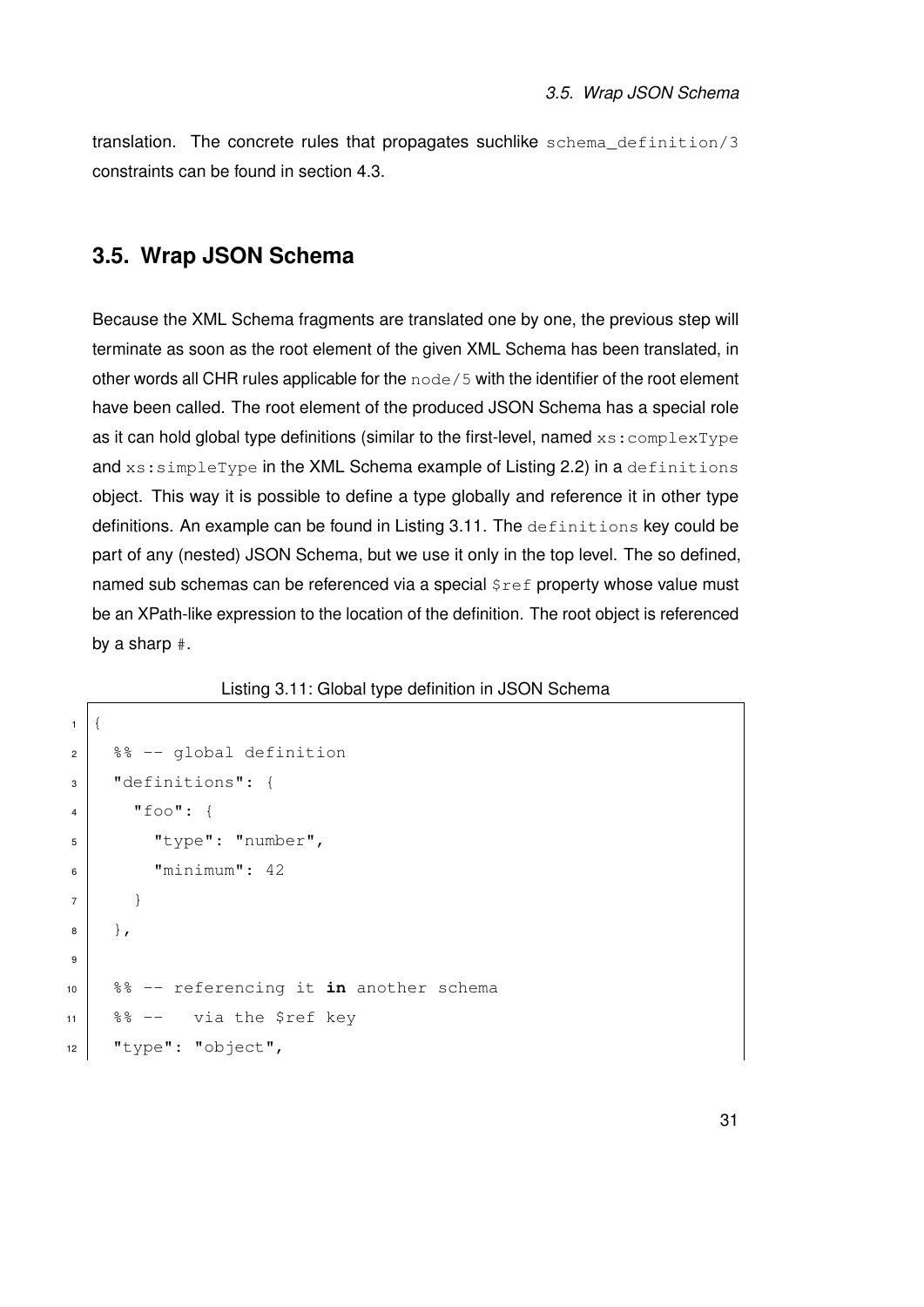#### *3. General Translation Process*

```
13 "properties": {
\begin{array}{c} \n\text{14} \n\end{array} "bar": {
15 "$ref": "#/definitions/foo"
16 }
17 }
18 \vert
```
In this step, the wrap-up of the produced JSON Schema, we want to combine all the schema\_definition/3 constraints with the json(ID, JSON) constraint of the root element. For that reason the CHR rule in Listing [3.12](#page-39-0) propagates a new json/2 constraint with a definitions property set that includes the sub schema. Those new json/2 constraints get merged into a json/2 constraint by the simpagation rule already mentioned in Listing [3.10.](#page-37-0)

Listing 3.12: Wrap-up of schema\_definition/3 constraints

```
1 build_schema,
2 schema_definition(Name,_ID,Inline_Schema),
3 node(Namespace,schema,Schema_ID,_Schema_Children,_)
4 ==>
5 xsd_namespace(Namespace),
6 first_id(Schema_ID)
7 |
8 json(Schema_ID,json([
9 definitions=json([Name=Inline_Schema])
10 ])).
```
#### **3.6. Clean up and JSON Output**

To return the generated JSON Schema by the use of  $xsd2$  json/2 it is necessary to get the json/2 constraint for the root element. Therefore we introduce a new get\_json/2 constraint which will be added with the identifier of the root element as its first component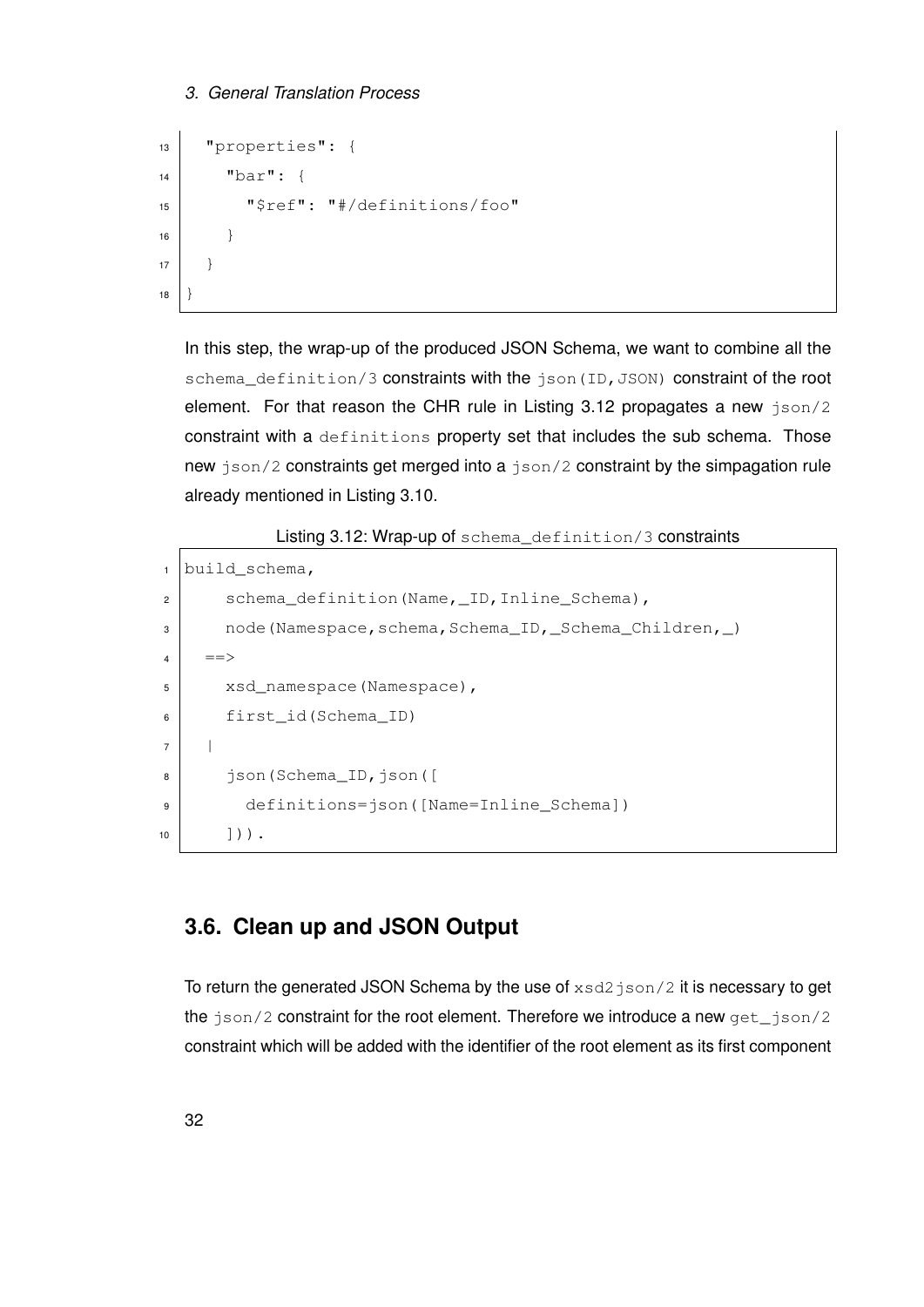an unbounded variable as the second. By the simpagation rule of Listing [3.13](#page-40-0) the free variable gets bounded to the finished JSON Schema.

Listing 3.13: Bind root element's JSON

```
1 \mid json(ID, JSON)
\overline{c}3 get_json(ID,Result)
4 \mid \langle = \rangle5 JSON = Result.
```
Finally, the created JSON Schema object gets cleaned up: In the creation process, the names of XML attributes (specified as xs:attribute in the XML Schema) that are translated into equivalent JSON Schema objects are prefixed with an @. If there is no xs: element in this xs: complexType with the same name, the @ is removed from the attribute's name by use of a remove\_at\_from\_property\_names/2 Prolog predicate in the  $xsd2$  json/2 definition. This predicate removes the  $@$  only in JSON objects whose key is properties. Its implementation and an example can be found in [B.8.](#page-76-0)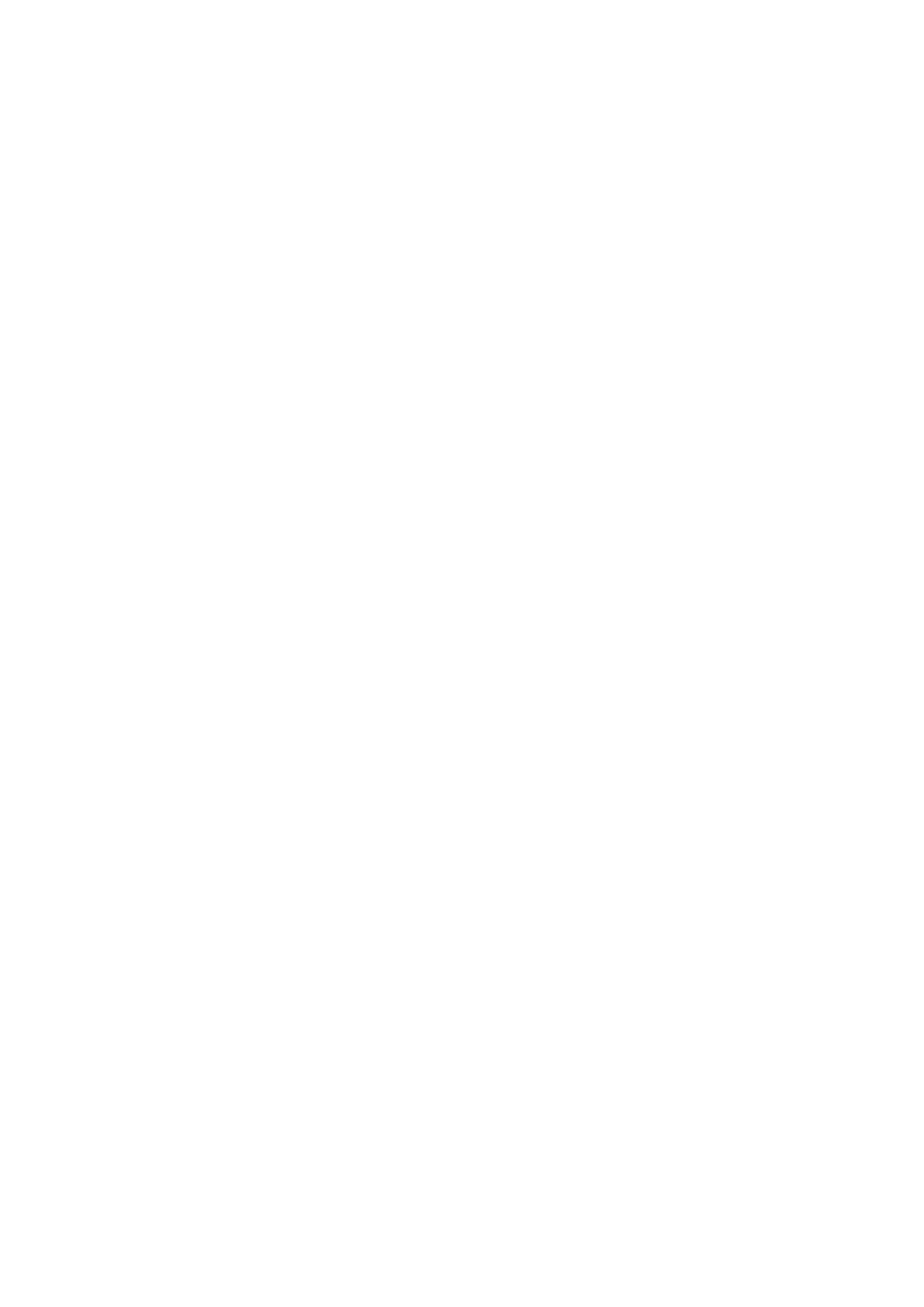### **4 Translation Rules**

In the previous chapter we introduced the general translation process. In a first step an XML document, given as a nested Prolog term, is flattened into a number of node/5, node\_attribute/4 and text\_node/3 CHR constraints. Next, these constraints should be taken to translate fragments of the XML Schema into its equivalent JSON Schema.

After having read in and flattened the XML Schema, the translation process for XML Schema fragments is triggered by adding a transform/0 constraint to the constraint store. The general structure of such translation rules has already been introduced in section [3.4](#page-33-0) as well as common Prolog predicates that are used in the rules' guards.

The translation of fragments happens one by one, beginning in general with the leaves of the tree that represents an XML Schema. It is obvious that in most cases this will be elements with either a self-defined data type  $(x \sin(2\pi) + \sin(2\pi))$  or a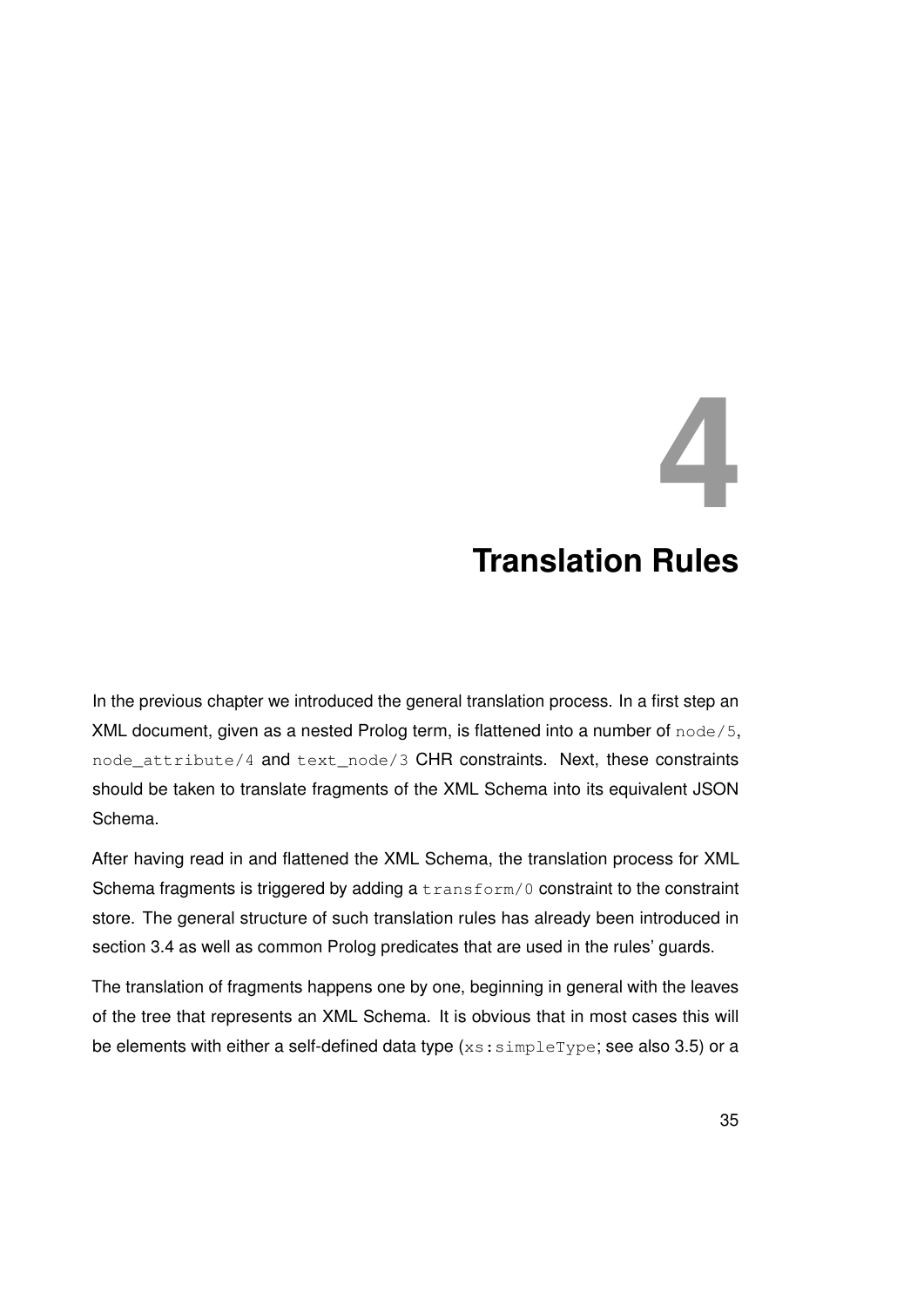#### *4. Translation Rules*

standard XSD data type like xs: string or xs: nonNegativeInteger. In this chapter we want first focus on the translation of such XSD data types and thereafter introduce the concrete translation rules of typical XML Schema fragments.

#### **4.1. XSD Primitive Types**

XML Schema provides a big number of predefined data types. The complete list can be found in [\[PGM](#page-96-0)+08]. By contrast, the number of data types defined for JSON Schema [\[KZ13\]](#page-96-1) is quiet limited. There are only seven primitive types:

- array
- boolean
- integer
- number
- null
- object
- string

To restrict those primitive types, the JSON Schema Validation specification [\[Gal13\]](#page-95-0) allows also a semantic validation by the use of the format keyword. In that way it is for example possible to set the  $type$  of a value to string and restrict its format to email. Nevertheless the consideration of these formats is not mandatory for validation implementations. We will use them if possible.

Although the number of primitive data types might seem higher for XML Schema, at the very most each can be translated into an equivalent JSON Schema, due to the fact, that for example xs:nonNegativeInteger is only an xs:integer with some restrictions, which can be modelled in a JSON Schema as well.

The JSON Schema translation for each XML Schema data type is presented in table [4.1.](#page-44-0)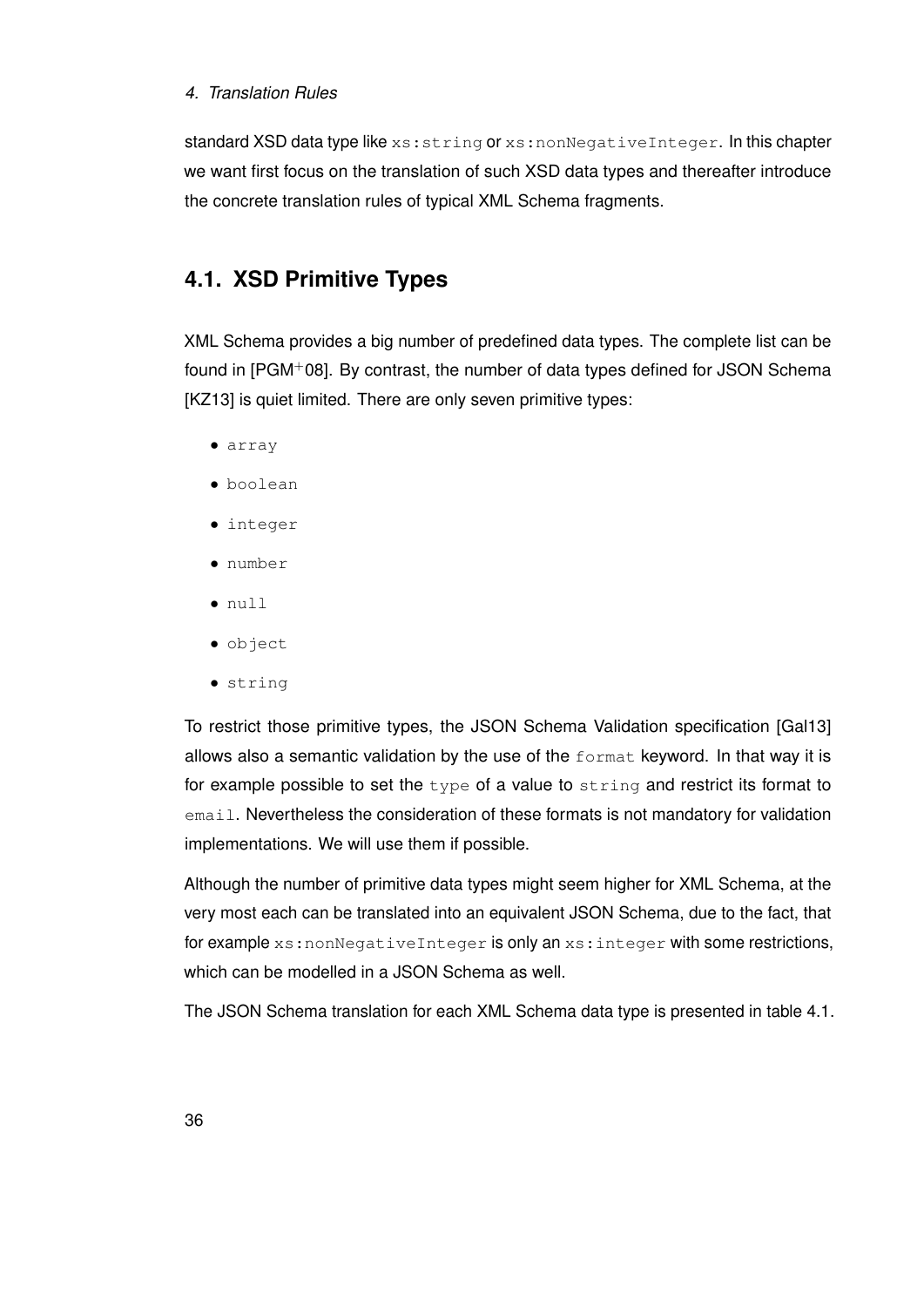<span id="page-44-0"></span>

| <b>XML Schema type</b>               | <b>JSON Schema type definition</b>                                              |
|--------------------------------------|---------------------------------------------------------------------------------|
| xs:string                            | $\{$<br>"type": "string"<br>$\}$                                                |
| xs:boolean                           | $\{$<br>"type": "boolean"<br>$\}$                                               |
| xs: float<br>xs:double<br>xs:decimal | €<br>"type": "number"<br>$\}$                                                   |
| xs:integer                           | $\{$<br>"type": "integer"<br>$\}$                                               |
| xs:positiveInteger                   | $\{$<br>"type": "integer",<br>"minimum": 0,<br>"exclusiveMinimum": true<br>$\}$ |
| xs:negativeInteger                   | $\{$<br>"type": "integer",<br>"maximum": $0,$<br>"exclusiveMaximum": true<br>}  |

Table 4.1.: Translation of simple XSD data types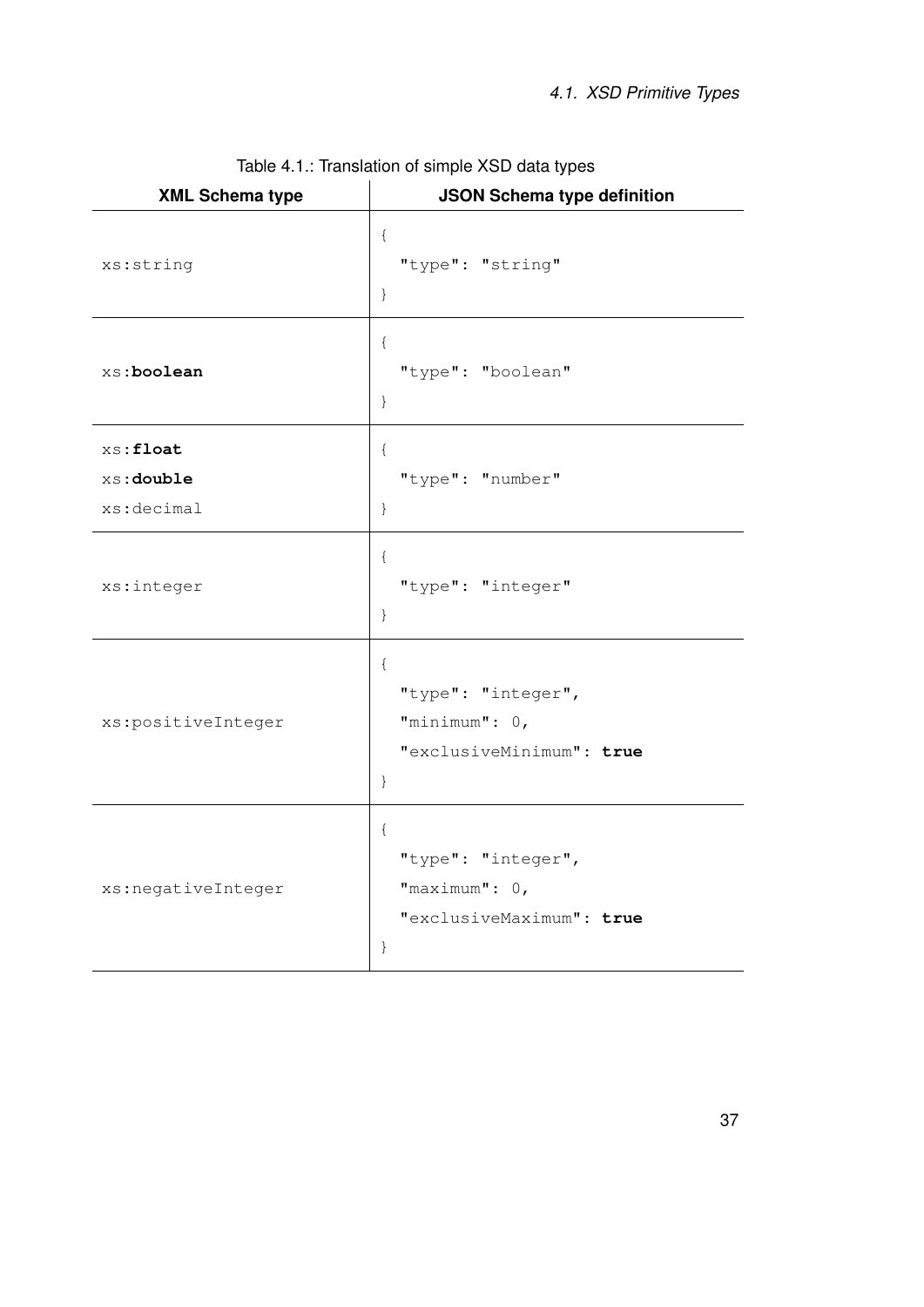```
xs:nonPositiveInteger
                             {
                               "type": "integer",
                               "maximum": 0,
                               "exclusiveMaximum": false
                             }
xs:nonNegativeInteger
                             {
                               "type": "integer",
                               "minimum": 0,
                               "exclusiveMinimum": false
                             }
```
This list of translations is directly implemented as a convert\_xsd\_type/2 Prolog predicate, an example of its usage was already shown in Listing [3.9.](#page-35-0)

#### <span id="page-45-1"></span>**4.2. Constraining Facets**

While XML Schema provides predefined data types like xs: positiveInteger, which imply a minimum, those restrictions of the value range could be declared also via restrictions of the basis type xs:integer. Those restrictions like XML Schema's xs:mimumum are called *constraining facets*. They can be specified as a restriction of a basis type via an xs: restriction node. Listing [4.1](#page-45-0) shows an equivalent, self-defined XSD data type which is equivalent to the predefined xs: positiveInteger.

```
Listing 4.1: xs: positiveInteger as restriction of xs: integer
```

```
1 <xs:simpleType name="myPositiveInteger">
2 <xs:restriction base="xs:integer">
3 <xs:minExclusive value="0" />
4 </xs:restriction>
5 \leq x s:simpleType>
```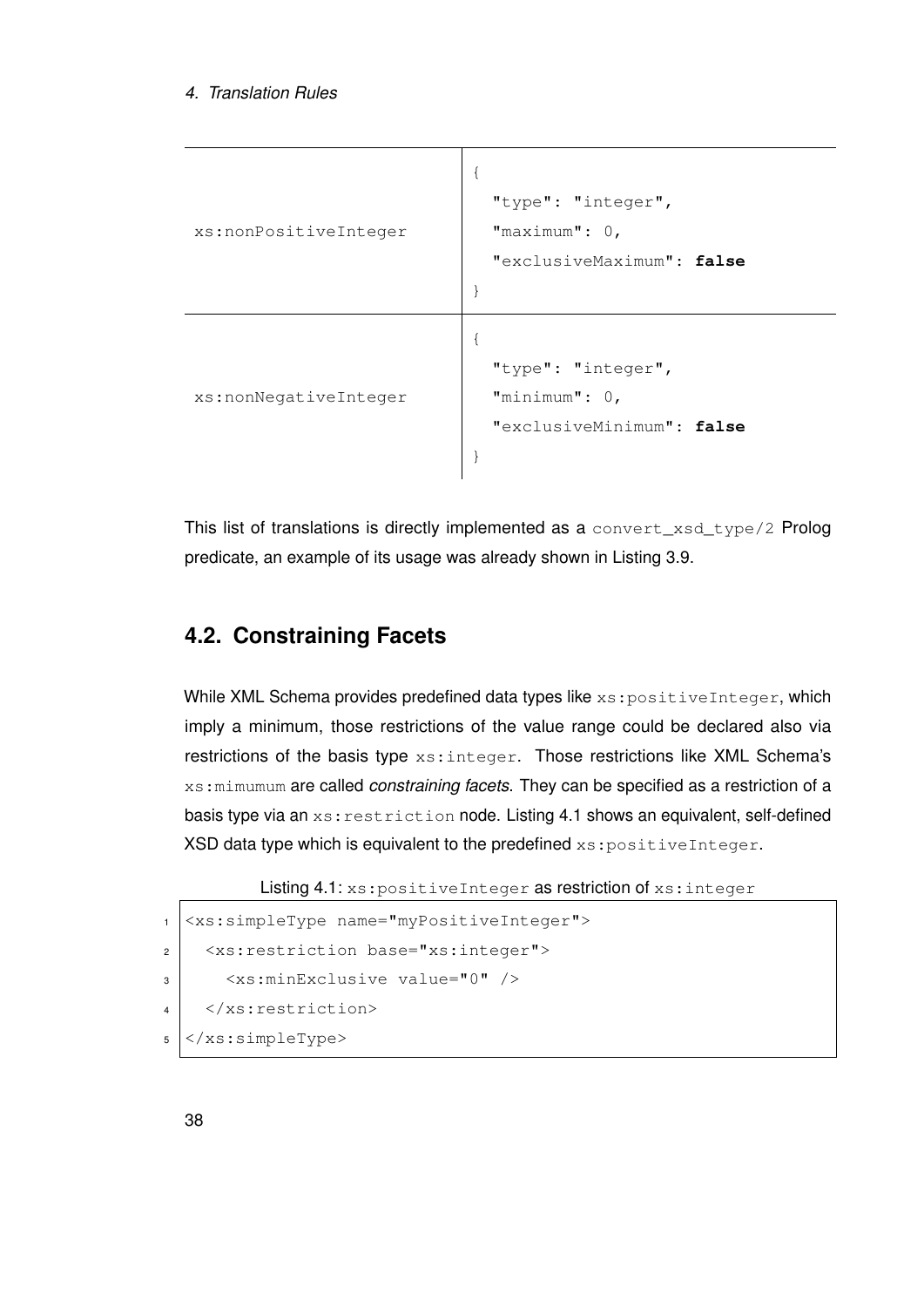By the use of xs:restriction within an xs:simpleType a new so called *derived data type* is defined *by restriction*. It is not only possible to derive from primitive data types but also from derived data types as well. In that way it would be possible to create a new data type derived from myPositiveInteger which adds for example an upper bound as constraining facet.

For the translation process of the xs: restriction XSD fragment with its child nodes it does not matter if a primitive or derived data type is the basis type specified in the base attribute – the translated constraining facets are simply added. Therefore we can again establish a set of translation rules for all constraining facets as shown in table [4.2,](#page-46-0) with X standing for a number or string in case of xs: pattern.

<span id="page-46-0"></span>

| <b>XML Schema constraining facet</b>                                           | <b>JSON Schema equivalent</b> |
|--------------------------------------------------------------------------------|-------------------------------|
|                                                                                | 1                             |
| <xs:minexclusive< td=""><td>"minimum": X,</td></xs:minexclusive<>              | "minimum": X,                 |
| $value="X"$ />                                                                 | "exclusiveMinimum": true      |
|                                                                                | ł                             |
|                                                                                | $\mathcal{L}$                 |
| <xs:maxexclusive< td=""><td>"<math>maximum</math>": X,</td></xs:maxexclusive<> | " $maximum$ ": X,             |
| $value = "X"$ />                                                               | "exclusiveMaxmimum": true     |
|                                                                                | <sup>}</sup>                  |
|                                                                                |                               |
| <xs:mininclusive< td=""><td>"minimum": X,</td></xs:mininclusive<>              | "minimum": X,                 |
| $value="X"$ />                                                                 | "exclusiveMinimum": false     |
|                                                                                |                               |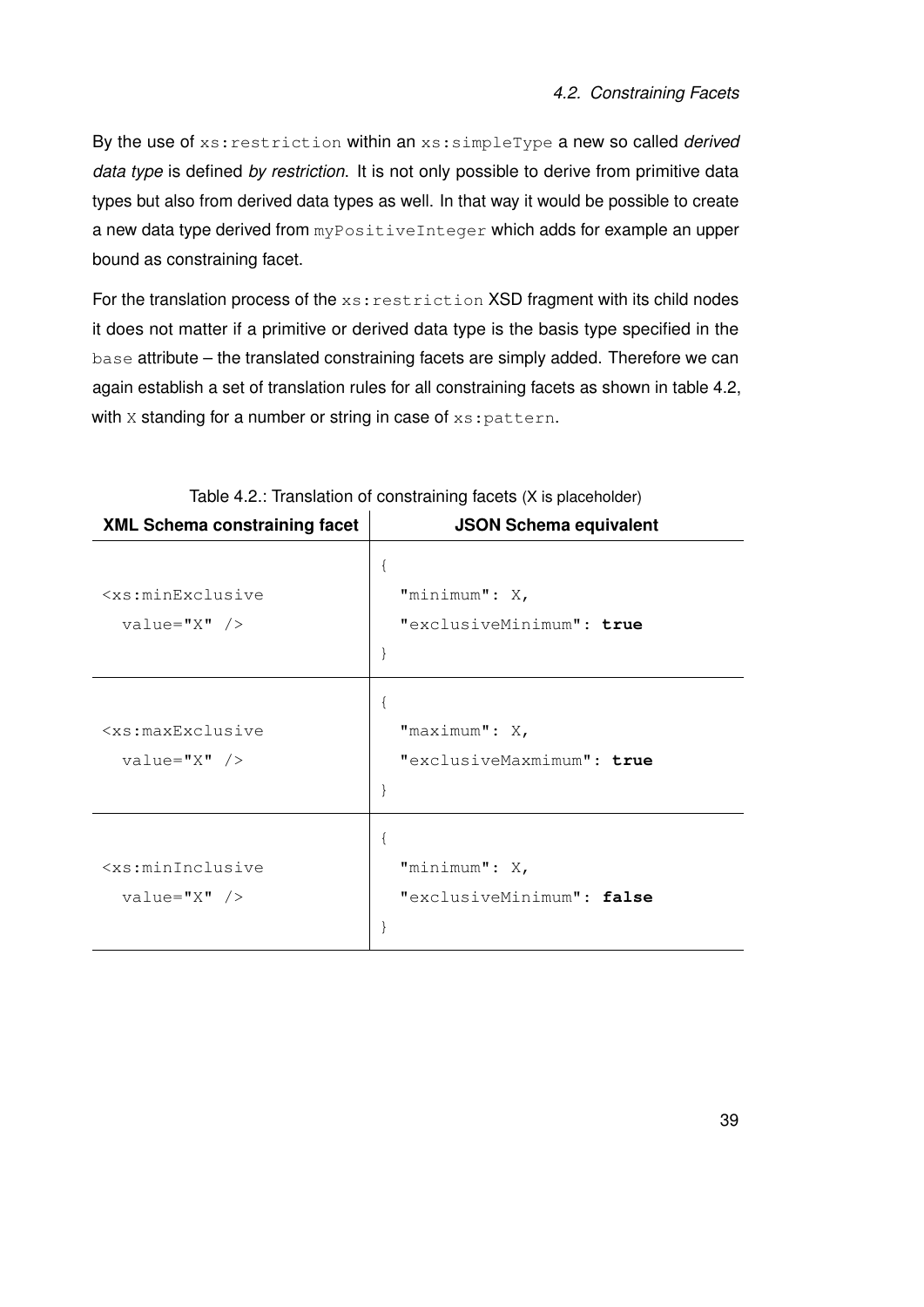#### *4. Translation Rules*

| <xs:maxinclusive<br><math>value="X"</math> /&gt;</xs:maxinclusive<br> | $\{$<br>"maximum": X,<br>"exclusiveMaximum": false<br>$\}$ |
|-----------------------------------------------------------------------|------------------------------------------------------------|
| <xs:minlength<br><math>value="X"</math> /&gt;</xs:minlength<br>       | $\{$<br>"minLength": X<br>$\}$                             |
| <xs:maxlength<br><math>value="X"</math> /&gt;</xs:maxlength<br>       | $\{$<br>"maxLength": X<br>$\}$                             |
| <xs:length<br><math>value="X"</math> /&gt;</xs:length<br>             | $\{$<br>"minLength": X,<br>"maxLength": X<br>$\}$          |
| <xs:pattern<br><math>value="X"</math> /&gt;</xs:pattern<br>           | $\{$<br>"pattern": "X"<br>}                                |

Not all restrictions are allowed for every basis data type [\[PGM](#page-96-0)+08]. But as we assume that the given XML Schema document is valid, we do not carry out tests.

The translation rules for the different constraining facets given by table [4.2](#page-46-0) are defined as convert\_xsd\_restriction/3 predicates in Prolog like it is shown in Listing [4.2](#page-48-0) for xs:minExclusive. The json\_true/1 predicate binds the given variable to the representation of boolean true for SWI-Prolog's JSON library. to\_number/2 converts a given numeric string into the equivalent number.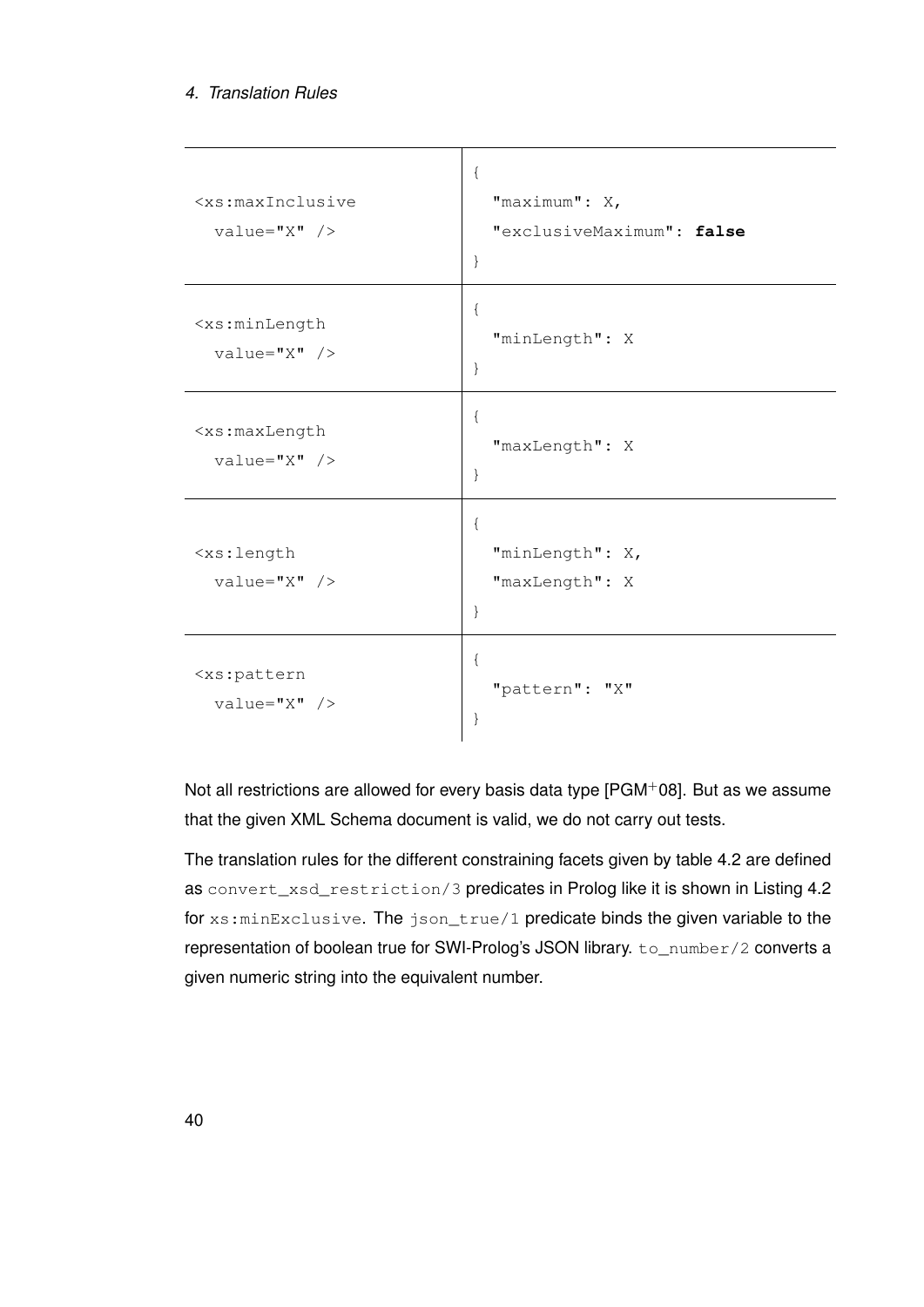<span id="page-48-0"></span>Listing 4.2: Definition of convert\_xsd\_restriction/3 for xs:minExclusive

```
1 convert_xsd_restriction(minExclusive,Value,json(JSON_List)) :-
2 to_number(Value,Number),
3 json_true(True),
4 JSON_List = [minimum=Number,exclusiveMinimum=True].
```
The so defined convert xsd restriction/3 facts are used by the simpagation rule shown in [4.3](#page-48-1) to translate the  $xs:restriction$  not that contains a constraining facet.

Listing 4.3: Translation of xs: restriction with a constraining facet

```
1 transform,
2 node(NS1, restriction, Restriction_ID,
3 | Restriction_Children, Restriction_Parent_ID),
4 node(NS2, Constraint_Name_XSD, Constraint_ID,
5 Constraint Children, Restriction ID),
6 \mid node_attribute(Constraint_ID, value, Value, )
7 \mid \quad ==>8 xsd_namespaces([NS1,NS2]),
9 convert_xsd_restriction(
10 Constraint_Name_XSD,Value,json(JSON_List))
1112 | json(Restriction_ID, json(JSON_List)).
```
As for each constraining facet within an  $xs:restriction$  ison node a new  $json/2$  CHR constraint gets propagated. If there are multiple child nodes, they will simply get combined via merge\_json/3 as introduced in [B.6.](#page-73-0) If the same constraining facet occurs multiple times, its more specific restriction is used. The only exception is the occurrence of multiple xs: pattern facets: As specified in [\[PGM](#page-96-0)+08] their regular expressions are ORed.

The constraining facets are not the only restriction of the derived data type. The basis type, specified via the base attribute of the xs:restriction node, also has to be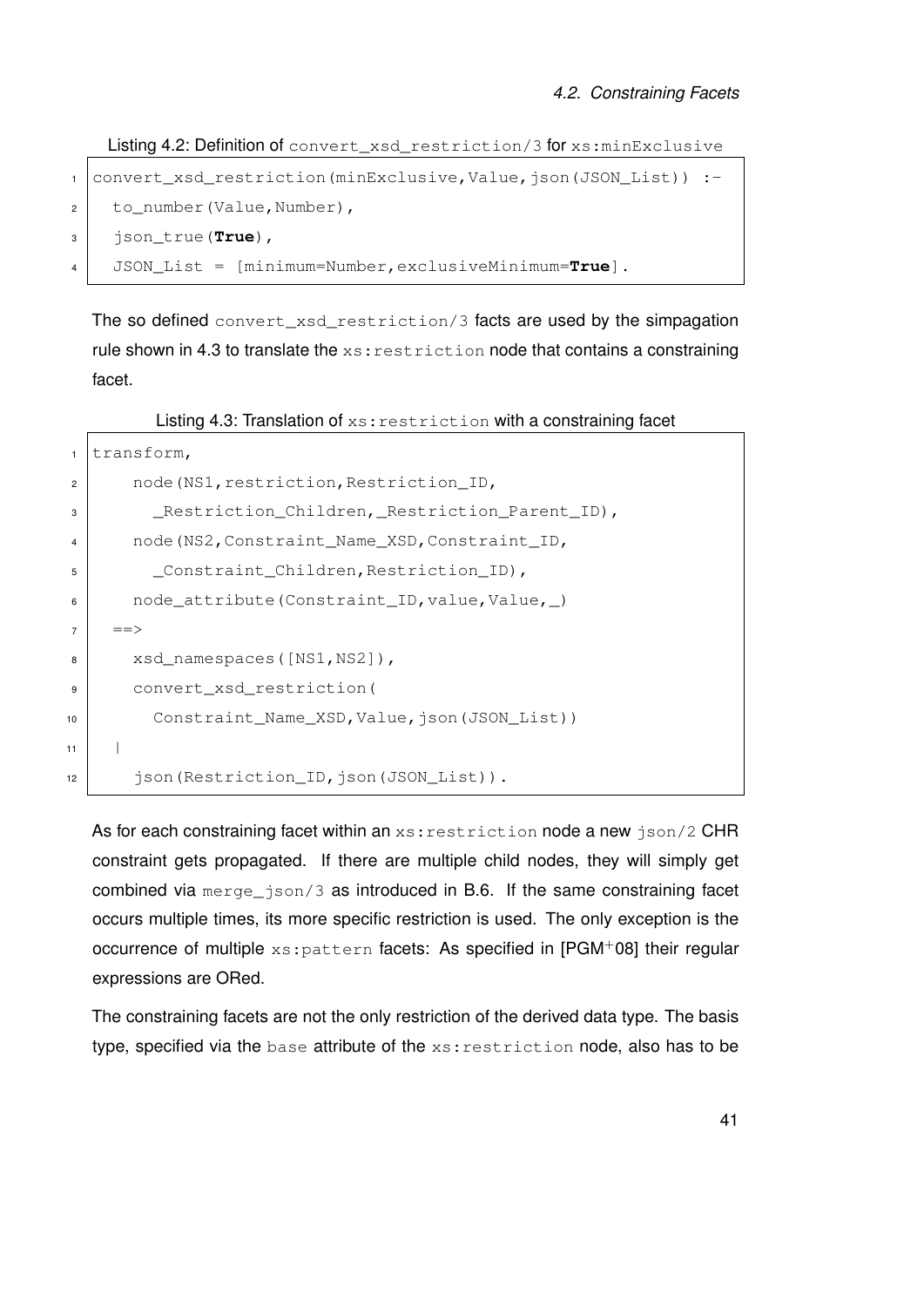#### *4. Translation Rules*

<span id="page-49-1"></span>considered. We translate the basis type via the table [4.1](#page-44-0) of section [4.1](#page-44-0) and propagate its JSON equivalent too. This rule is shown in Listing [4.4.](#page-49-1)

Listing 4.4: Translation of  $xs:restriterion$  with its base attribute

```
1 transform,
2 | node(Namespace, restriction, ID, _Children, _Parent_ID),
3 \mid node_attribute(ID, base, Base, )4 \mid \quad ==>5 xsd_namespace(Namespace),
6 namespace(Base, Base_Namespace, Base_Type),
7 xsd namespace(Base Namespace),
8 convert_xsd_type(Base_Type, JSON)
9 |
10 json(ID, JSON).
```
#### <span id="page-49-0"></span>**4.3. Translation of nested XSD Elements**

With the translation rules mentioned in the two sections before we only know how to translate xs: element and xs: attribute nodes with either a basis type specified via its type attribute or a derived type by the use of  $xs:simpleType$  and xs:restriction. However an XML Schema is more than only the definition of simple types: Via  $xs:complexType$  nodes attributes of elements can be specified as well as their child nodes. In that way, the occurrence of an xs: element within an xs: sequence node is for example a very common fragment of an XML Schema instance. In this section, we want to show how to translate typical nested XSD nodes, depending on its sibling elements and given attributes.

The general approach has already been introduced in section [3.4:](#page-33-0) Depending on specific node/5, node\_attribute/4 and text\_node/3 constraints and sometimes already translated fragments given as  $json/2$  constraints, we compose the translation of an XSD node. Two examples, which do not depend on already translated json/2 constraints, were shown in Listing [3.9.](#page-35-0)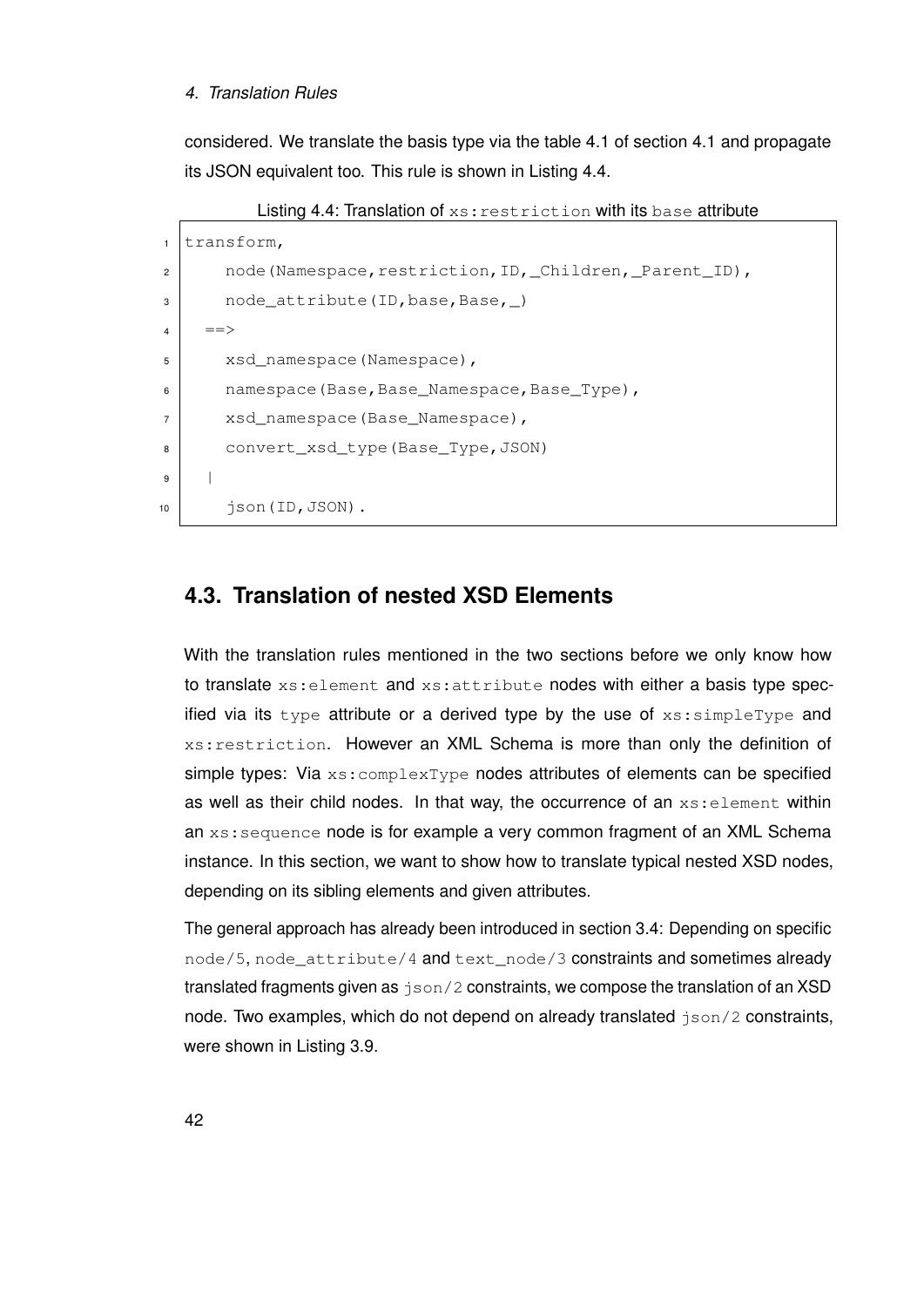<span id="page-50-0"></span>

Figure 4.1.: xs: element within an xs: all node

To illustrate the XML Schema fragments and their JSON Schema translations we present an extract of the XML Schema tree. An example for the translation of an  $xs:$  all node which has an xs: element child node is shown in figure [4.1.](#page-50-0)

As shown in figure [4.1,](#page-50-0) XSD elements are represented by framed nodes and their ID in a dashed box. For all green highlighted nodes a  $\frac{1}{2}$  sonstraint with the same identifier already exists, that means in the example of figure [4.1](#page-50-0) there is already a json(Element\_ID,JSON) constraint in the CHR constraint store. For all nodes that are not highlighted green there might be already a related json/2 constraint, but it will not be examined for this concrete translation rule. Boxes with the title text that are highlighted gray stand for text\_node/3 constraints.

The used attributes of an XSD element are prefixed with an @, that means that for the example of figure [4.1](#page-50-0) the minOccurs, maxOccurs and name attributes are used in the head of the CHR rule. The generated JSON Schema equivalents are modelled as in tables [4.1](#page-44-0) and [4.2.](#page-46-0) The values of the attributes are referenced by variables of the same name in upper CamelCase. In that way we refer to the value of the maxOccurs attribute of the XML Schema fragment as MaxOccurs in the related JSON Schema fragment.

If necessary we provide conditions under which the translation rule could apply. Those can be directly implemented as guards in the CHR rules. The check, if the given elements are of the XML Schema namespace as already introduced in section [3.4,](#page-33-0) are conditions for all rules and therefore not listed explicitly.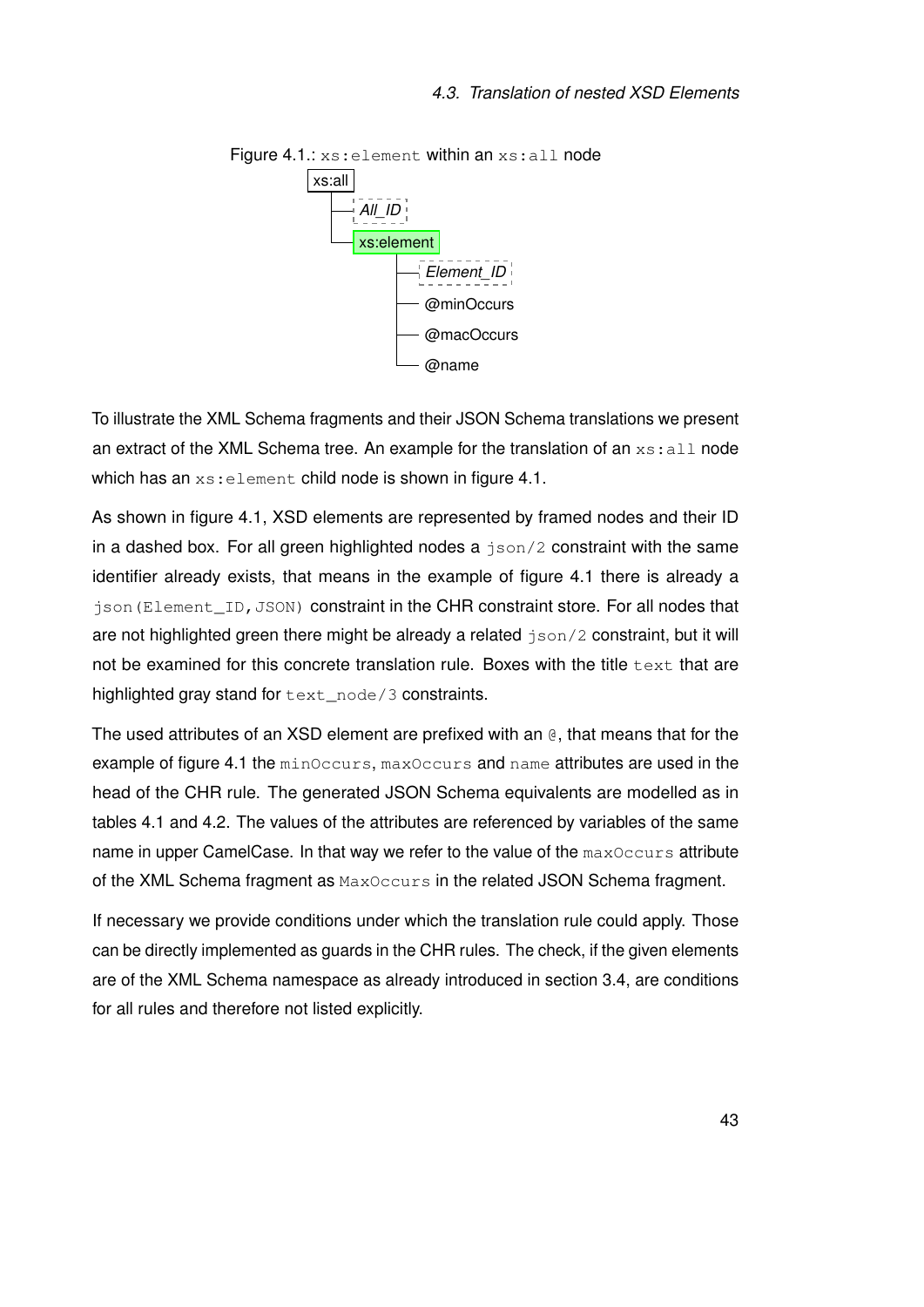<span id="page-51-0"></span>

Table 4.3.: Translation of nested XSD elements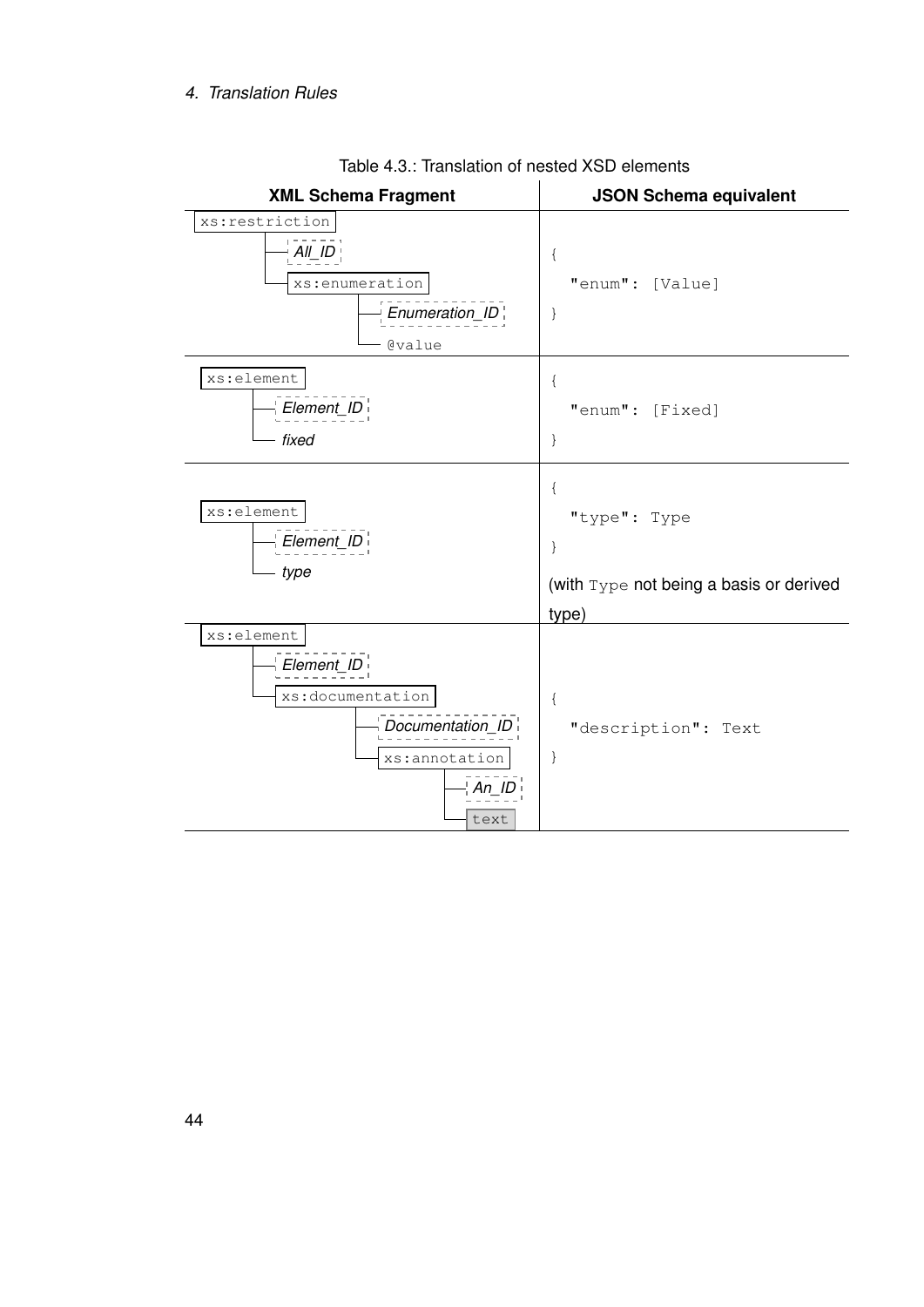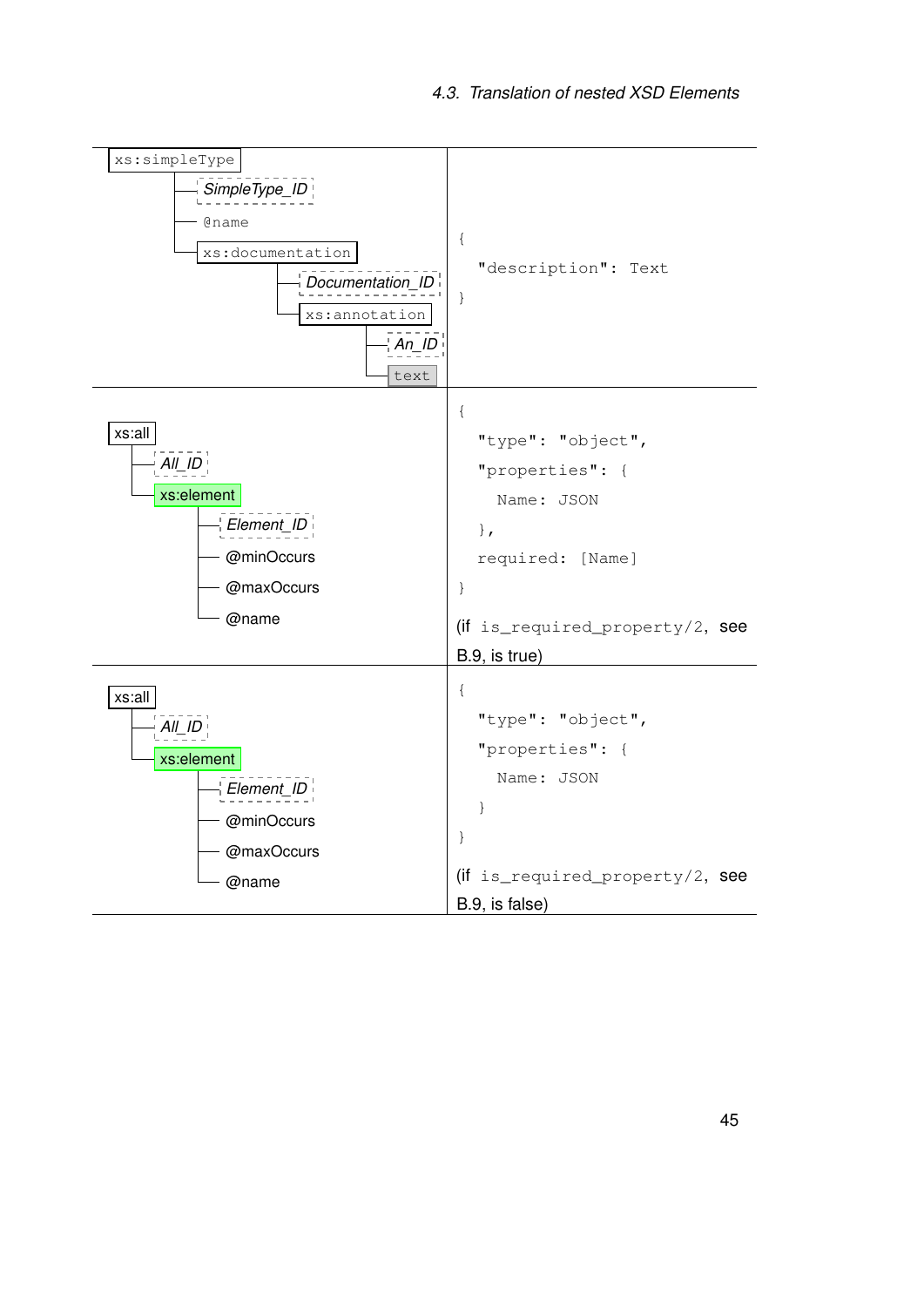#### *4. Translation Rules*

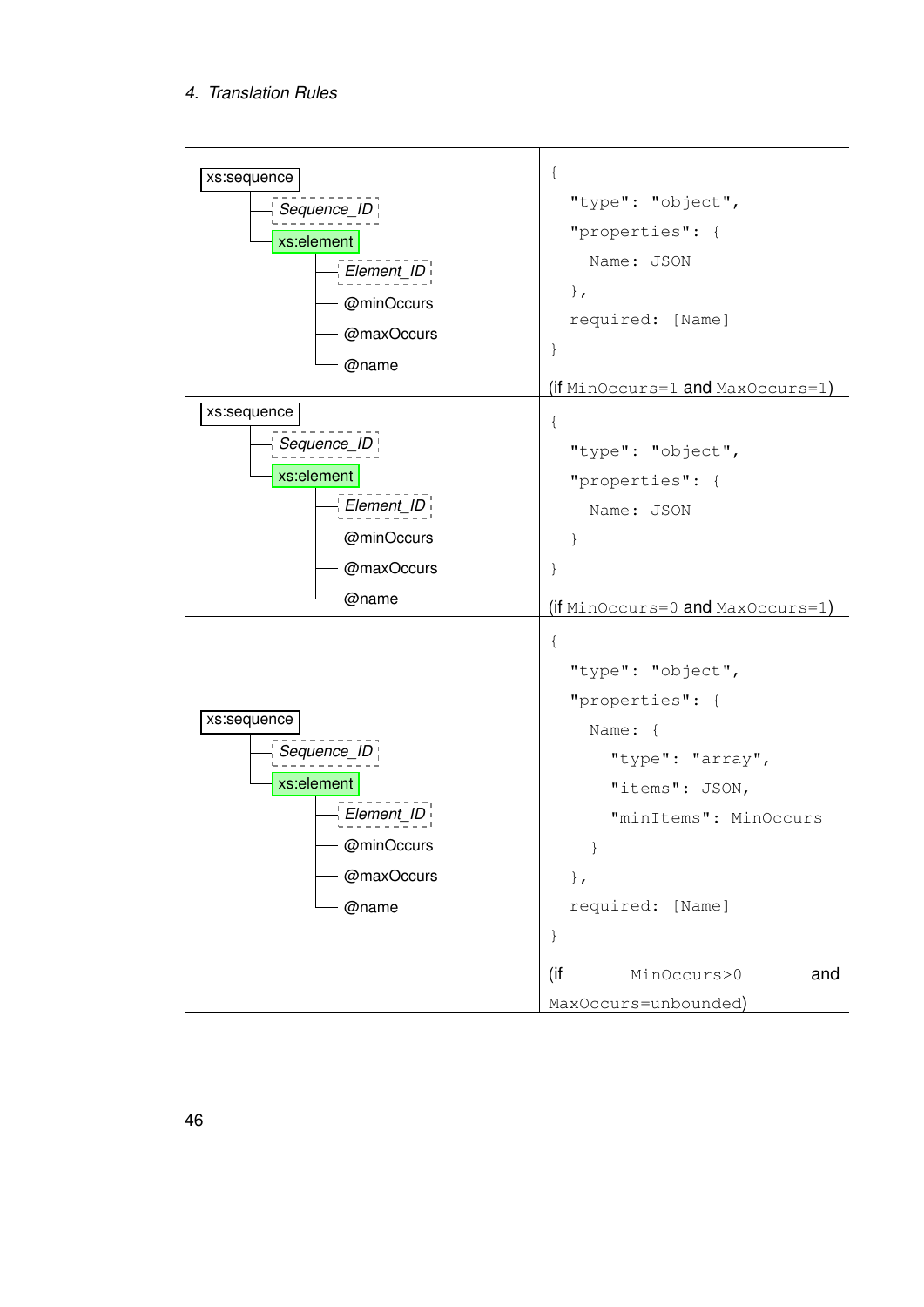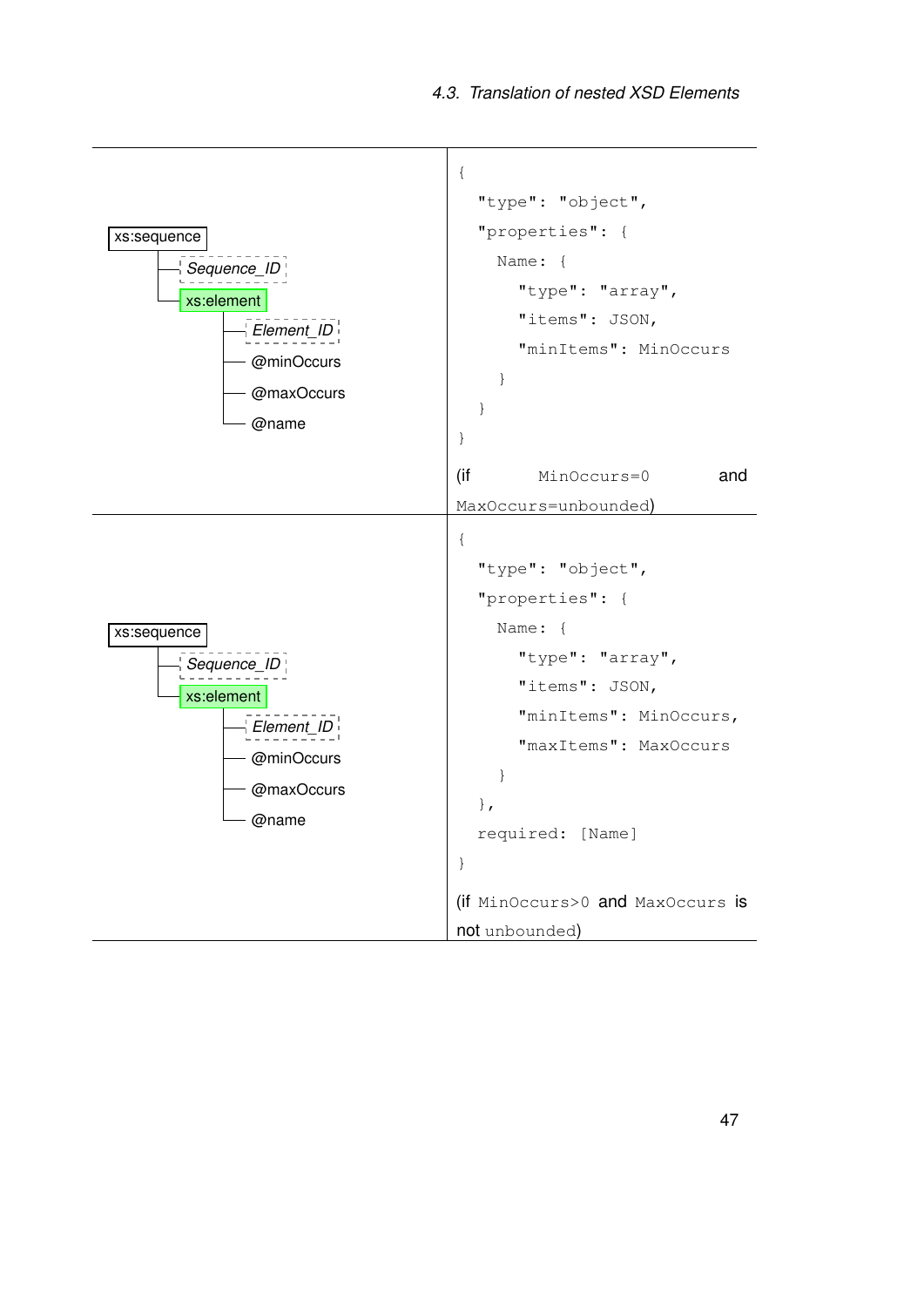#### *4. Translation Rules*

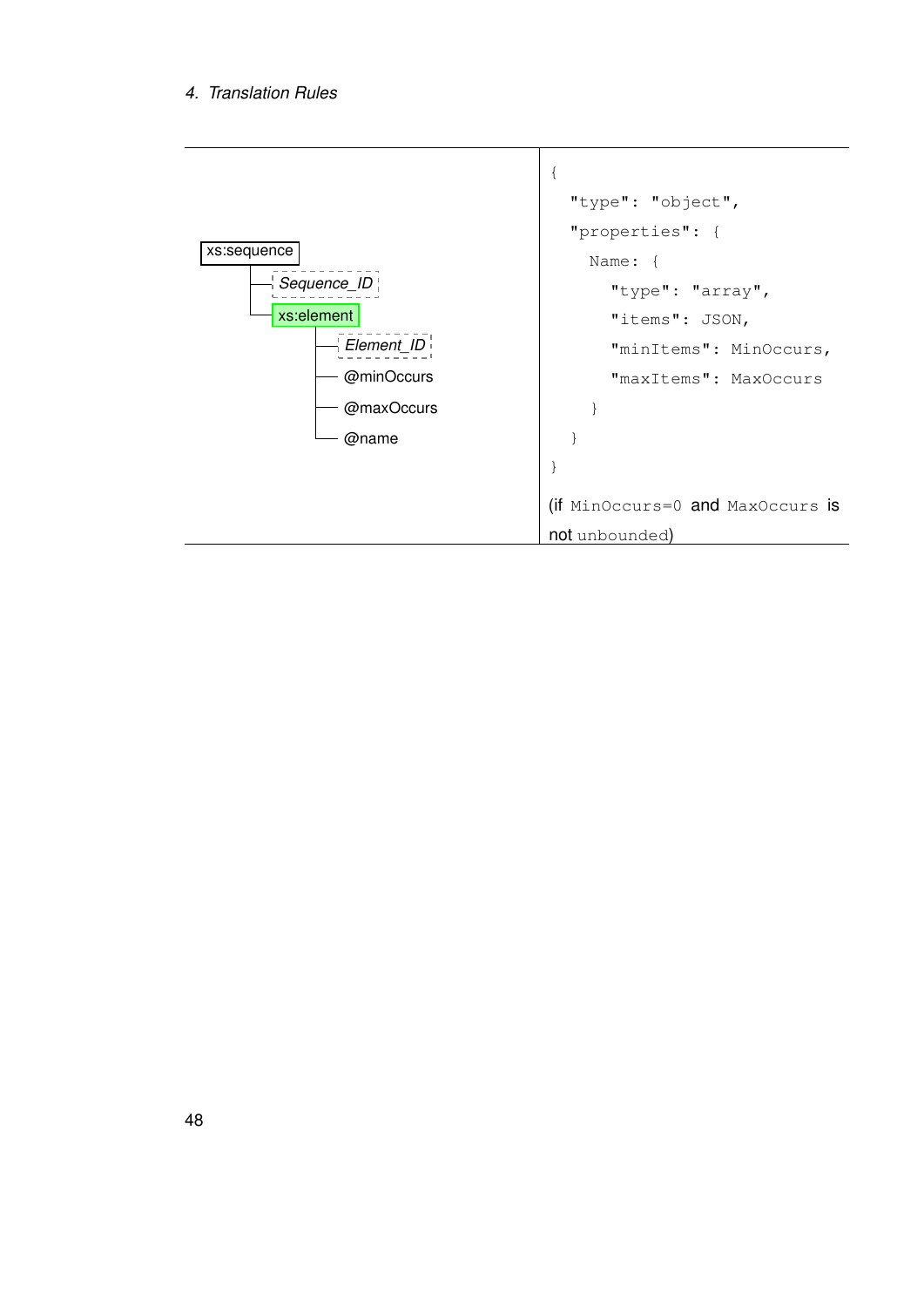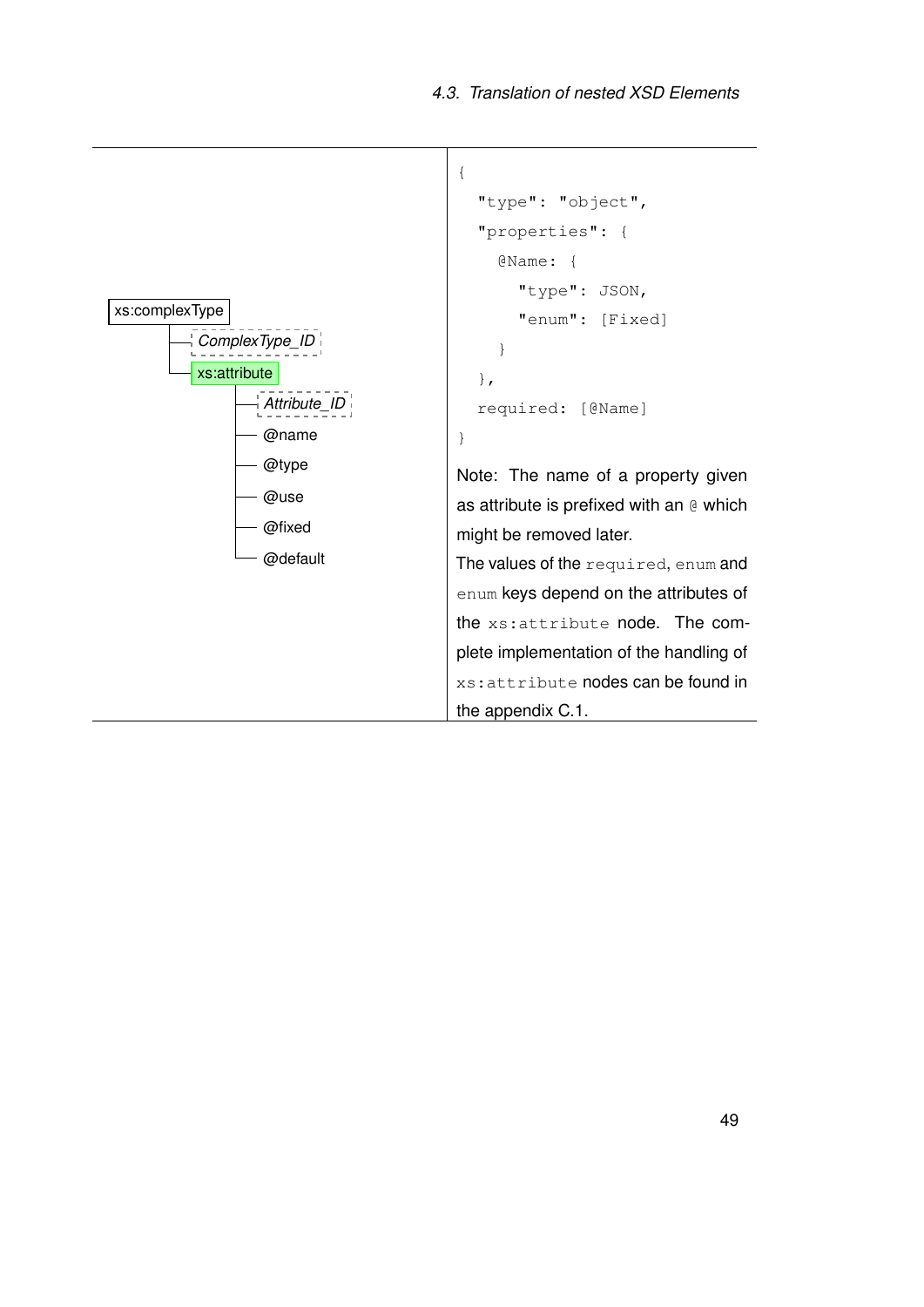

```
"definitions": {
  @Name: {
    "type": JSON,
    "enum": [Fixed]
  }
}
```
{

}

Note: Because @Name is only an identifier in the definitions part the prefix-@ will not be removed later. The values of the required, enum and

enum keys depend on the attributes of the xs:attribute node. The implementation is similar to the one shown in the appendix [C.1.](#page-84-0)

Not all translation rules can be illustrated as in figure [4.1](#page-50-0) and table [4.3:](#page-51-0) For the xs:sequence and xs:all nodes the translation rules specified in [4.3](#page-51-0) are used, whereas their parent xs: complexType node simply uses this generated JSON Schema fragment without adding any further constraints. This behaviour is implemented in the CHR rules shown in Listing [4.5.](#page-57-0)

<span id="page-57-0"></span>Listing 4.5: Translation of xs: complexType with nested xs: sequence or xs: all

```
1 \, \, xs: all
2 \text{transform},
3 node(NS1,complexType,ComplexType_ID,
4 ComplexType_Children, ComplexType_Parent_ID),
5 node(NS2,all,All_ID,_All_Children,ComplexType_ID),
6 json(All_ID,All_JSON)
7 ==>
```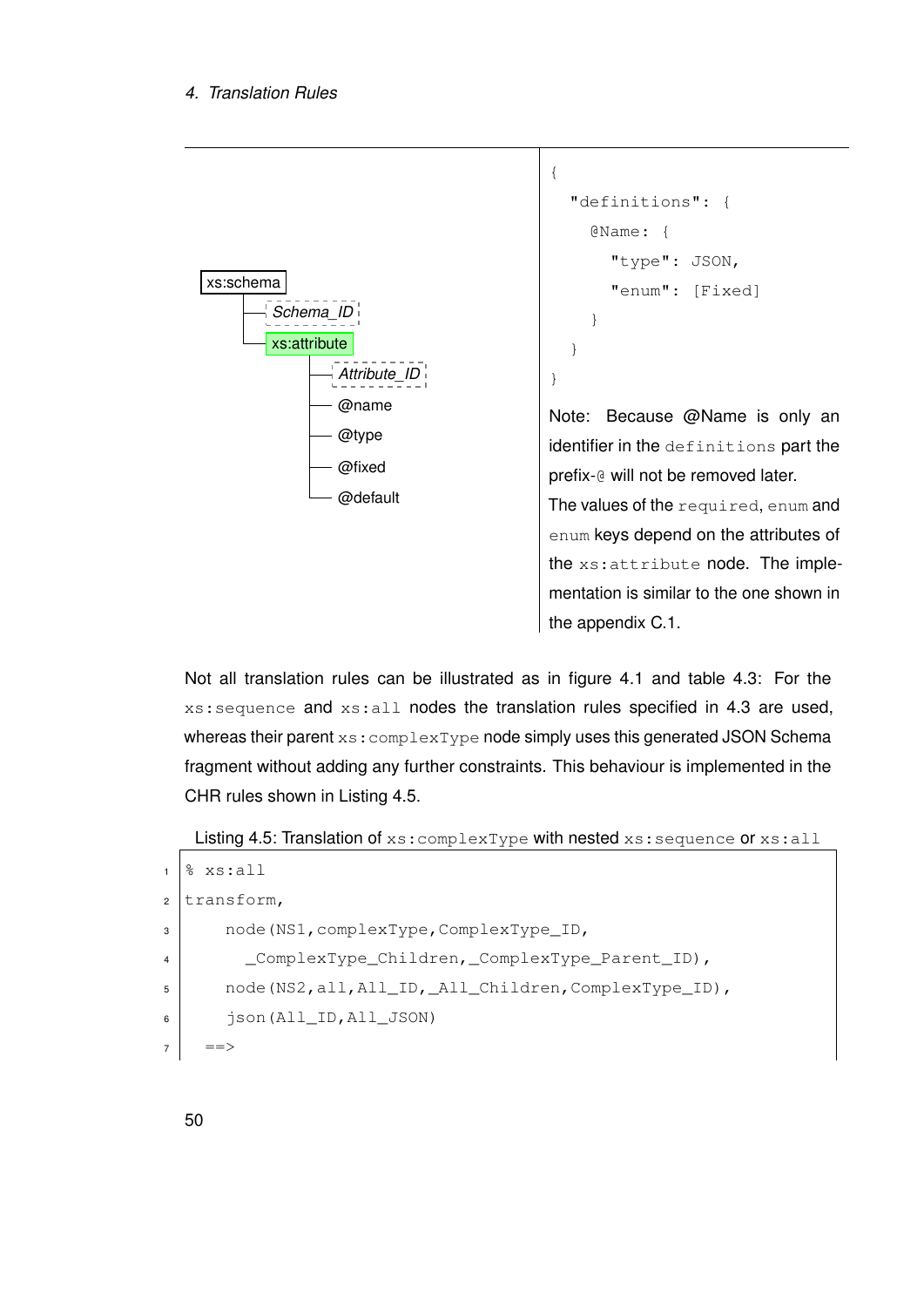```
8 xsd_namespaces([NS1,NS2])
9 |
10 json(ComplexType_ID,All_JSON).
11
12 \, \, xs: sequence
13 transform,
14 node(NS1,complexType,ComplexType_ID,
15 ComplexType_Children, ComplexType_Parent_ID),
16 node (NS2, sequence, Sequence_ID,
17 | _Sequence_Children, ComplexType_ID),
18 json(Sequence_ID,Sequence_JSON)
_{19} ==>
20 xsd_namespaces([NS1,NS2])
21 |
22 json(ComplexType_ID,Sequence_JSON).
```
By the use of the rules given in table [4.1](#page-44-0) it is possible to translate primitive XML Schema data types into their equivalent JSON Schema types and restrictions. The rules presented in section [4.2](#page-45-1) are used to create new types as a derivation by restriction. With help of the translation rules given in section [4.3](#page-51-0) it is possible to combine elements and attributes of these (derived) basis types into more complex ones and therefore to create an expressive XML Schema.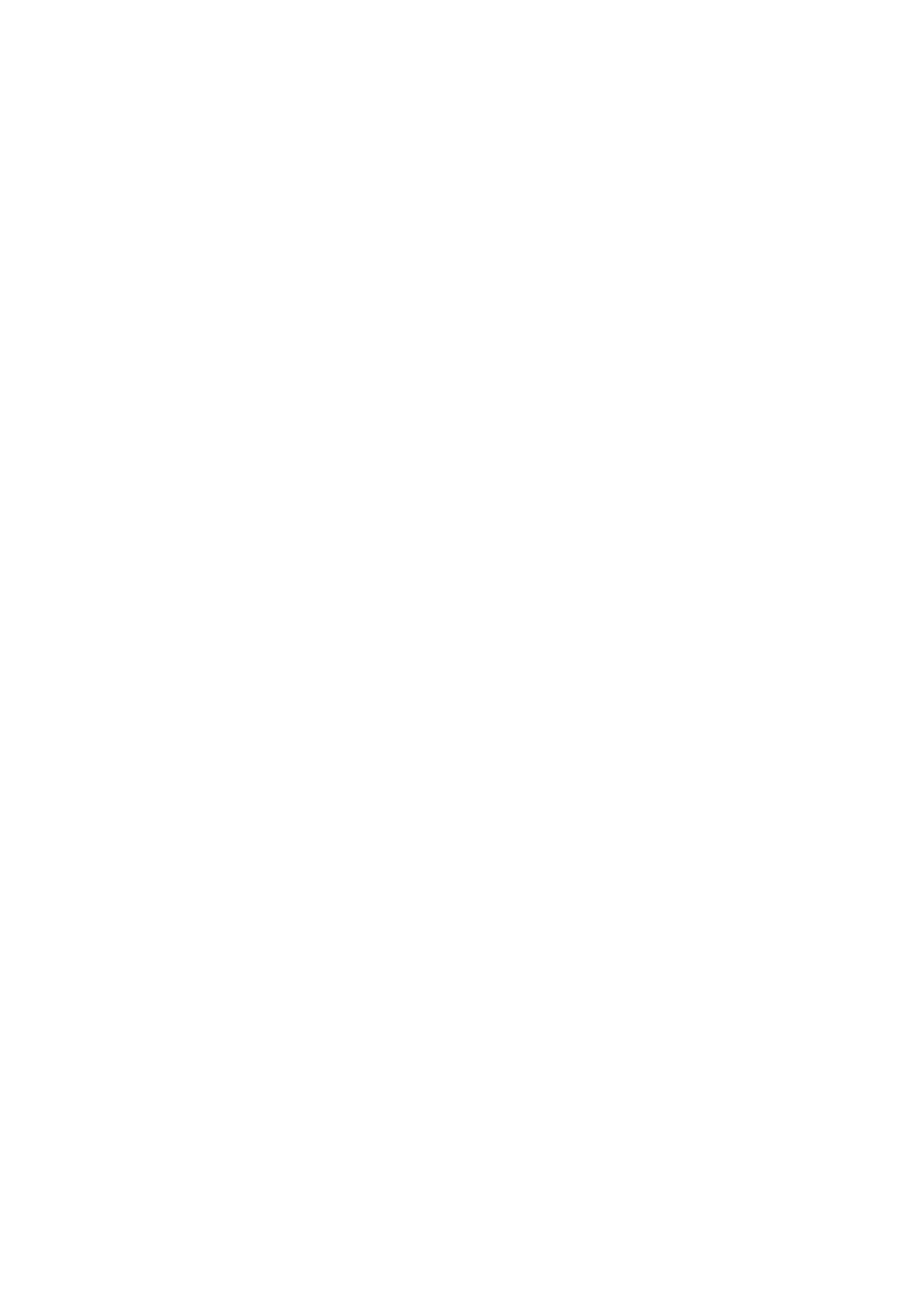## **5 Evaluation**

#### **5.1. Test Framework**

The xsd2json module has been developed by a bottom-up approach: Following the idea of test-driven development, a separate test framework was an important part of the development cycle. This test framework is not implemented in Prolog like the xsd2json module but in JavaScript with node.js. Node.js is a software platform known for its scalable, non-blocking architecture and especially used to program lightweight web server.

Due to its growing popularity there are a great many open source modules for node.js. One of them is interpreted [\[Mad13\]](#page-96-2), a wrapper for node.js to perform input/output tests. We use it to compare the results generated by the  $xsd2$  json command line tool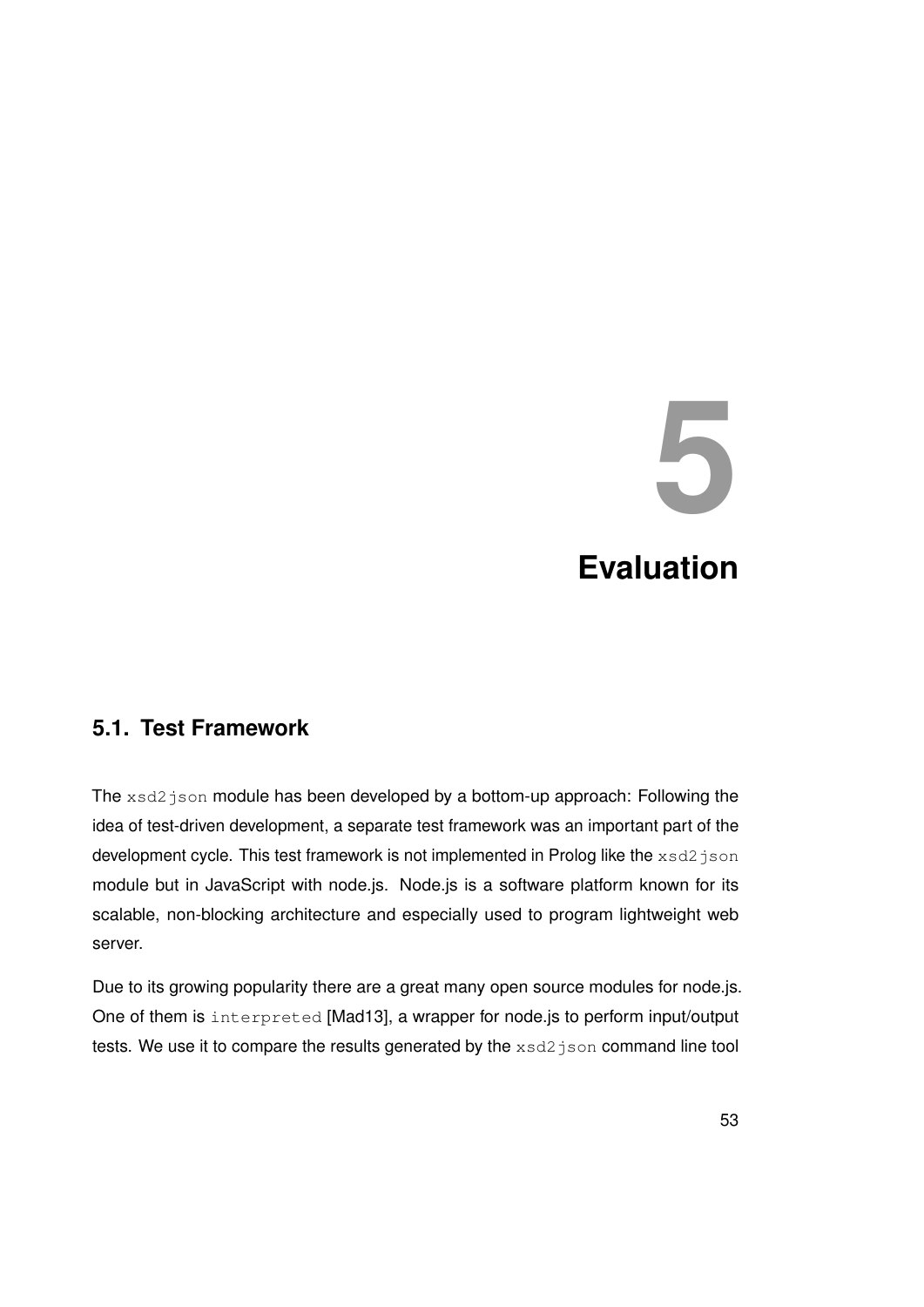#### *5. Evaluation*

with its expected JSON Schema equivalent. Eventual differences are exported as TAP messages, following the *Test Anything Protocol* [\[Les13\]](#page-96-3).

The test framework is part of the  $xsd2$  json development suite and therefore part of the published [\[Nog13\]](#page-96-4) source code. Its manual is listed in the appendix [A.2.](#page-67-0) There are currently more than 60 test cases specified as XML Schema and JSON Schema documents. Unfortunately a full iteration over all test files takes some time because the command line interface is way slower than the programmatical usage of xsd2json. See appendix [A](#page-66-0) for further information.

#### <span id="page-61-0"></span>**5.2. Current Limitations**

XML Schema has some features for which there are not yet equivalents in JSON Schema: The lack of an XPath-like way to address a specific property inside a nested JSON prevents the translation of keys. Therefore the XML Schema elements  $xs:key$ . its referencing element  $xs:keyref$  can not be translated because they specify the key-elements in their  $xs:selector$  and  $xs:field$  nodes as XPath expressions. The same applies for XML Schema's xs: unique element: Although JSON Schema provides a way to ensure unique identifiers in a sub schema, the XPath expression can not be translated yet.

Another missing feature is the handling of referenced XML Schema documents. With the aid of using the  $xs:import$  and  $xs:include$  XML Schema nodes it is possible to reference XML Schemas specified in other files. While the JSON Schema specification provides a similar feature, this has not been implemented in  $xsd2$  json, which translates only a single file as of yet. Therefore it would be possible to translate every single file, but the references would have set manually. To support sub schemas specified via xs:import and xs:include the handling of XML namespaces has to be improved because in every XML Schema file the same namespace could be assigned to different URIs (confer section [2.2\)](#page-15-0).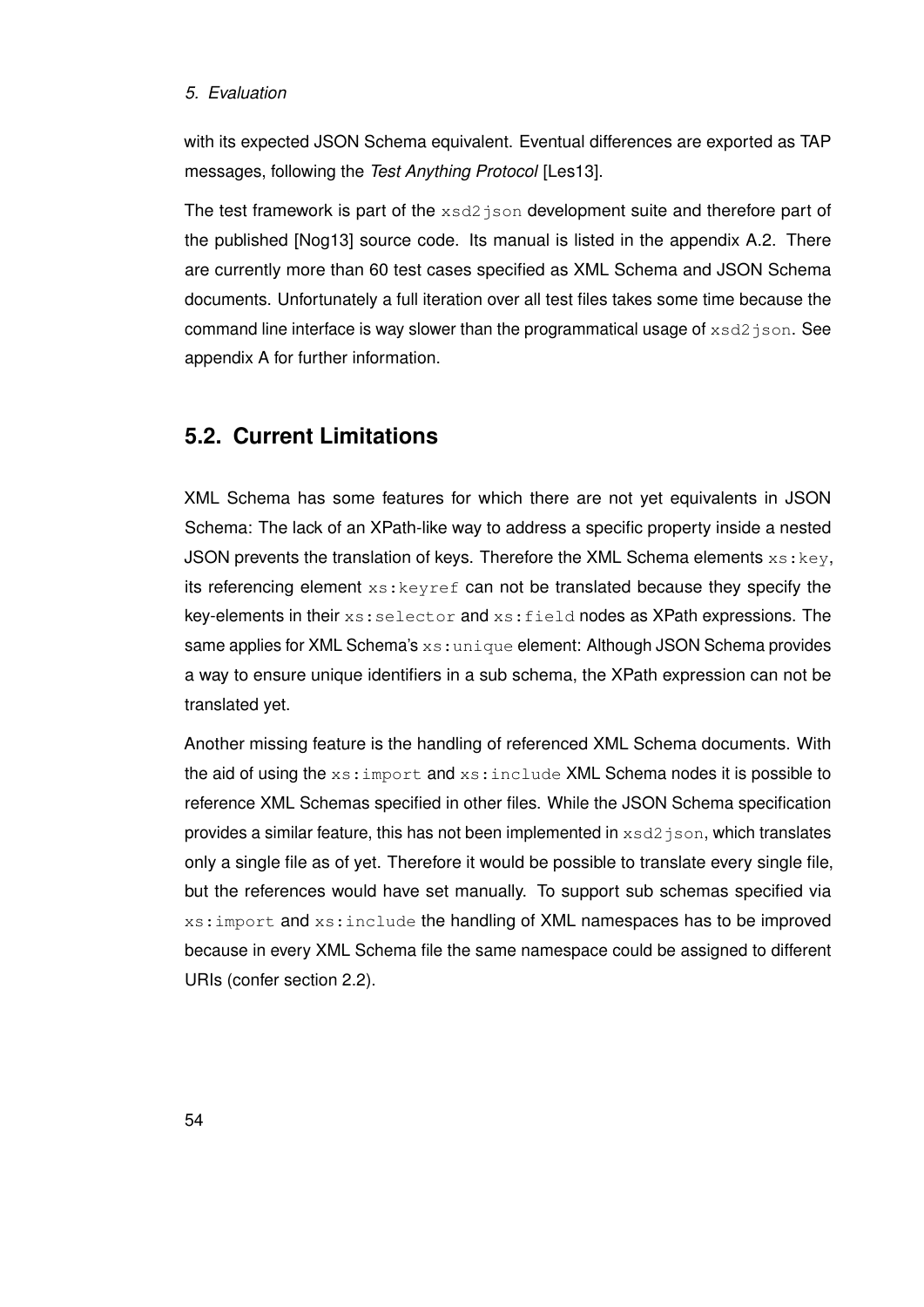### **6 Conclusion**

In this chapter the results of the thesis are summarized and future improvements of the xsd2json module discussed.

#### **6.1. Summary**

In this work the metalanguages XML Schema and JSON Schema were compared with the aim to provide a set of translation rules of typical use cases. Beginning with the basis types of XML Schema, we presented sub schemas in JSON Schema that guarantee nearly the same semantics.

In a next step XML Schema's concept of derivation by restriction has been introduced. Because there is no native derivation in JSON Schema we implemented rules that directly consider the constraining facets specified in an xs: restriction XML Schema node.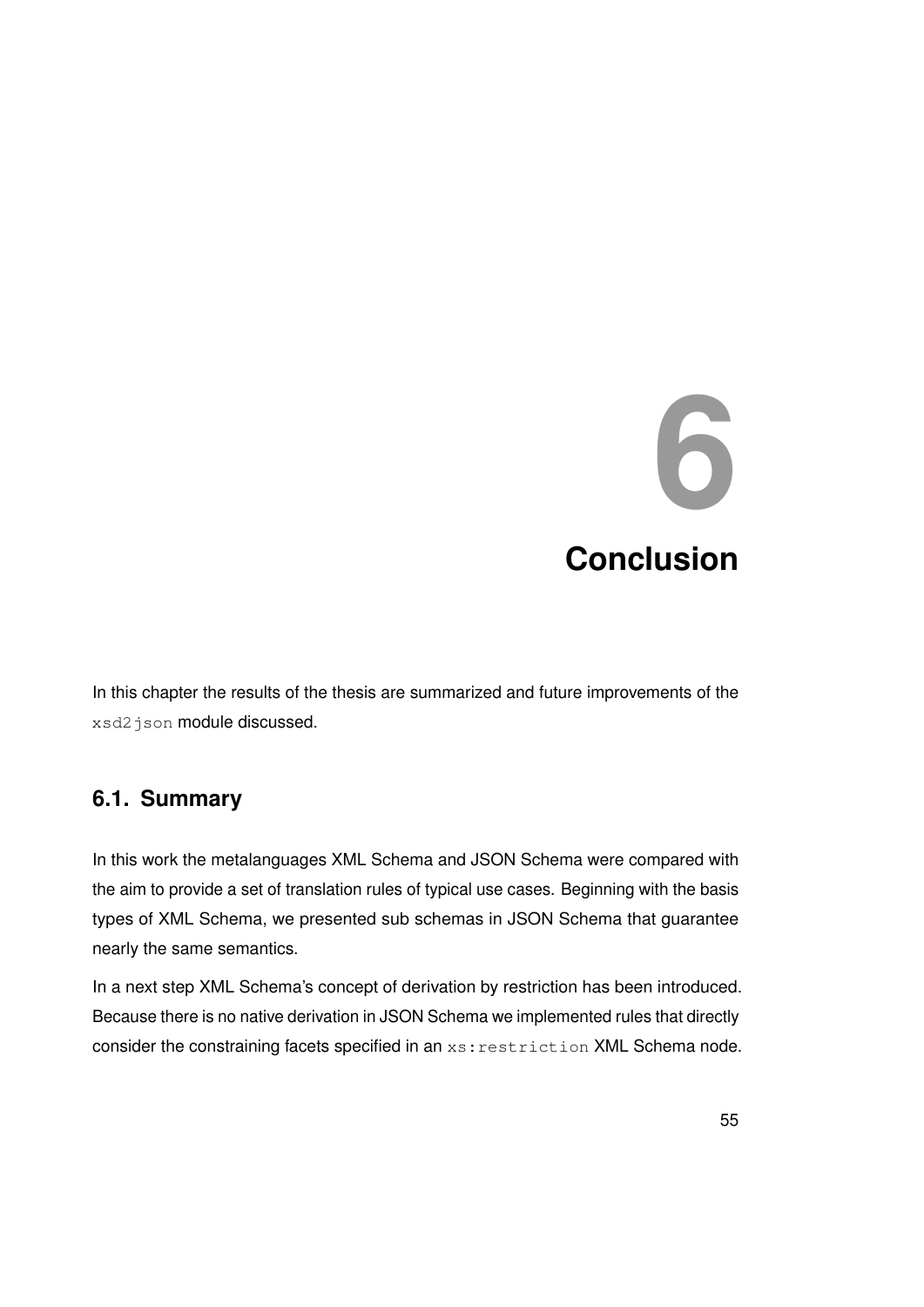#### *6. Conclusion*

With the help of these rules it was possible to translate XML Schema fragments that specify data types, regardless whether primitive or derived and whether being called directly within an type attribute or as part of an  $xs:simpleType$  definition.

With the help of translation rules for  $xs:complexType$  nodes and its children it was possible to embed those primitive and derived typed elements and attributes within a sequence of properties. With respect to their allowed occurrences, specified as minOccurs and maxOccurs attributes, the JSON Schema type was dynamically set to a primitive type, object or array.

The elaborated translation rules, written in CHR, were embedded in an Prolog predicate  $x$ sd2 json/2. The overall process was divided into six steps, beginning from the read in of an XML Schema document, followed by the flattening of the nested Prolog term, right up to the assembling of the translated JSON Schema fragments.

#### **6.2. Outlook**

Not all use cases could be implemented as of yet: As mentioned earlier in section [5.2](#page-61-0) there is no way to translate  $xs:key$  and  $xs:key$  ref elements. It is also not possible to ensure uniqueness via  $xs:$ unique. All these elements use XPath expressions to address elements within an XML document, but JSON does not have an official equivalent yet. A possible way to translate those elements even so would be to evaluate the XPath expressions in the translation process to get the addressed nodes. SWI-Prolog already provides an XPath handling, but only for XML documents. It would be more difficult to apply a given XPath expression not to an XML instance but its Schema document. Nevertheless the translation of XPath expressions is a key issue as it was also the reason to restrict our work to the older XML Schema specification 1.0 instead of 1.1. As explained in section [2.2](#page-15-0) the newer XML Schema 1.1 specification makes extensive use of XPath expressions.

While we introduced the concept of derivation by restriction, XML Schema provides another form to create new data types, namely by extension. It is possible to extend the complex content of an already defined XSD type by adding new attributes and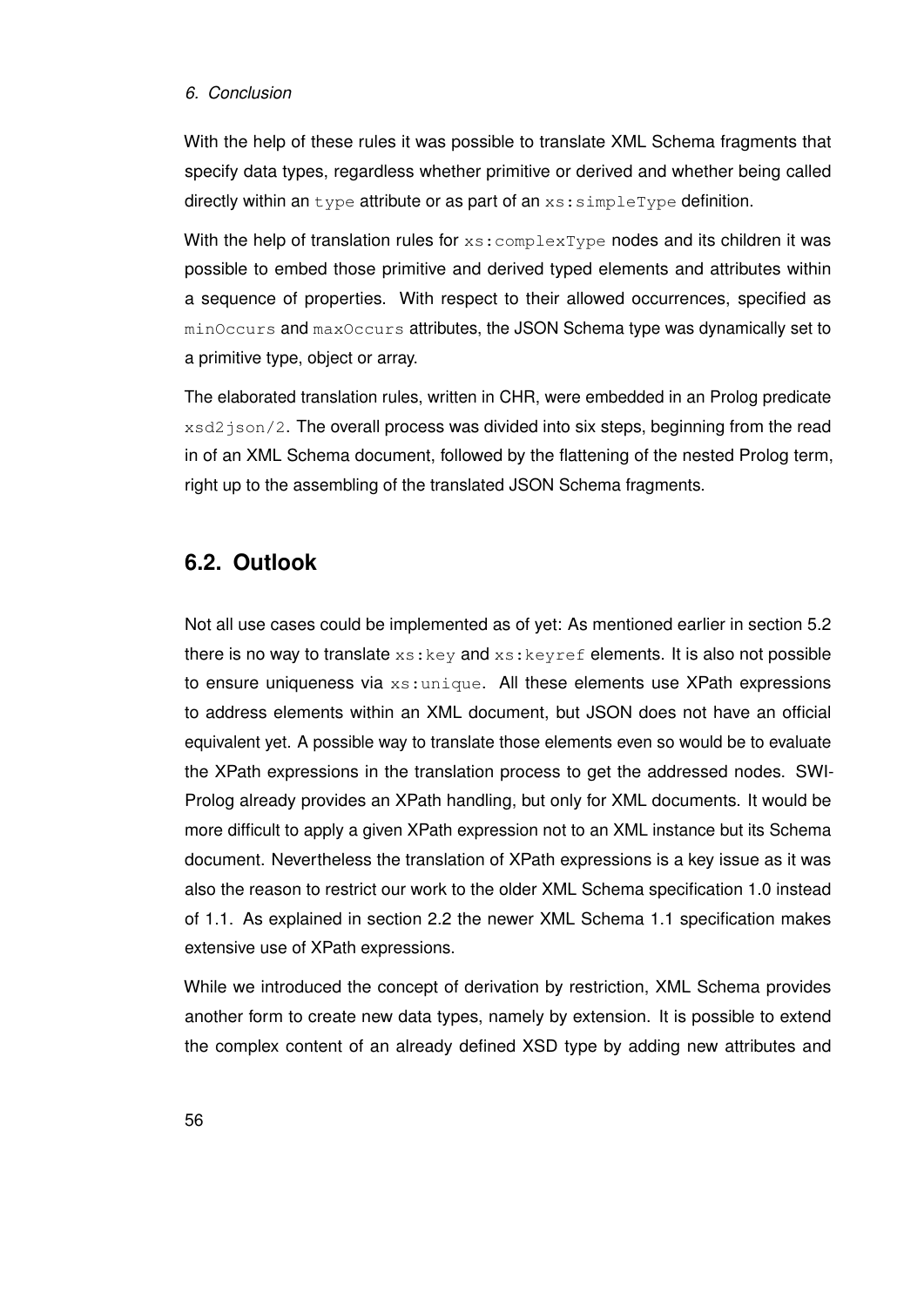elements to its xs: sequence and xs: all nodes. Although the addition of attributes would be a single CHR rule, the extension of xs: sequence and xs: all nodes are more complicated.

Following the test-driven development approach it was possible to translate expressive XML Schema instances. But because of missing a precise survey, which XML Schema node can be a child of which other, it might not be clear that all use cases are covered yet. Therefore one might be strive for a grammar for XML Schema in terms of a hyper schema.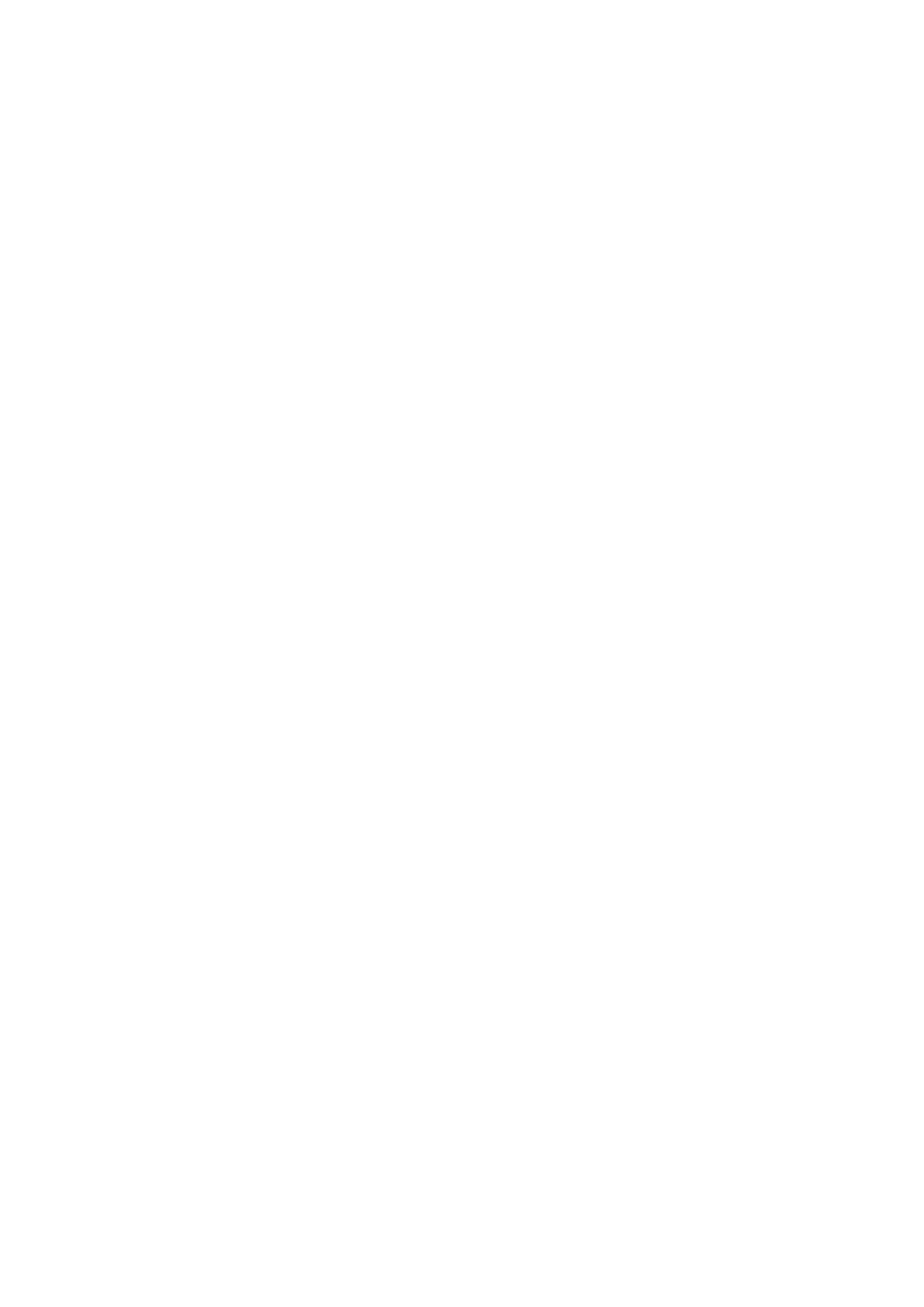### <span id="page-66-0"></span>**A User Manuals**

In this appendix there are the user manuals and installation guides for both the  $xsd2json$ Prolog/CHR library and its test framework.

#### **A.1. xsd2json**

xsd2 json is a library for Prolog and CHR to translate a XML Schema file into equivalent JSON Schema. It can be used both programmatically and as a command line tool.

#### **A.1.1. Installation**

All you need is SWI-Prolog. See there for installation instructions.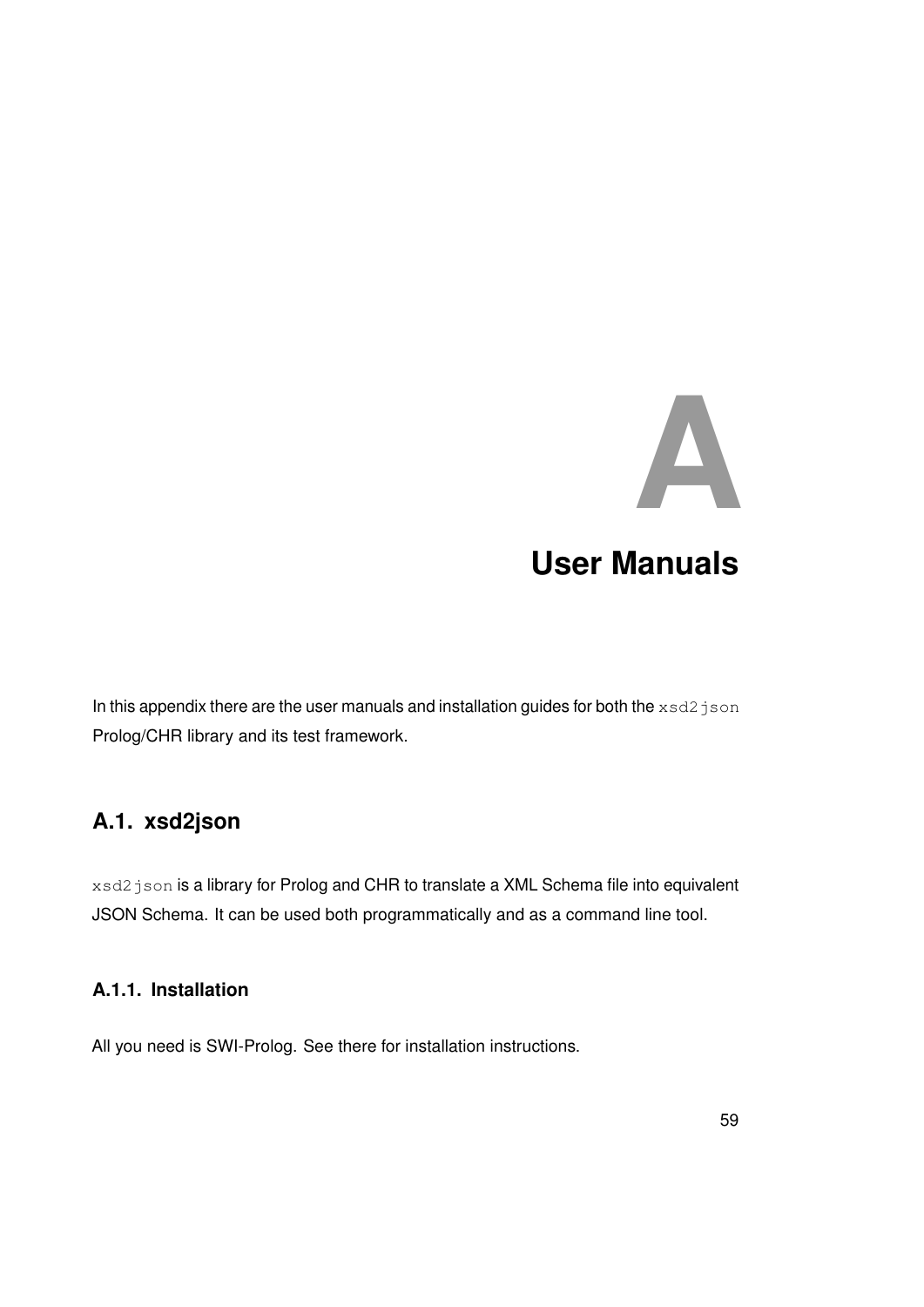#### *A. User Manuals*

#### **A.1.2. Usage**

xsd2 json provides a command line interface. An example usage is shown in listing [A.1.](#page-67-1)

Listing A.1: Call xsd2 json from the command line

<span id="page-67-1"></span>

| $\frac{1}{1}$ swipl --quiet --nodebug --g 'main, halt' \ |  |
|----------------------------------------------------------|--|
| $_2$   $-s$ cli.pl -- < /path/to/your.xsd                |  |

Unfortunately the command line version is way slower than using  $xsd2$  json programmatically, that means by directly calling it in Prolog. The xsd2 json.pl module provides a predicate xsd2 json/2 which can be used to convert a given XML Schema file into the equivalent JSON Schema. It can be called via  $\text{swipl}$  -s  $\text{xsd2}$  json.pl followed by xsd2json('/path/to/your.xsd',JSON), which binds the JSON variable to the created JSON Schema. A prettier output can be generated by using the json\_write/2 predicate of SWI-Prolog's http/json library. An example usage is presented in listing [A.2.](#page-67-2) This will print the produced JSON Schema in front of the content of the CHR constraint store, so it might be necessary to scroll up the output.

Listing A.2: Call xsd2json/2 within SWI-Prolog

```
1 ?- use_module(library(http/json)).
2
3 ? xsd2 json('/path/to/your.xsd',JSON),
4 | json write(user output, JSON).
```
#### <span id="page-67-0"></span>**A.2. Test Framework**

This command line tool is written with node.js and provides some functionalities to support the test-driven development of the  $xsd2$  json library.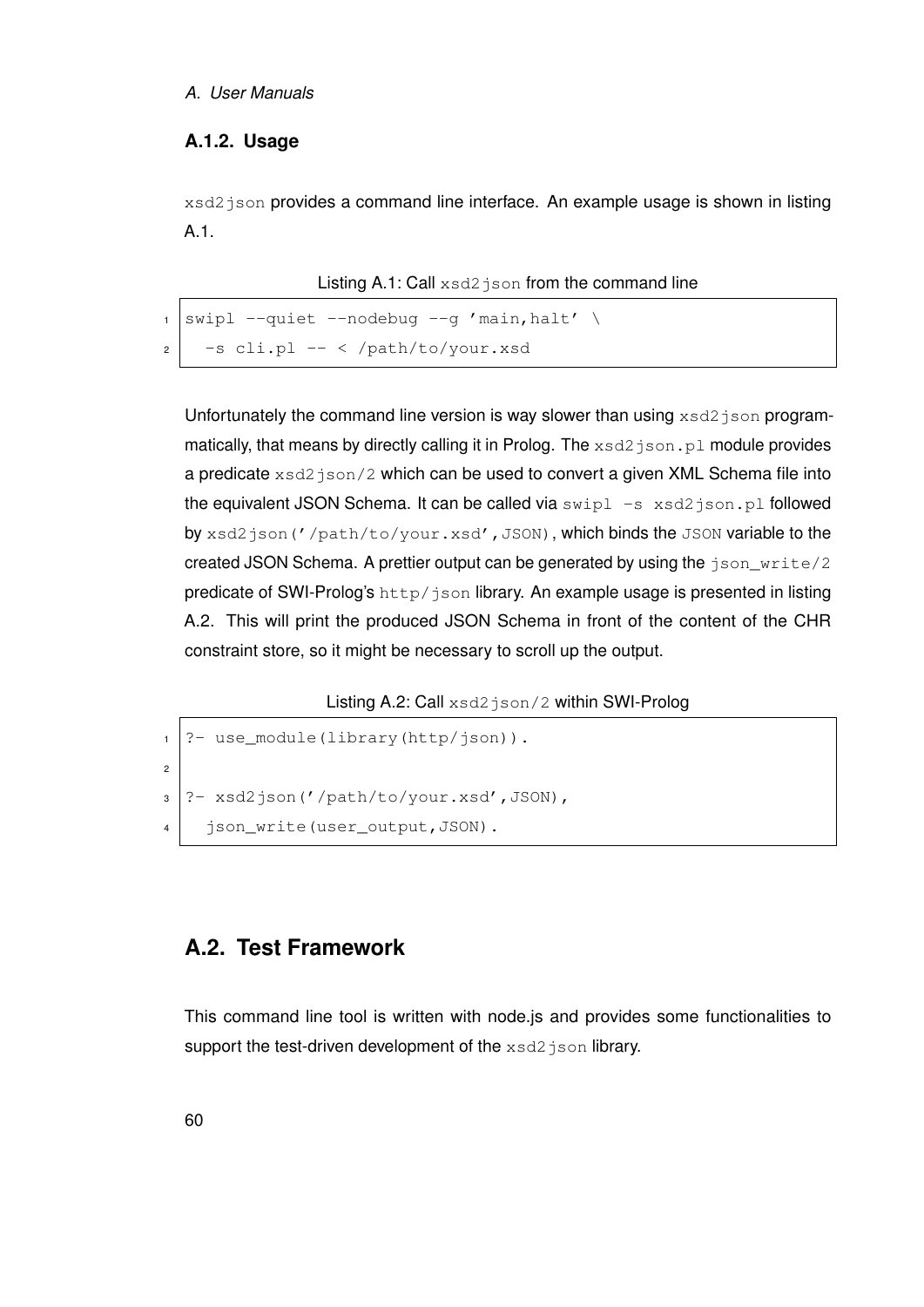#### **A.2.1. Installation**

The tests are run by node is, version  $0.10$  or later is required. Before using the testing suite its dependencies must be installed via npm install.

#### **A.2.2. Provided Tests**

The command line tool provides three commands: interpreted, transform and validate-json.

#### **Run interpreted Tests**

Each file in the xsd directory will be converted to a JSON Schema instance. Its output gets compared with the related JSON file in the  $\frac{1}{150n}$  directory. The test output, containing confirmation or differences, is produced following the Test Anything Protocol (TAP; [\[Les13\]](#page-96-3)).

It is possible to run the interpreted tests for all files via node test. is interpreted. By specifying files via the  $-i$ gnore parameter it is possible to exclude some, for example as in listing [A.3](#page-68-0) the files xsd/schema2.xsd and xsd/schema3.xsd.

#### Listing A.3: Exclude file from interpreted test

```
node test.js interpreted --ignore schema2 --ignore schema3
```
It is possible to restrict the interpreted tests to several files by using the  $-\text{file}$  parameter. It is similar to the  $-i$ gnore flag but allows regular expressions, encapsulated in slashes, too.

By calling node test. is interpreted -files a list of possible test files is displayed. node test.js interpreted -help lists all options, their defaults and possible values.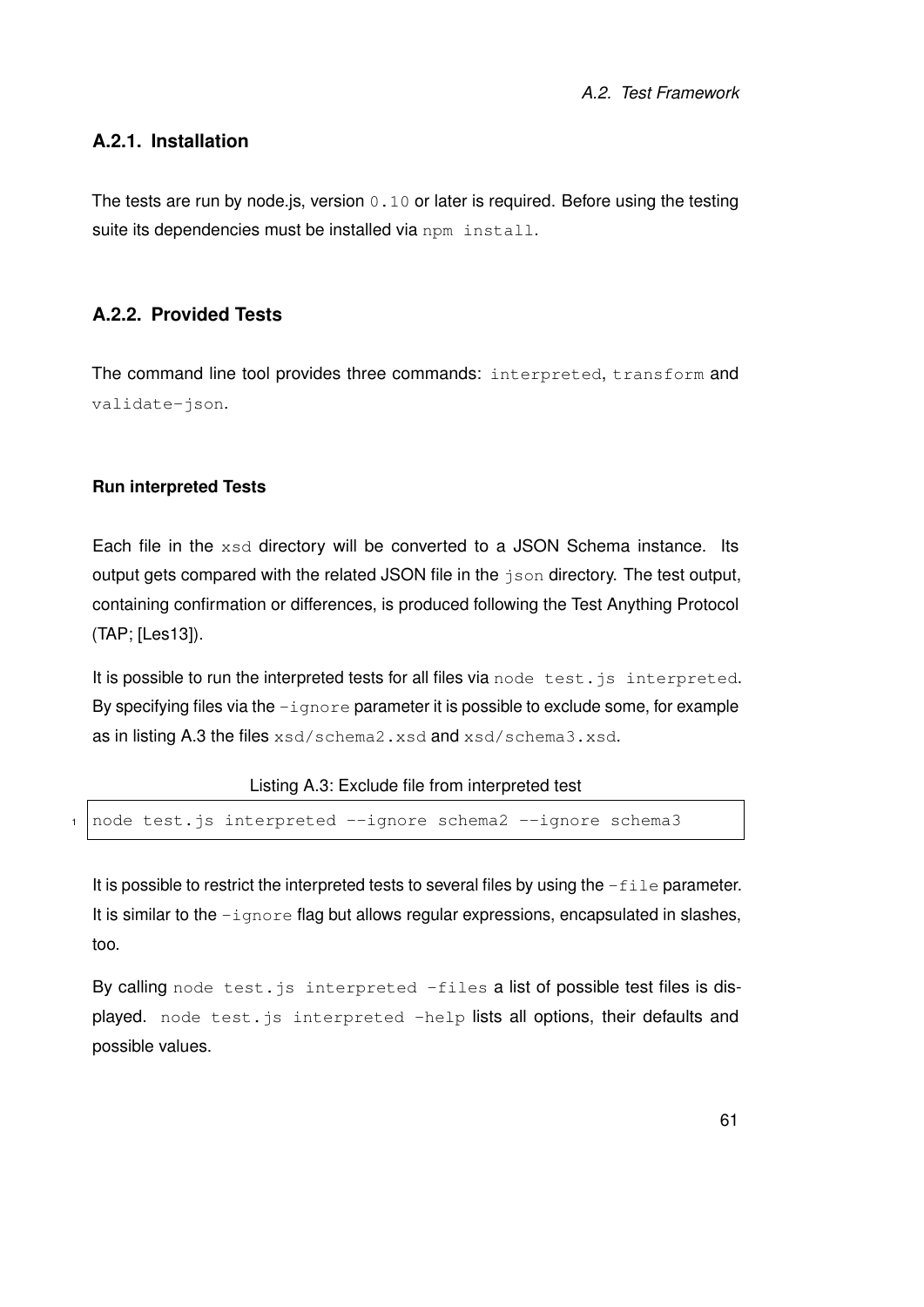#### **Validate tested JSON Output**

As the expected JSON output files in the json subfolder are created manually it might be useful to check if they really satisfy the JSON Schema Core Meta-Schema [\[JSO13b\]](#page-95-1), that means if they are valid JSON Schema instances. This test can be run via node test. is validate-json. It produces a TAP output too.

#### **A.2.3. Pretty TAP output**

To get a better visual experience about passed and failed tests it is possible to pipe the normal TAP output to the tap-prettify module like shown in listing [A.4.](#page-69-0)

Listing A.4: Pretty TAP output with tap-prettify

```
1 node test.js validate-json |\ \rangle
```
2 node node\_modules/tap-prettify/bin/tap-prettify.js -

#### **A.2.4. Transform a single XSD File**

For testing purposes it might be useful to a single XSD file via node test.js transform. The XML Schema file can be either referenced by the  $\lnot$  apput flag or directly piped to standard input. The transform command simply pipes input and output of the given file to the xsd2 json command line interface.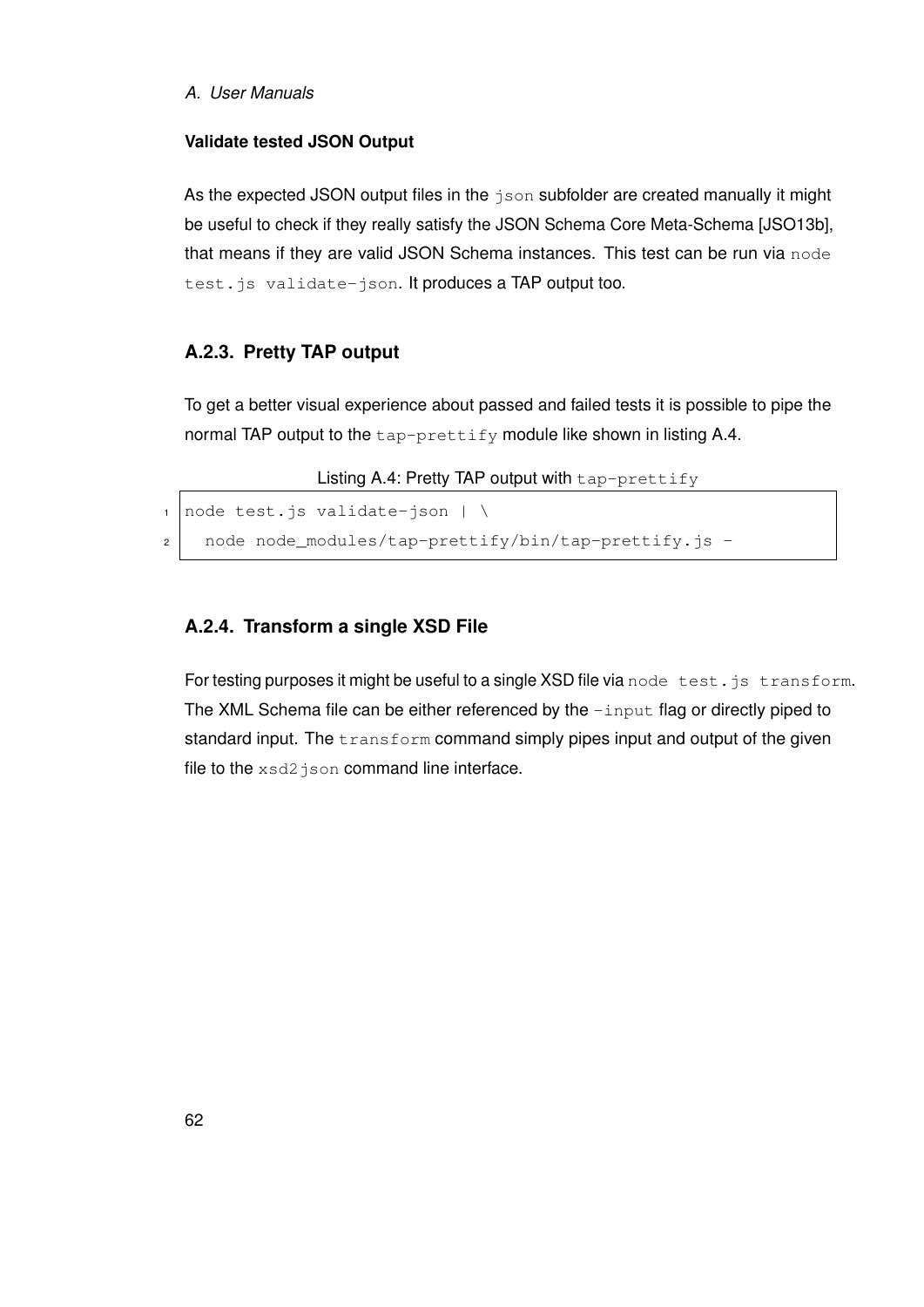# **B**

### **Source Codes of Prolog Predicates**

In this appendix there are several important source codes of some Prolog predicates.

#### **B.1. xsd\_flatten\_attributes/2**

The xsd\_flatten\_attributes(ID, List) Prolog predicate is used to flatten a given List of attributes of the form [Key1=Value, Key2=Value, ...] for the element with the identifier ID.

Listing B.1: Implementation of xsd\_flatten\_attributes/2

```
1 | xsd_flatten_attributes(_ID, []).
2
3 xsd_flatten_attributes(ID,
```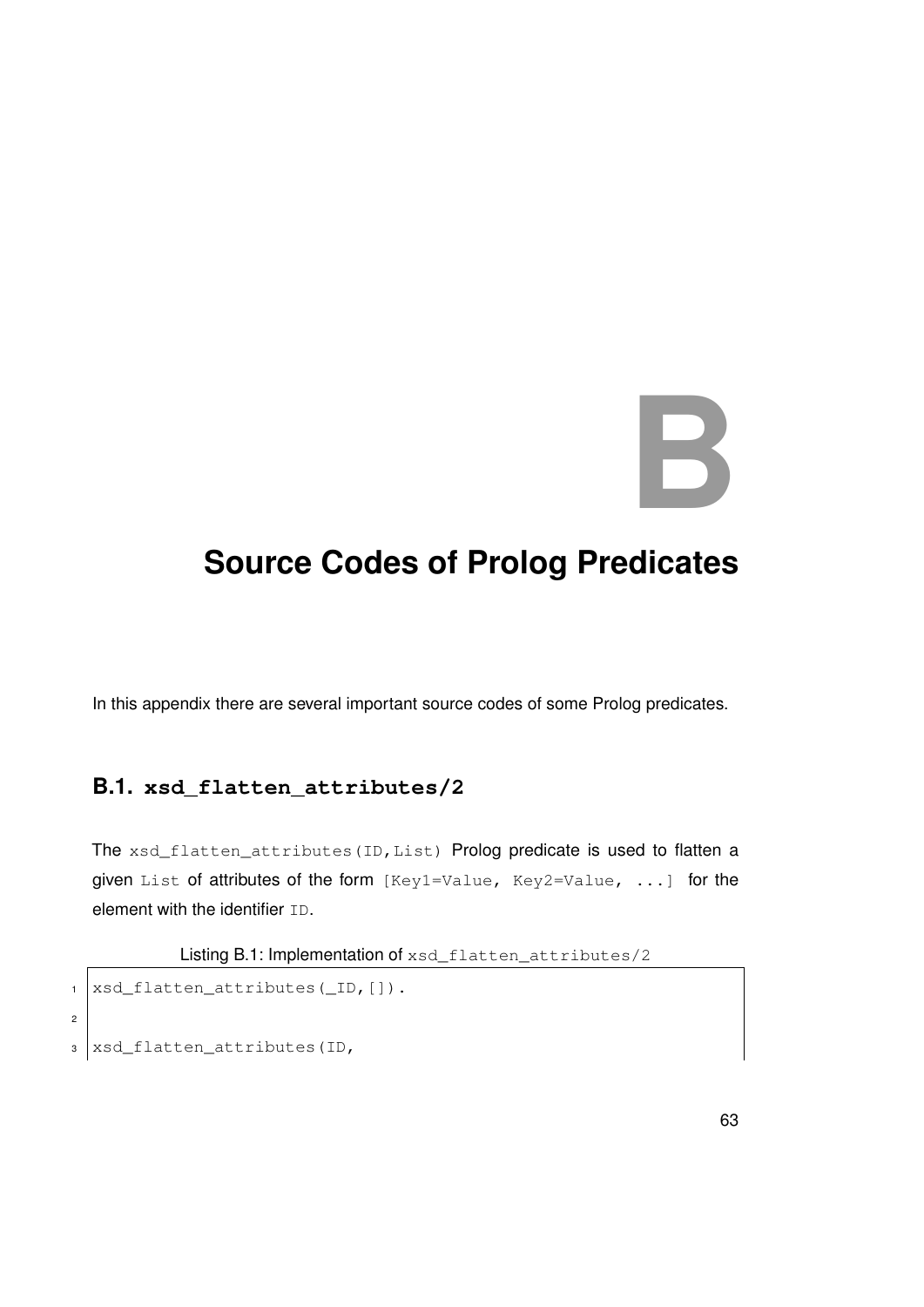```
4 [Attribute=Value|List_Of_Attributes]) :-
5 | node_attribute(ID, Attribute, Value, source),
6 xsd_flatten_attributes(ID, List_Of_Attributes).
```
#### **B.2. xsd\_flatten\_nodes/4**

The xsd\_flatten\_nodes(Base\_ID, Position, Nodes, Children\_IDs Prolog predicate is used to flatten a given, nested XML term Nodes, for example the result of load\_xsd(Input, Nodes), into a number of node/5, node\_attribute/4 and text\_node/3 CHR constraints.

Listing B.2: Implementation of xsd\_flatten\_nodes/4

```
1 xsd_flatten_nodes(_Base_ID,_Pos,[],[]).
2
3 xsd_flatten_nodes(Base_ID,Pos,[Node|Nodes],[ID|Sibling_IDs]) :-
4 % is an XML node, no text
5 Node = element(Node_Type,Node_Attributes,Child_Nodes),
6 new_id(Base_ID,Pos,ID),
7 | namespace(Node_Type,Namespace,Node_Type_Without_NS),
8 | % flatten the node's attributes
9 xsd_flatten_attributes(ID, Node_Attributes),
10 node(Namespace,Node_Type_Without_NS, ID, Children_IDs, Base_ID),
11 % flatten sibling nodes
12 Next_Pos is Pos+1,
13 xsd_flatten_nodes(Base_ID,Next_Pos,Nodes,Sibling_IDs),
14 % flatten all children
15 xsd_flatten_nodes(ID, 0, Child_Nodes, Children_IDs).
16
17 xsd_flatten_nodes(Base_ID,Pos,[Node|Nodes],[ID|Sibling_IDs]) :-
18 atom(Node), %% is simply a text node
19 new_id(Base_ID,Pos,ID),
```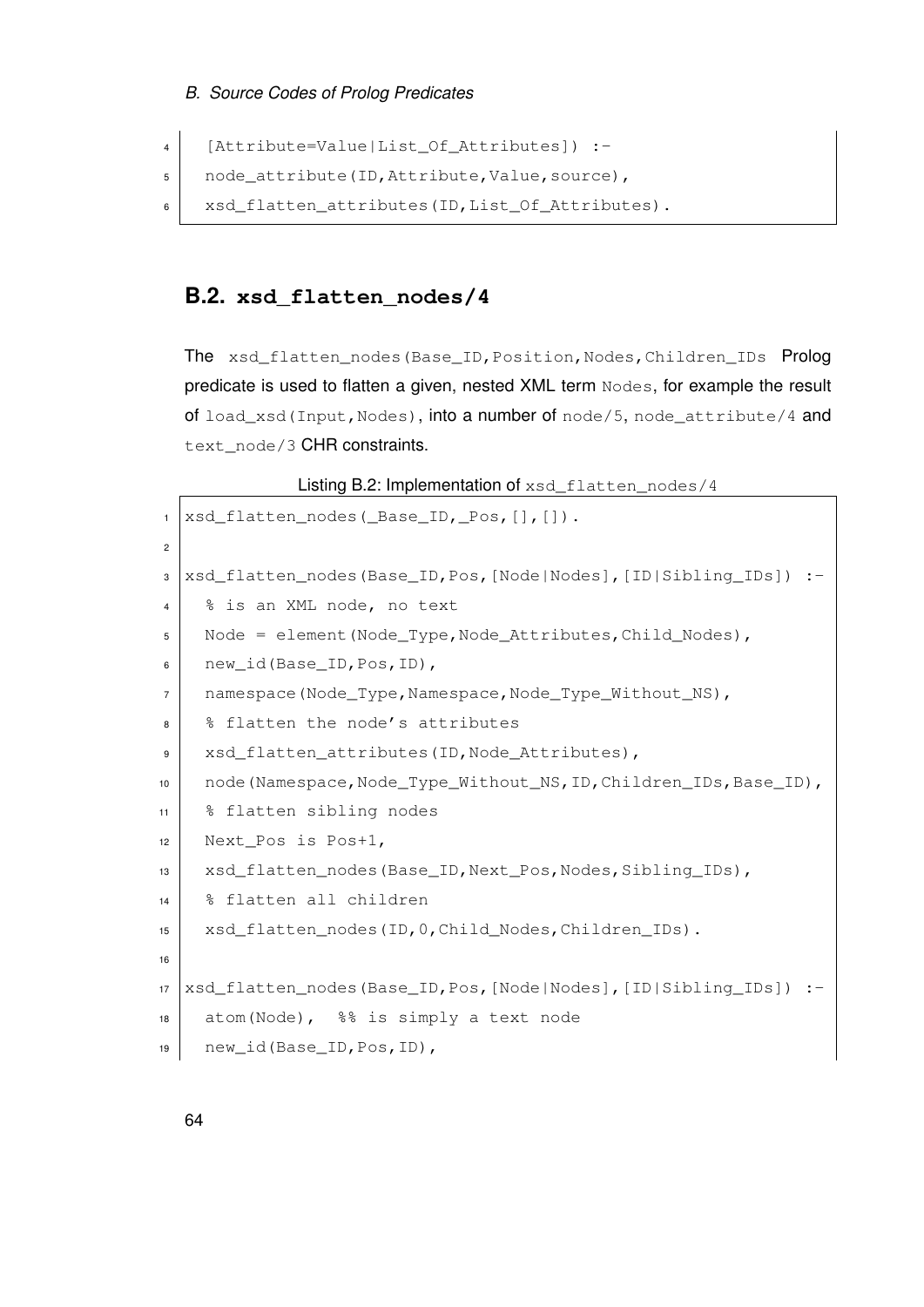```
20 text_node(ID,Node,Base_ID),
21 % flatten sibling nodes
22 Next_Pos is Pos+1,
23 xsd_flatten_nodes(Base_ID, Next_Pos, Nodes, Sibling_IDs).
```
### <span id="page-72-0"></span>**B.3. xsd\_namespace/1**

The xsd\_namespace(Value) predicate is true if the given Value, which could be an atom or string, is the XML Schema namespace http://www.w3.org/2001/XMLSchema. This might only be the case, if a namespace\_uri/2 fact exists for this namespace, which might be generated during the XML parsing.

Listing B.3: Implementation of xsd\_namespace/1

```
1 | xsd_namespace('http://www.w3.org/2001/XMLSchema').
2 \times 3 xsd_namespace (Namespace) :-
3 namespace_uri(Namespace,'http://www.w3.org/2001/XMLSchema').
```
### **B.4. xsd\_namespaces/1**

The xsd\_namespaces (List) predicate is true if all the atoms or string given in the List are known XML Schema namespaces. This is checked via xsd\_namespace/1 [B.3.](#page-72-0)

Listing B.4: Implementation of xsd\_namespaces/1

```
1 xsd_namespaces([]).
2 xsd_namespaces([Namespace|Namespaces]) :-
3 xsd_namespace(Namespace),
4 xsd_namespaces(Namespaces).
```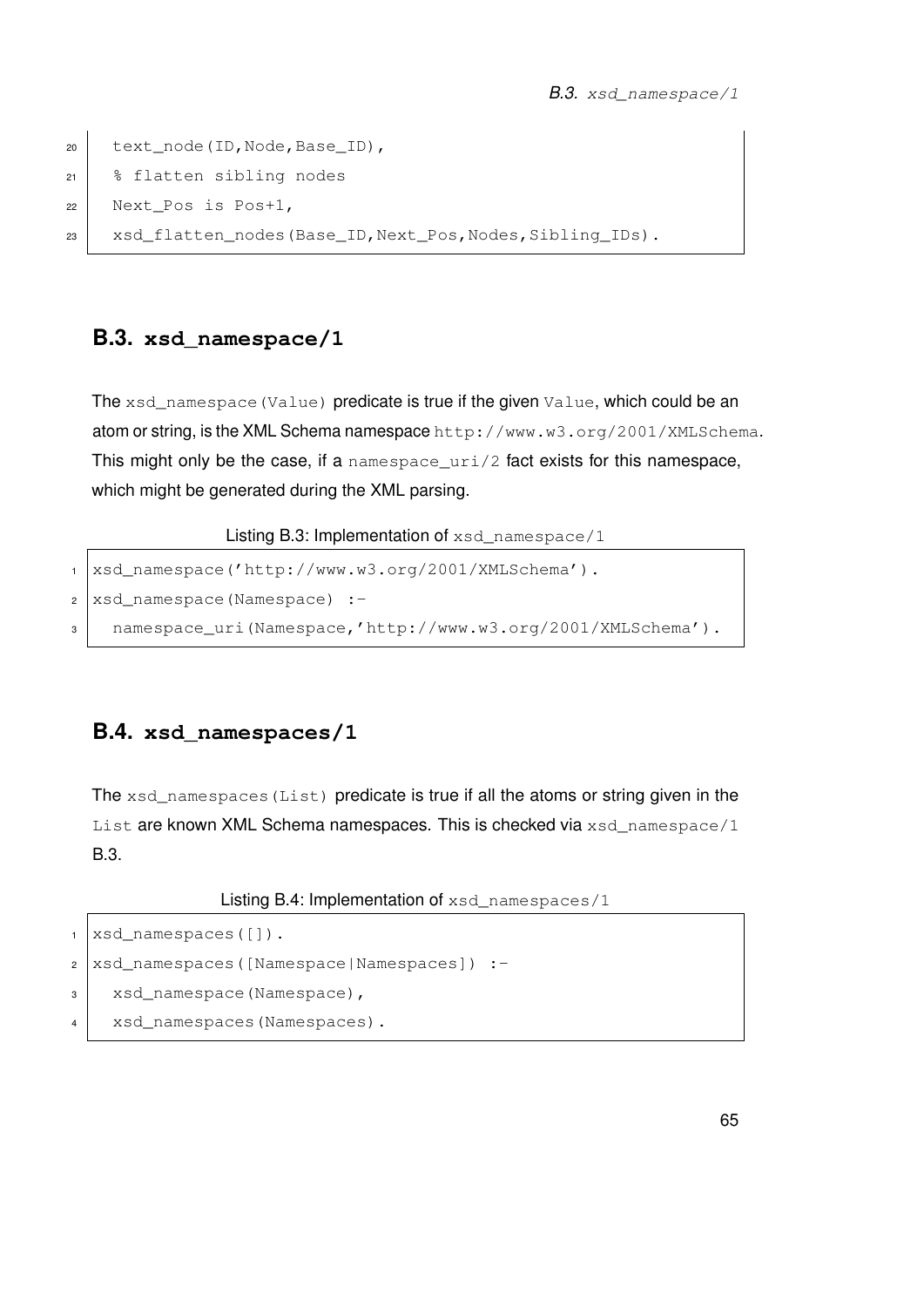### **B.5. lookup/4**

By the use of lookup (Key, List, Value, List\_Without\_Value) it is possible to search for a given Key in a List of key-value pairs in the form  $[Key1=Value1, ...]$ . The fourth component contains the List without the search key-value pair.

```
Listing B.5: Implementation of lookup/4
```

```
1 lookup(Key, [Key=Value|Without_Key], Value, Without_Key).
2 lookup(Key, [Not Key=Some Value|Rest], Value,
3 [Not_Key=Some_Value|Without_Key]) :-
4 Key \leftarrow Not_Key,
5 | lookup(Key, Rest, Value, Without Key).
```
### **B.6. merge\_json/4**

merge\_json(JSON1, JSON2, Result, On\_Conflict merges two given JSON objects JSON1 and JSON2 into a single one Result. If JSON1 and JSON2 contain an object with an identical key but different value, it fails if  $On\_Conflict$  is 0 or hard, and succeeds with a renaming if  $On$  Conflict is  $9$  or soft. The most common usage is with  $On\_Conflict=hard$ . Only for attributes a renaming might be advisable.

### Listing B.6: Implementation of merge\_json/4

```
1 | merge_json(JSON1, JSON2, Merged, soft) :-
2 merge_json(JSON1, JSON2, Merged, 9).
3 merge_json(JSON1,JSON2,Merged,hard) :-
4 merge_json(JSON1, JSON2, Merged, 0).
5
6 | merge_json(JSON1, JSON2, _Merged, _On_Conflict) :-
7 (var(JSON1); var(JSON2)), !, false.
8
9 merge_json(json([]),json(JSON_List2),
```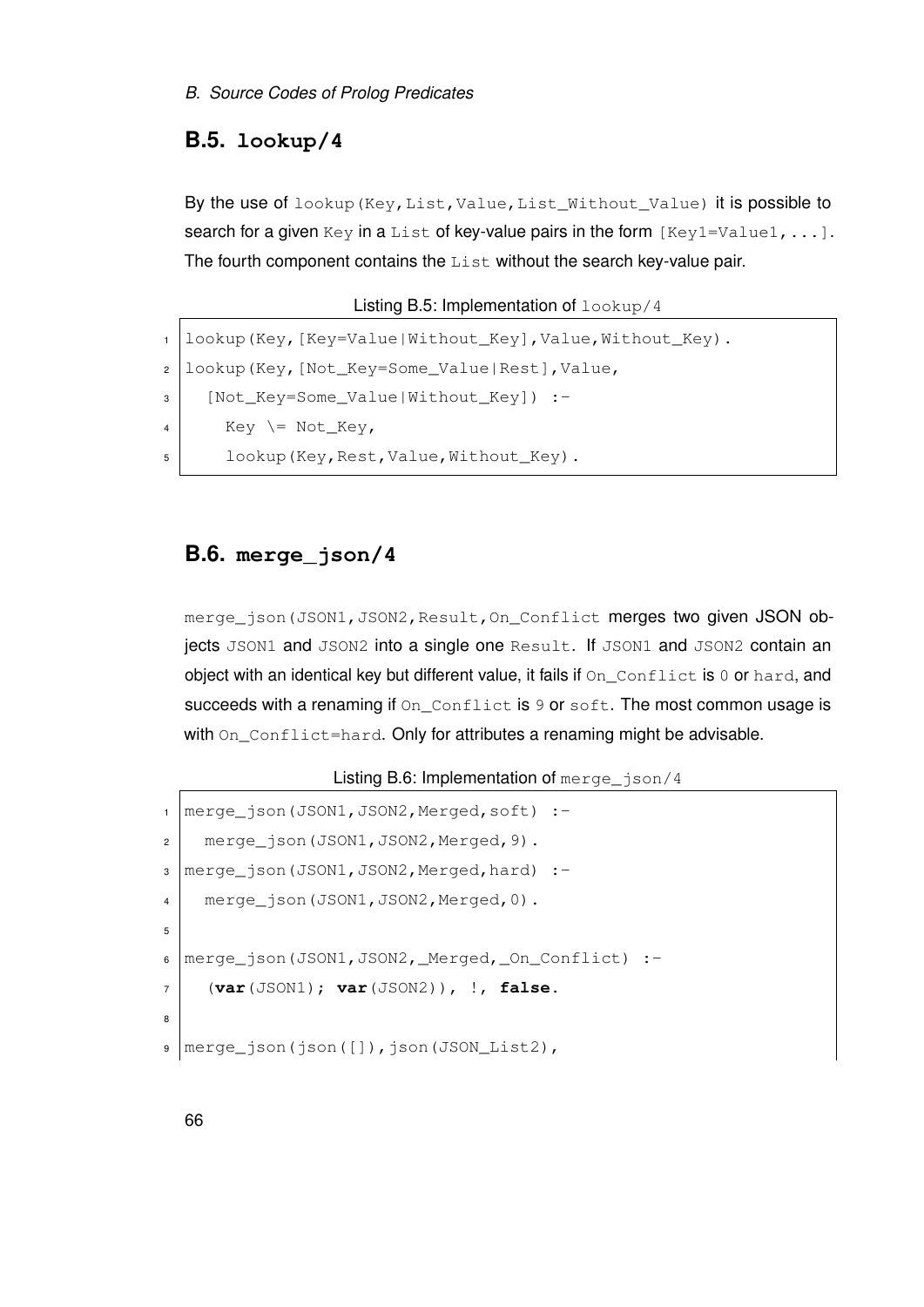```
10 | json(JSON_List2), _On_Conflict).
11
12 | merge_json(json([Key=Value|Rest_JSON_List1]),json(JSON_List2),
13 json(Merged),On_Conflict) :-
14 % Key also exists in JSON_List2 and value is equal
15 | lookup(Key,JSON_List2,Value,JSON2_Without_Key),
16 merge_json(json(Rest_JSON_List1),json(JSON2_Without_Key),
17 json(Rest_Merged),On_Conflict),
18 Merged = [Key=Value|Rest_Merged].
19
20 merge_json(json([Key=Value|Rest_JSON_List1]),json(JSON_List2),
21 json(Merged), On Conflict) :-
22 % Key also exists in JSON_List2 and value is no atom
23 lookup(Key,JSON_List2,Value_in_JSON_List2,JSON2_Without_Key),
24 \setminus +atom (Value),
25 % If 'Key' is 'required' or 'enum' use union instead of
26 % the merge_json/3 predicate which would result
27 \frac{8}{10} in an append of both lists.
28 % This might be necessary due to different orders to
29 % apply the CHR rules.
30 (
31 (Key == required; Key == enum),
32 union(Value,Value_in_JSON_List2,Merged_Value)
33 ;
34 Key \leftarrow required,
35 Key \leftarrow enum,
36 merge_json(Value,Value_in_JSON_List2,Merged_Value)
37 \mid ),
38 % merge the rest of the lists independently of the
39 % current key
40 merge_json(json(Rest_JSON_List1),json(JSON2_Without_Key),
```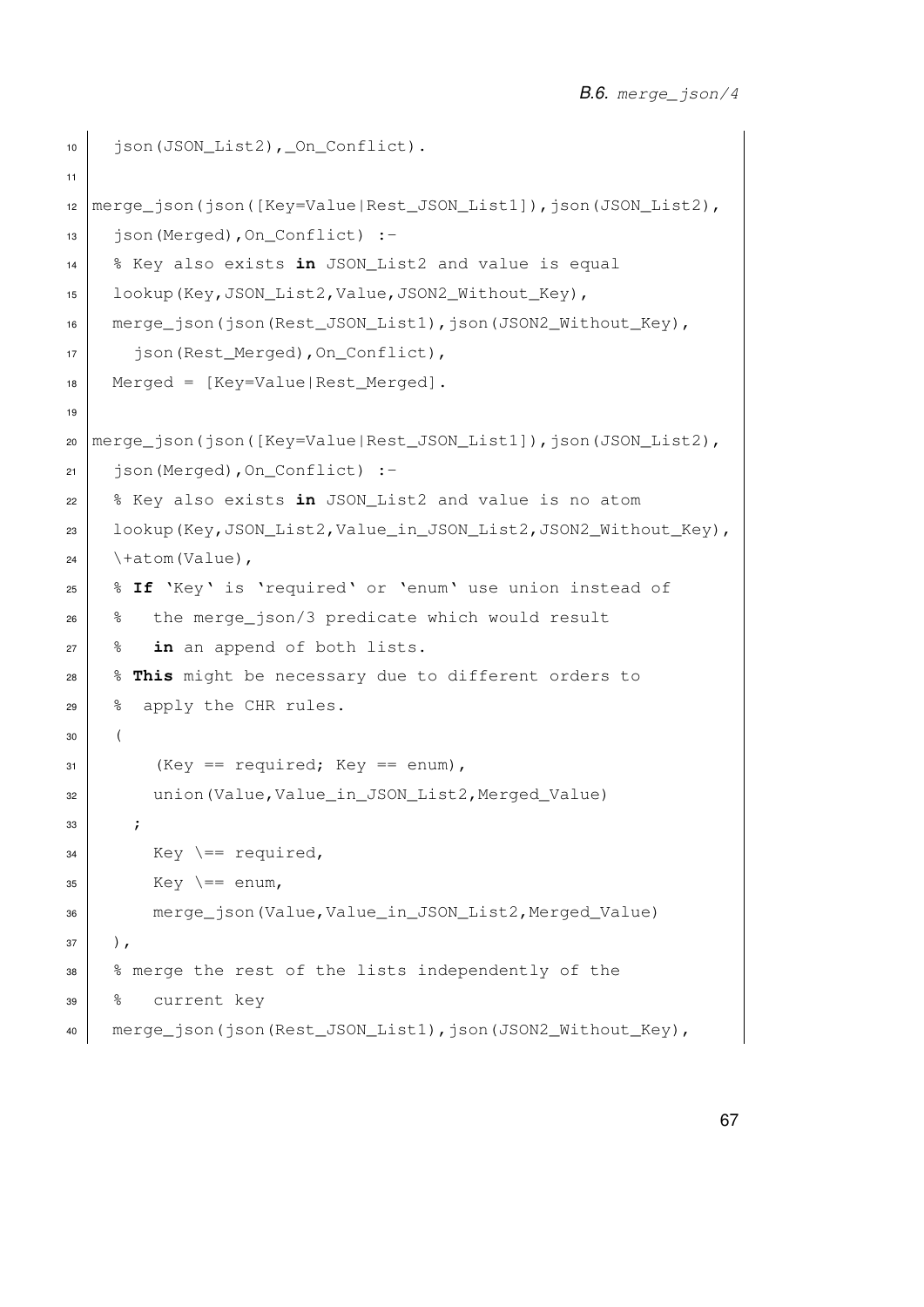```
41 json(Rest_Merged),On_Conflict),
42 Merged = [Key=Merged_Value|Rest_Merged].
43
44 merge_json(json([Key=Value|Rest_JSON_List1]),json(JSON_List2),
45 json(Merged),On_Conflict) :-
46 % Key also exists in JSON_List2 and value is no atom
47 lookup(Key,JSON_List2,_Value_in_JSON_List2),
48 \setminus +atom(Value),
49 % couldn't be merged \rightarrow rename
50 On_Conflict == 9,
51 New_Key = '\theta'Key,
52 merge json(json([New Key=Value|Rest JSON List1]),
53 json(JSON_List2), json(Merged), On_Conflict).
54
55 | merge_json(json([Key=Value|Rest_JSON_List1]), json(JSON_List2),
56 json(Merged),On_Conflict) :-
57 % Key does not exist in JSON_List2
58 \mid \setminus + \text{lookup}(Key, JSON\_List2, \_),59 merge json(json(Rest JSON List1), json(JSON List2),
60 json(Rest_Merged),On_Conflict),
61 Merged = [Key=Value|Rest_Merged].
62
63 | merge_json(List1, List2, Merged_List, _On_Conflict) :-
64 is_list(List1), is_list(List2),
65 append(List1, List2, Merged List).
```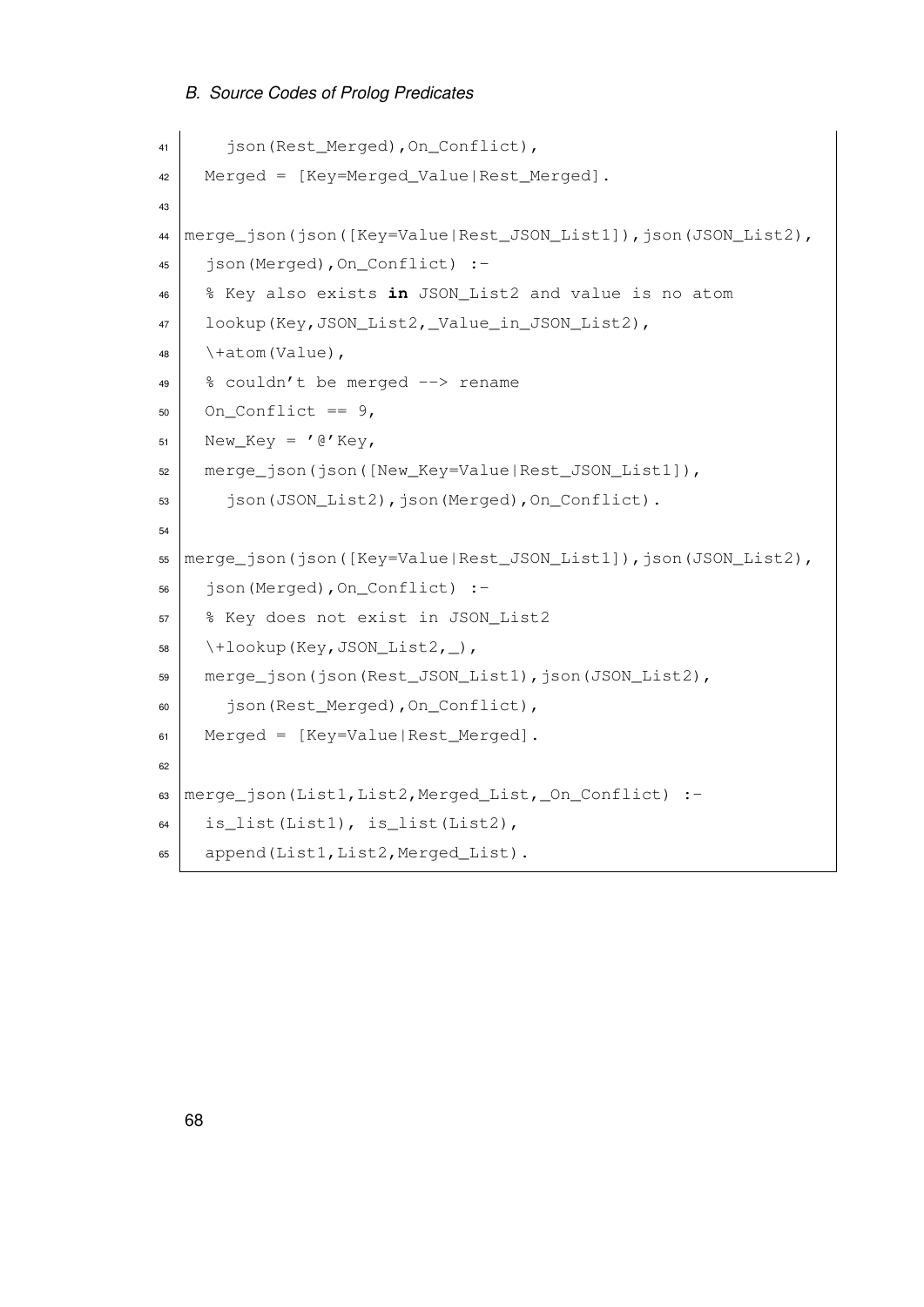### **B.7. merge\_json/3**

merge\_json(JSON1, JSON2, Result) is a shortcut for the Prolog predicate merge json (JSON1, JSON2, Result, hard), that means the merging fails if both JSON1 and JSON1 have an object with an identical key but different value.

```
Listing B.7: Implementation of merge json/4
```

```
merge_json(JSON1,JSON2,JSON) :-
2 \mid merge json(JSON1, JSON2, JSON, hard).
```
### **B.8. remove\_at\_from\_property\_names/2**

The Prolog predicate remove\_at\_from\_property\_names(JSON, Result) removes the @-prefix of all keys within a JSON object whose own key was set to properties. Some example calls are listed in [B.8.](#page-76-0)

<span id="page-76-0"></span>Listing B.8: Example usage of remove\_at\_from\_property\_names/2

```
1 ?- JSON = json([
2 \mid \text{type=object}3 properties=json([
4 % @-prefix is removed
5 '@foo'=json([
6 type=number
7 ])
8 \mid 1)9 |]), xsd2json:remove_at_from_property_names(JSON,Result).
10 Result = json([
11 type=object,
12 properties=json([
13 foo=json([type=number])
14 ])
```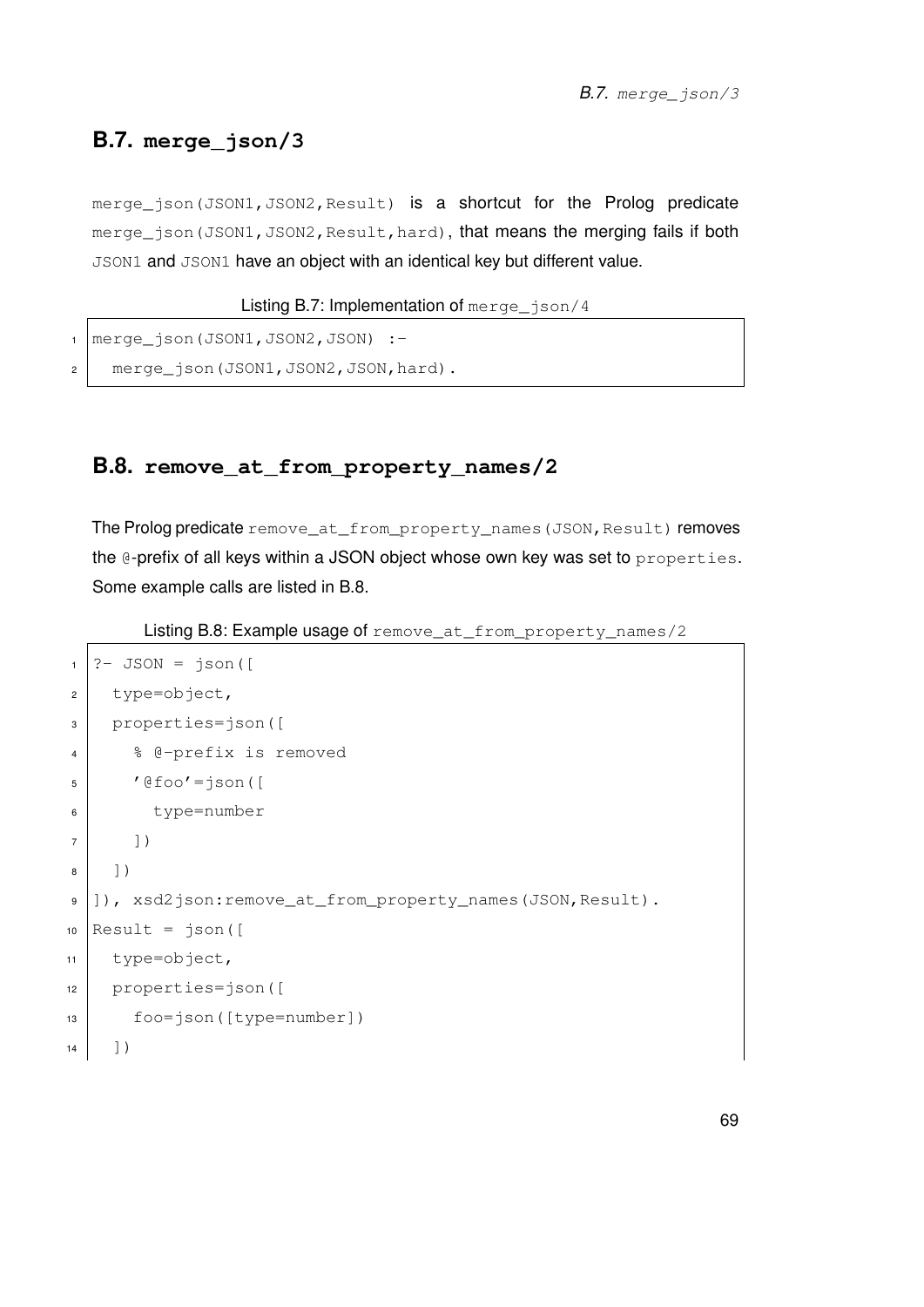```
15 \mid 1) .
16
17
18 ? - JSON = json([
19 type=object,
20 properties=json([
21 % can not remove @-prefix as there is
22 % another 'foo' property
23 '@foo'=json([
24 type=number
25 ]),
26 foo=json([
27 type=string
28 ])
29 \mid 1)30 ]), xsd2json:remove_at_from_property_names(JSON,Result).
31 Result = JSON . % only the order of the keys in
32 % in json([...]) might differ
33
34 ? - JSON = json([35 definitions=json([
36 '@foo'=json([
37 type=number
38 ])
39 \mid 1)40 | ]), xsd2json: remove_at_from_property_names(JSON, Result).
41 Result = JSON . % only object keys within
42 % an object called 'properties'
43 | \frac{1}{3} are inspected
```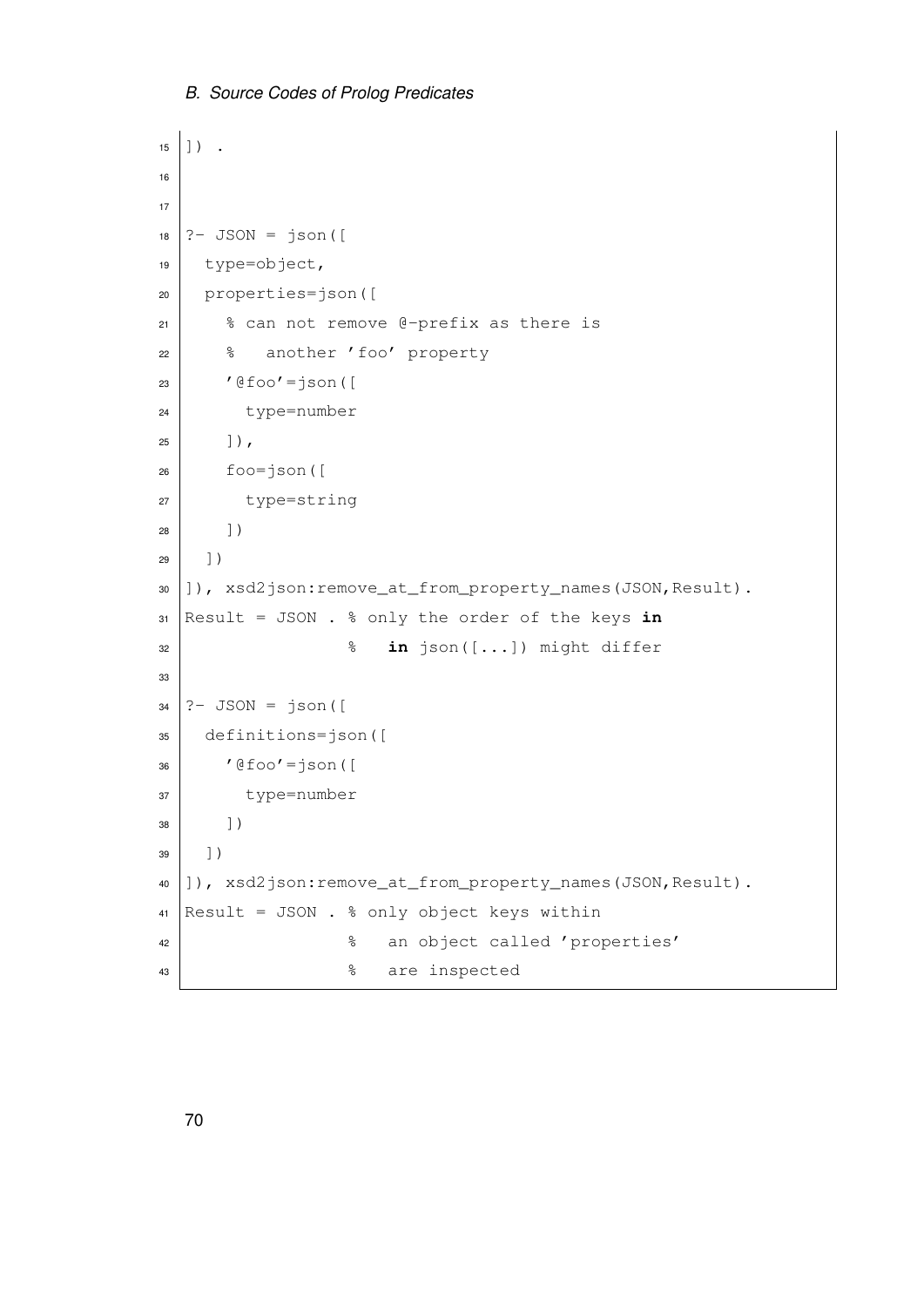Because of the fact, that only keys within an properties object should be renamed, the remove\_at\_from\_property\_names/2 rules have to consider at least the first two levels of the given JSON Schema object and then traverse recursively through the whole tree. This results in a long definition as shown in Listing [B.9.](#page-78-0)

<span id="page-78-0"></span>Listing B.9: Implementation of remove\_at\_from\_property\_names/2

```
1 | remove_at_from_property_names(json([]),json([])).
2
3 remove_at_from_property_names(json(List),JSON) :-
4 lookup (properties, List,
5 json(Properties), List_Without_Properties),
6 | lookup(AtKey, Properties, AtKey_Value, Properties_Without_AtKey),
7 mark attribute(Mark),
8 string_concat(Mark, Key_Str, AtKey),
9 (
10 lookup(Key_Str,Properties_Without_AtKey,
11 | Key_Value, Properties_Without_AtKey_And_Key),
12 Key = Key_Str
\frac{13}{7} ;
14 term_to_atom(Key, Key_Str),
15 lookup (Key, Properties Without AtKey,
16 Key_Value,Properties_Without_AtKey_And_Key)
17 \mid ),
18 remove at from property names (
19 json(Properties_Without_AtKey_And_Key),
20 json(New_Properties_Without_AtKey_And_Key)
21 \mid ),
22 New_Properties = [
23 AtKey=AtKey_Value,
24 Key=Key_Value
25 | New_Properties_Without_AtKey_And_Key
26 ],
```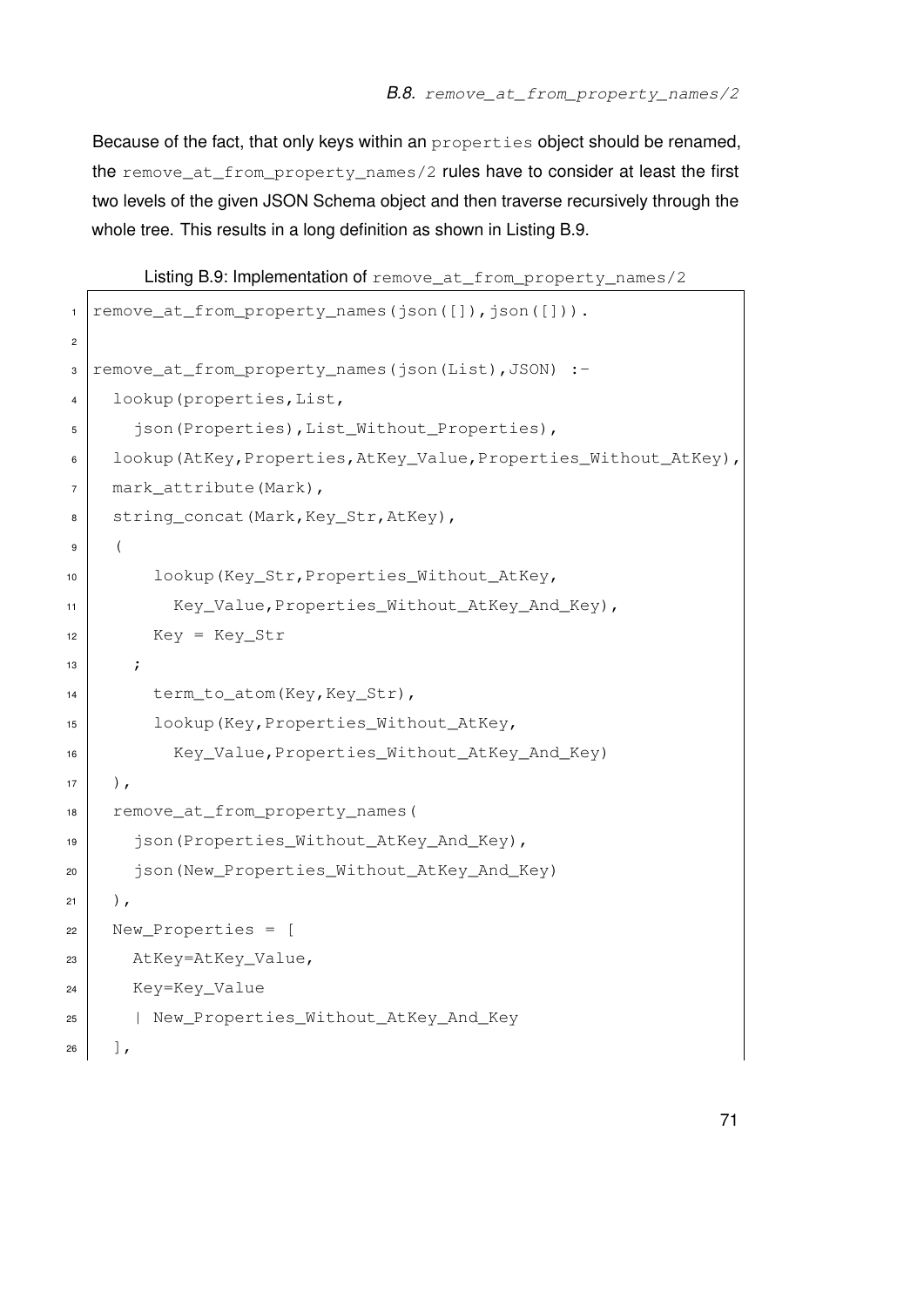```
27 remove_at_from_property_names(
28 json(List_Without_Properties),
29 json(New_List_Without_Properties)
30 \mid ),
31 JSON = json([
32 properties=json(New_Properties)
33 | New_List_Without_Properties
34 ]).
35
36 | remove_at_from_property_names(json(List), JSON) :-
37 | lookup (properties, List,
38 json(Properties), List Without Properties),
39 lookup(AtKey,Properties,
40 AtKey_Value, Properties_Without_AtKey),
41 mark_attribute(Mark),
42 string_concat(Mark, Key, AtKey),
43 \+lookup(Key,Properties_Without_AtKey,
44 | Key_Value, Properties_Without_AtKey_And_Key),
45 remove at from property names(
46 json(Properties_Without_AtKey),
47 json(New_Properties_Without_AtKey)
48 ),
49 New_Properties = [
50 Key=AtKey_Value
51 | New Properties Without AtKey
52 ],
53 remove_at_from_property_names(
54 json(List_Without_Properties),
55 json(New List Without Properties)
56),
57 JSON = \text{ison} ([
```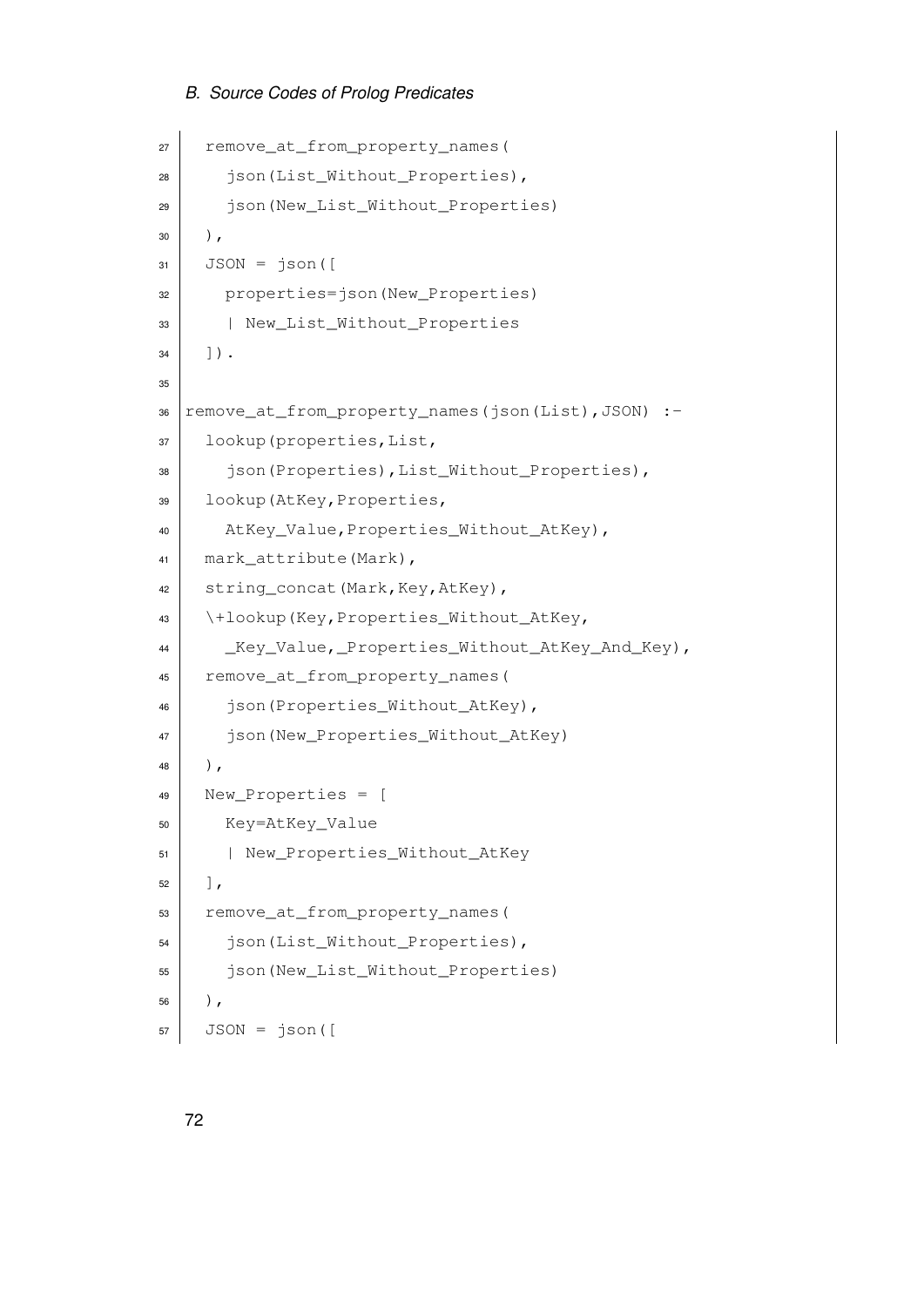```
58 properties=json(New_Properties)
59 | New_List_Without_Properties
60 | | \rangle.
61
62 remove_at_from_property_names(json(List),JSON):
63 List = [Key=Value|Rest],
64 is_list(Value),
65 remove_at_from_property_names(json(Rest),json(New_Rest)),
66 JSON = json([Key=Value|New_Rest]).
67
68 remove_at_from_property_names(json(List),JSON):-
69 List = Kev=Value|Rest|,
70 Value \leftarrow json(),
71 | remove_at_from_property_names(json(Rest),json(New_Rest)),
72 JSON = json([Key=Value|New_Rest]).
73
74 remove_at_from_property_names(json(List),JSON) :-
75 lookup(properties,List,
76 ison(Properties), List Without Properties),
77 \+((lookup(AtKey, Properties,
78 | AtKey_Value, Properties_Without_AtKey),
79 mark_attribute(Mark),
80 string_concat(Mark,_Key_Str,AtKey))),
81 remove_at_from_property_names(
82 json(List_Without_Properties),
83 | json(New_List_Without_Properties)
84 \mid ),
85 (
86 Properties == [],
87 New_Properties = []
88 ;
```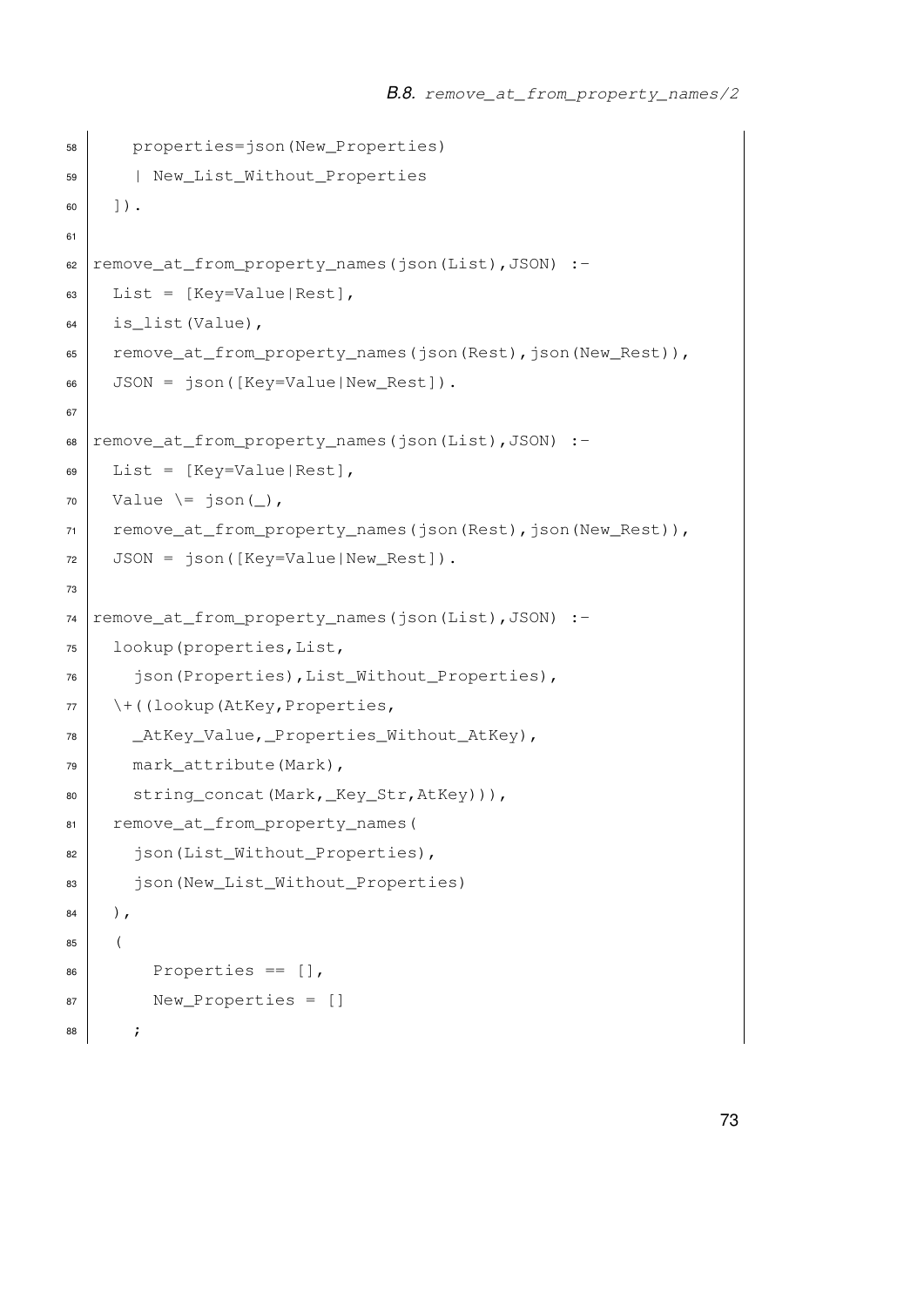```
89 Properties = [First=First_Value|Rest_Properties],
90 remove_at_from_property_names(
91 json(Rest_Properties),
92 json(New_Rest_Properties)
93 ),
94 (
95 First_Value = json(_),
96 remove_at_from_property_names(
97 First_Value,
98 New_First_Value
99 )
\begin{array}{ccc} 100 & \end{array} ;
101 First_Value \ge json(),
102 New_First_Value = First_Value
103 ),
104 New_Properties = [
105 First=New_First_Value
106 | New_Rest_Properties
107 ]
108 ),
109 JSON = \text{r} json([
110 properties=json(New Properties)
111 | New_List_Without_Properties
112 \vert \rangle.
113
114 | remove_at_from_property_names(json(List), JSON) :-
115 \setminus +lookup (properties, List,
116 json(_Properties),_List_Without_Properties),
117 | List = [Key=json(Value) | Rest],
118 remove_at_from_property_names(json(Rest),json(New_Rest)),
119 remove_at_from_property_names(json(Value),json(New_Value)),
```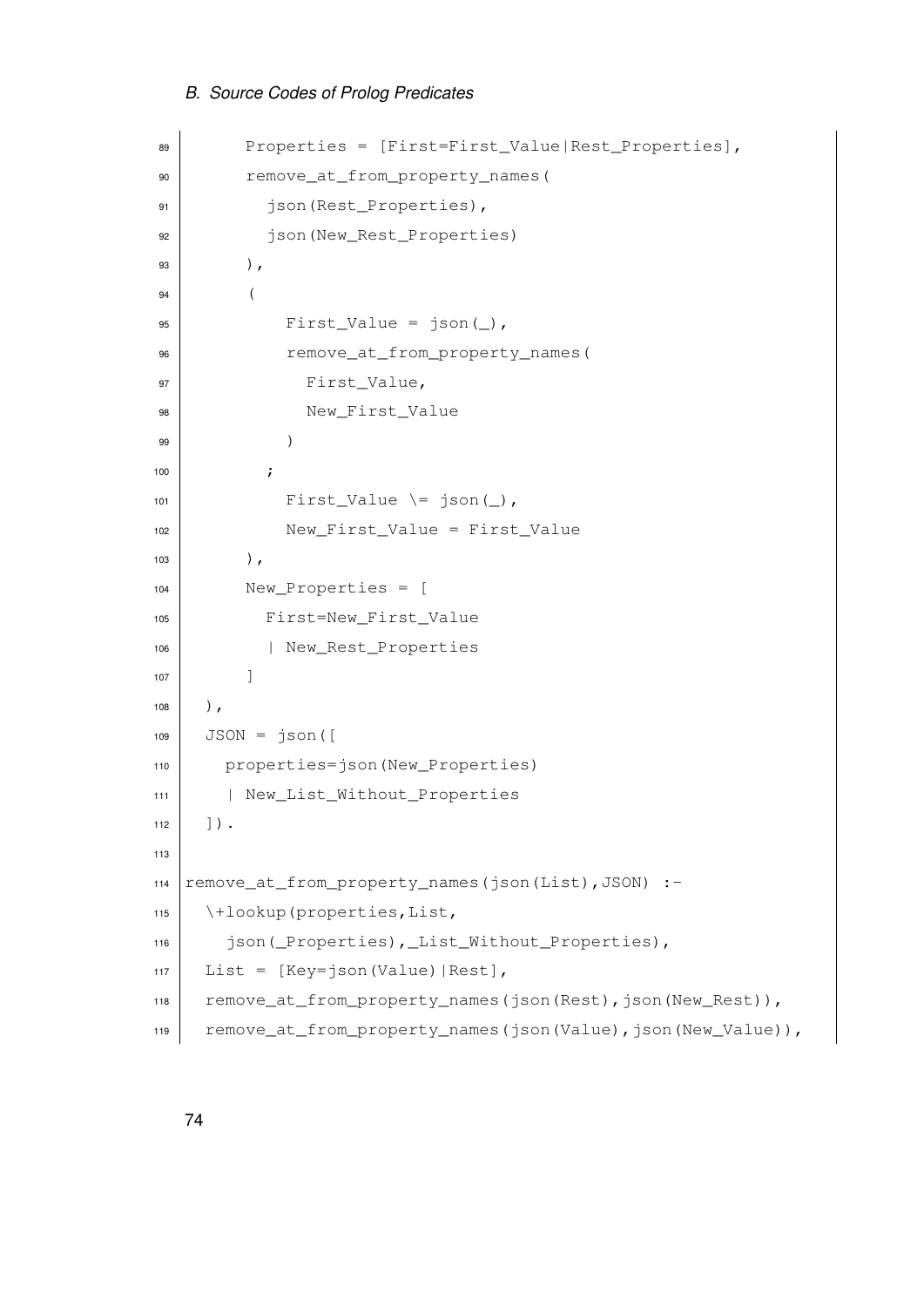## **B.9. is\_required\_property/2**

is\_required\_property(MinOccurs, MaxOccurs) checks if an xs: element within an xs:sequence or xs:all is *required*. This is the case if MinOccurs is at least 1.

Listing B.10: Implementation of is\_required\_property/2

 $1$  is\_required\_property('1',\_).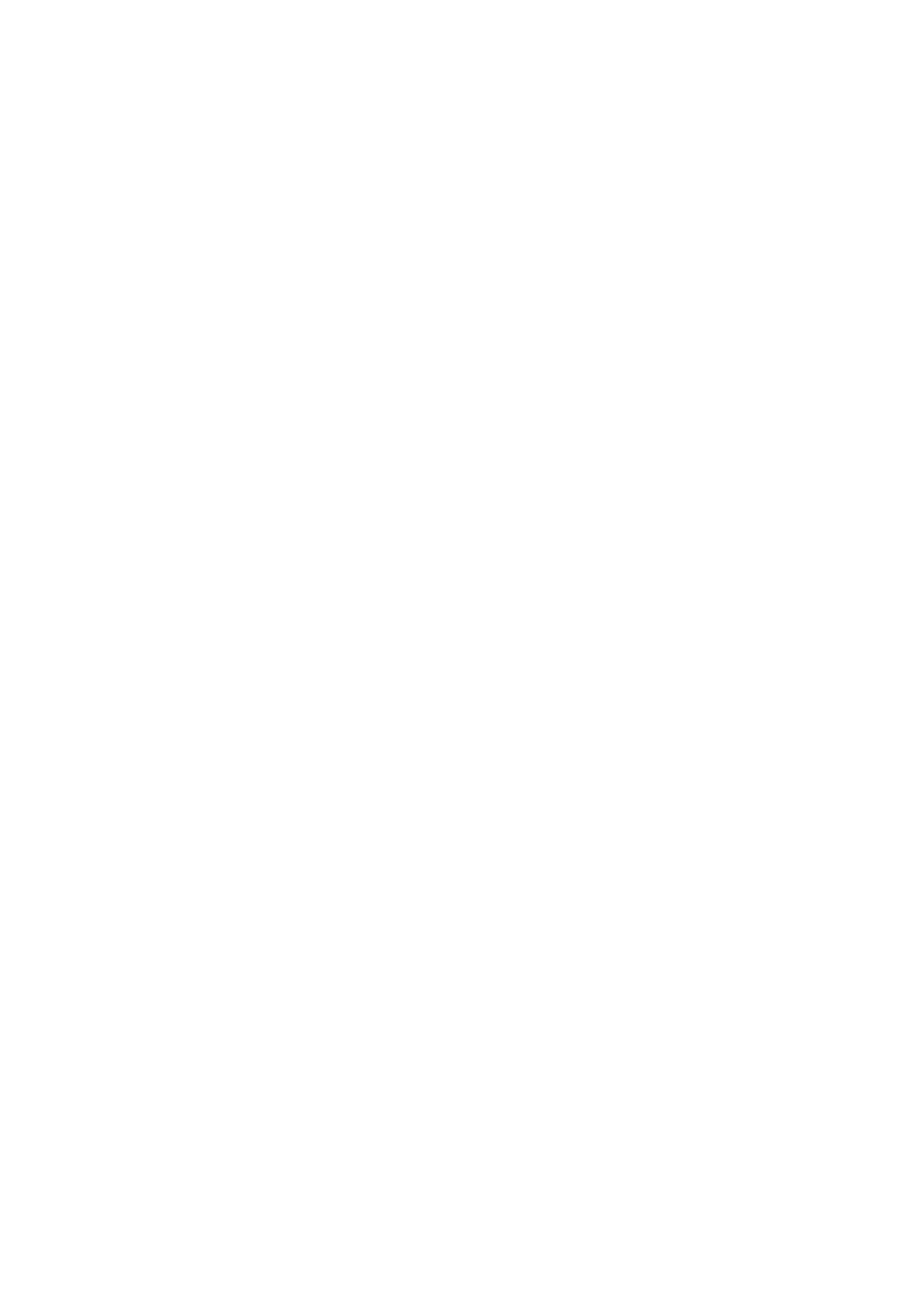# **C**

# **Source Codes of CHR Rules**

In this appendix there are several important source codes of some CHR rules. While the complete source code of the xsd2 json module and its testing framework are available online [\[Nog13\]](#page-96-0), we present here some instructional but complex translation rules.

## **C.1. Translation of xs:attribute**

The xs: attribute node can occur within an xs: complexType node and is translated with respect to its attributes name, type, use, fixed and default.

Listing C.1: Implementation of the translation of xs: attribute

```
1 / * *\begin{array}{ccc} \texttt{2} & \star & \texttt{Y} \texttt{xs:complexType} \end{array} which has an attribute with '@type'
```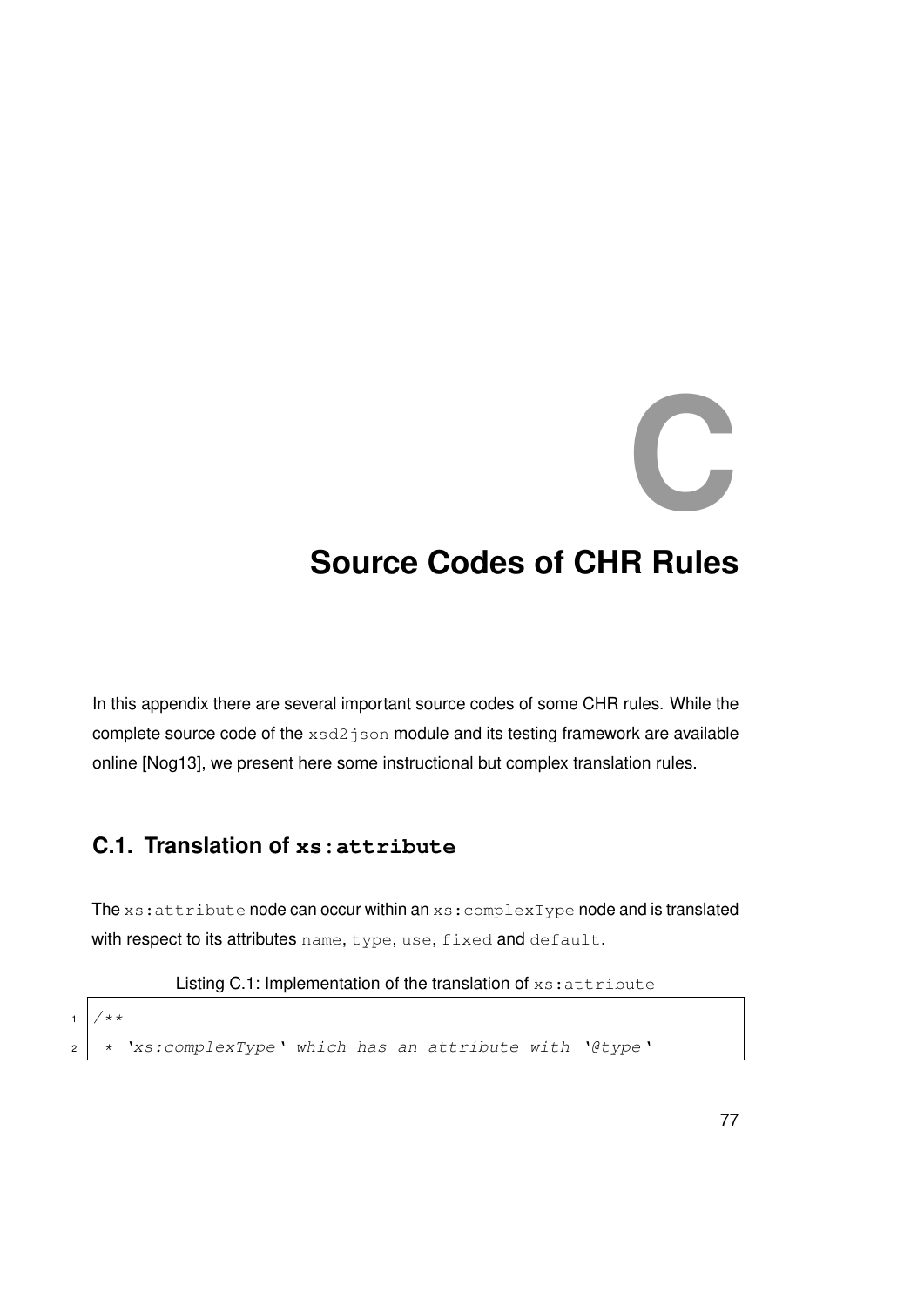```
\vert x \vert * attribute being set, i.e. '\+var(Type)'.
\overline{4}5 \times Not supported attributes of this object as having no
6 \mid * \quad result to the created JSON:
7 \mid x \mid - form
8 \mid x \mid - \text{id}9 \times10 transform,
11 | node(NS1, complexType, ComplexType_ID,
12 | ComplexType_Children, ComplexType_Parent_ID),
13 node(NS2, attribute, Attribute_ID,
14 Attribute Children, ComplexType ID),
15 node_attribute(Attribute_ID, name, Attribute_Name, _),
16 node_attribute(Attribute_ID,type,Type_With_NS,_),
17 node_attribute(Attribute_ID,use,Use,_),
18 node_attribute(Attribute_ID, fixed, Fixed, ),
19 \vert node_attribute(Attribute_ID,default,Default, \rangle)
20 ==>
21 \forall +var (Type_With_NS),
22 xsd_namespaces([NS1, NS2]),
23 reference_type(Type_With_NS,json(Attribute_JSON))
24 |
25 % check 'fixed' entity
26 (
27 var (Fixed),
28 Attribute_JSON2 = Attribute_JSON
29 ;
30 \left| \right\rangle \forallvar (Fixed),
31 cast by json(Attribute JSON, Fixed, Fixed Casted),
32 Attribute_JSON2 = [enum=[Fixed_Casted]|Attribute_JSON]
33 \mid ),
```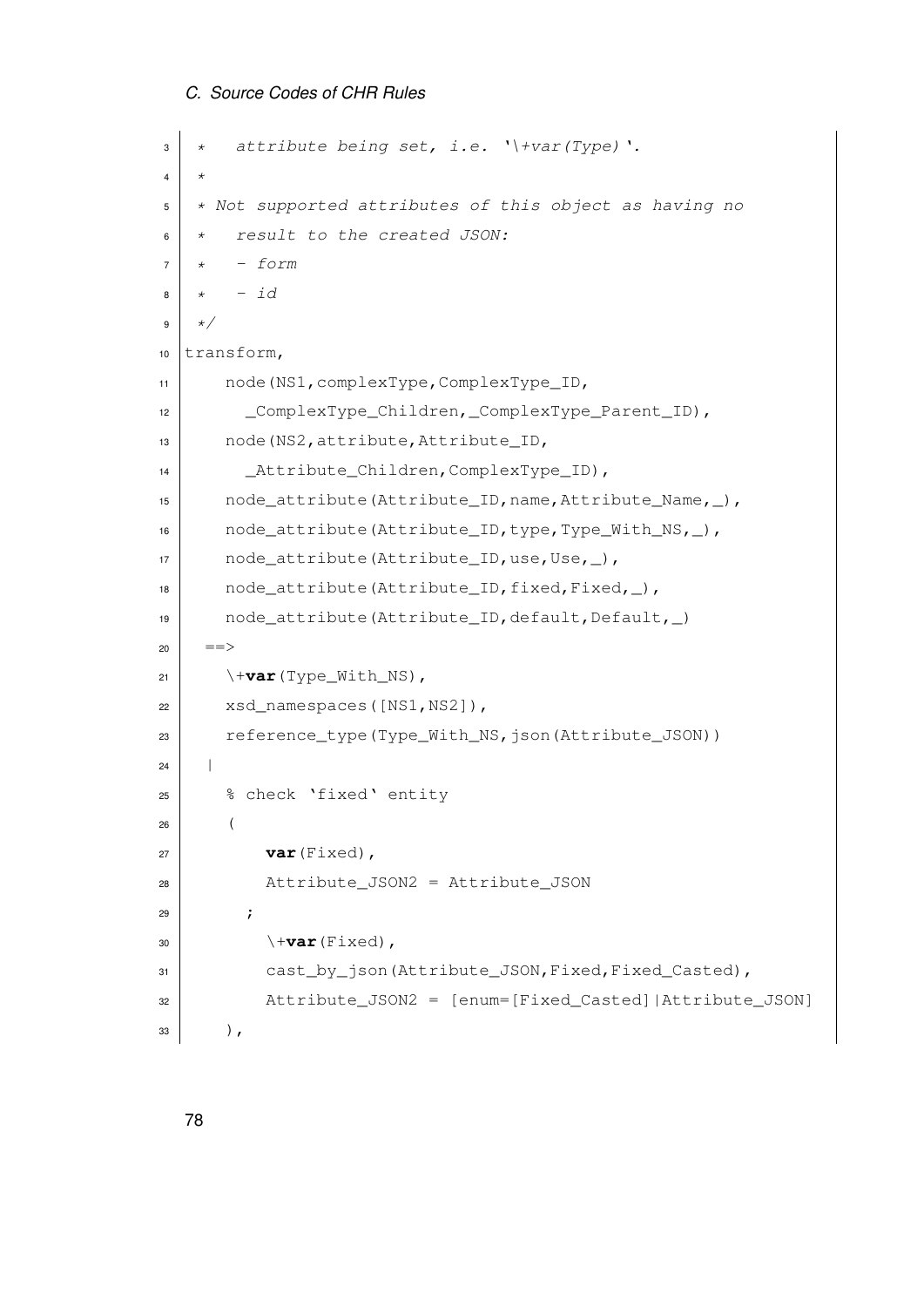```
34 % check 'default' entity
35 (
36 var(Default),
37 Attribute_JSON3 = Attribute_JSON2
38 ;
39 /**40 * As mentioned in the XSD specification not both
* 'fixed' and 'enum' can be set.
42 \rightarrow43 \forall +var (Default),
44 var(Fixed), % see explanation above
45 cast by json(Attribute JSON2, Default, Default Casted),
46 Attribute_JSON3 = [
47 default=Default_Casted
48 | Attribute_JSON2
49 ]
50 ),
51 % generate JSON
52 mark_attribute(Mark),
53 string_concat(Mark,Attribute_Name,Attribute_Name2),
54 JSON1 = [
55 type=object,
56 properties=json([
57 Attribute_Name2=json(Attribute_JSON3)
58 ])
59 ],
60 % check 'required' entity
61 (
0s = \text{required},
63 JSON2 = [required=[Attribute_Name]|JSON1]
64 ;
```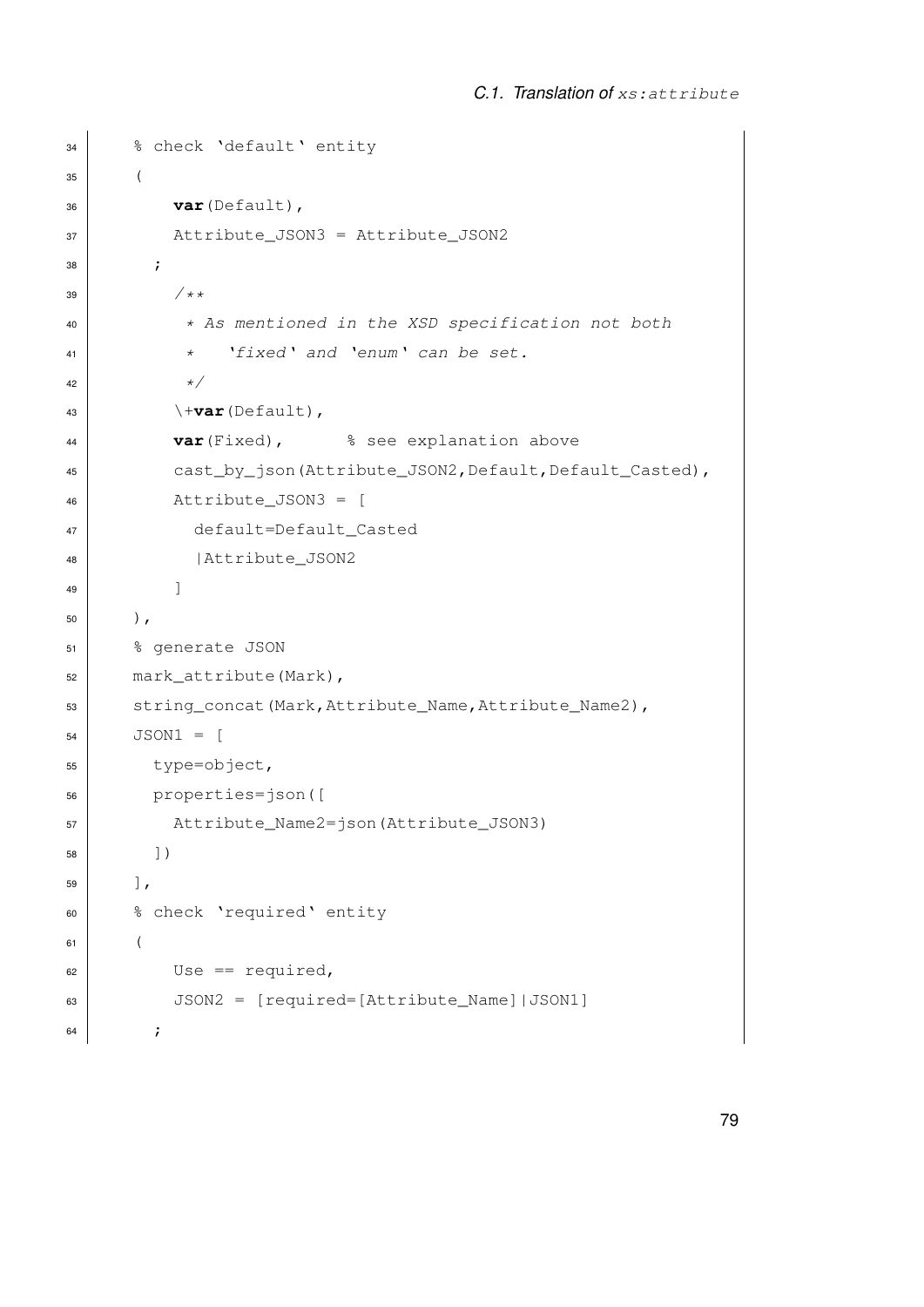*C. Source Codes of CHR Rules*

```
65 Use \left\vert \right. Use \left\vert \right. required,
66 JSON2 = JSON1
67 ),
68 | json(ComplexType_ID, json(JSON2)).
69
70
71 / * *72 * 'xs: complexType' which has an attribute with an
\begin{array}{cc} \text{73} & * & \text{inline type definition, i.e. } \end{array} var (Type) ' and an
74 * 'xs:simpleType' child node.
75 *
76 \star This rule will be called once the JSON for the inner
77 \mid * \text{ 'xs:} simpleType' has been generated.
78 \times79 transform,
80 node(NS3,simpleType,SimpleType_ID,
81 | SimpleType_Children, Attribute_ID),
82 json(SimpleType_ID,json(SimpleType_JSON)),
83 node(NS1, complexType, ComplexType ID,
84 ComplexType_Children, ComplexType_Parent_ID),
85 node(NS2, attribute, Attribute_ID,
86 Attribute Children, ComplexType ID),
\vert node_attribute(Attribute_ID, name, Attribute_Name, \vert),
88 node_attribute(Attribute_ID,type,Unbound_Type, ),
89 node_attribute(Attribute_ID,use,Use,_),
90 node_attribute(Attribute_ID, fixed, Fixed, _),
91 node_attribute(Attribute_ID,default,Default, )92 ==>
93 var(Unbound_Type),
94 xsd_namespaces([NS1, NS2, NS3])
95 |
```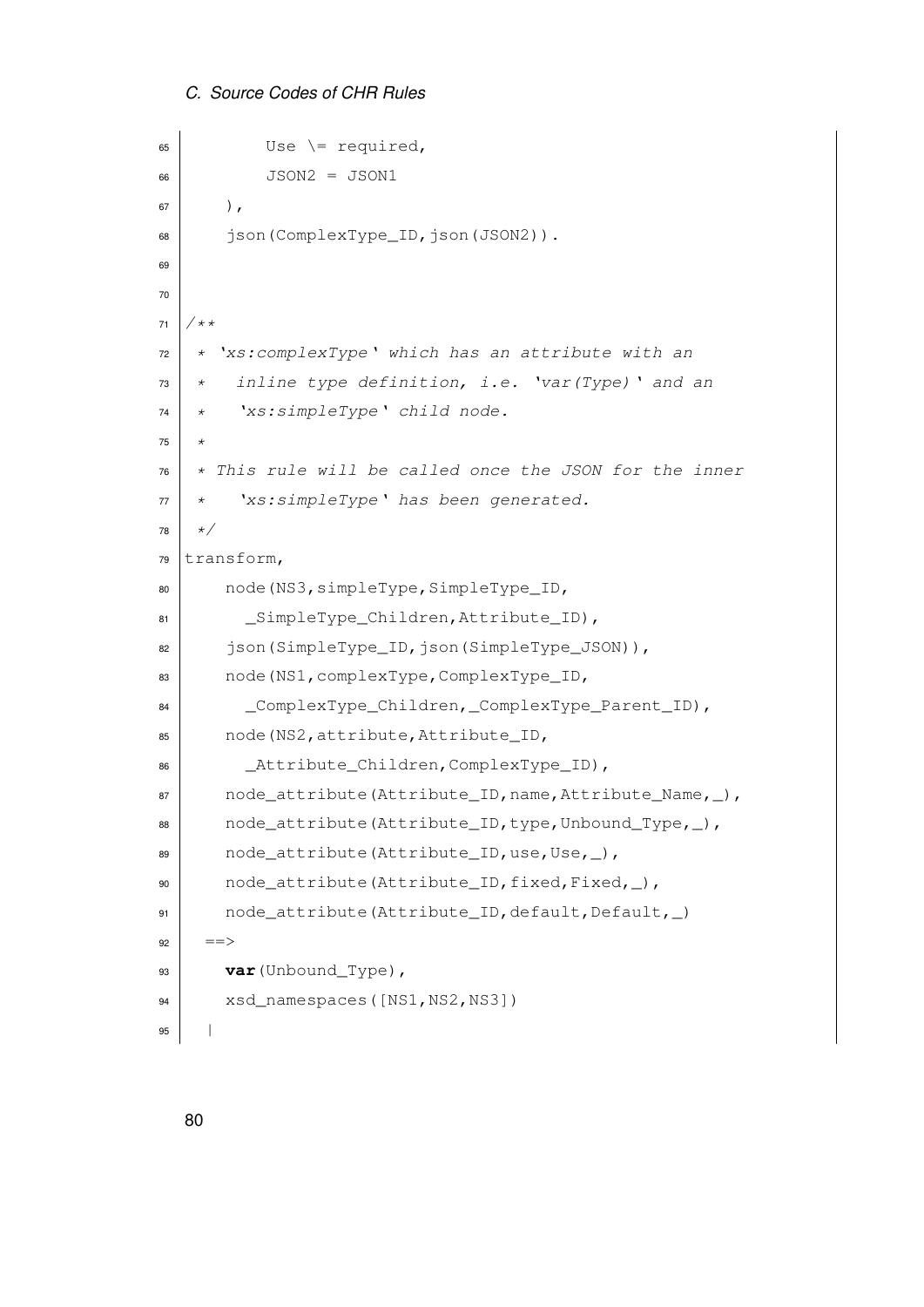```
96 Attribute_JSON = SimpleType_JSON,
97 | % check 'fixed' entity
98 (
99 var(Fixed),
100 Attribute_JSON2 = Attribute_JSON
101 ;
102 \ \ + var (Fixed),
103 cast_by_json(Attribute_JSON, Fixed, Fixed_Casted),
104 Attribute_JSON2 = [enum=[Fixed_Casted]|Attribute_JSON]
105 ),
106 | % check 'default' entity
107 (
108 var(Default),
109 Attribute_JSON3 = Attribute_JSON2
110 \vert ;
111 /*112 \star As mentioned in the XSD specification not both
\begin{array}{ccc} \hbox{113} & \hbox{113} & \hbox{113} \\ \hbox{114} & \hbox{114} & \hbox{114} & \hbox{114} \\ \hbox{115} & \hbox{116} & \hbox{117} & \hbox{117} \\ \hbox{116} & \hbox{117} & \hbox{117} & \hbox{118} \\ \hbox{117} & \hbox{118} & \hbox{118} & \hbox{118} \\ \hbox{118} & \hbox{118} & \hbox{118} & \hbox{118} \\ \hbox{11114 \vert \star /
115 \forall +var(Default),
116 var(Fixed), % see explanation above
117 | cast_by_json(Attribute_JSON2, Default, Default_Casted),
118 Attribute_JSON3 = [
119 default=Default_Casted
120 | Attribute JSON2
121 ]
122 ),
123 mark_attribute(Mark),
124 string_concat(Mark, Attribute_Name, Attribute_Name2),
125 JSON1 = [
126 type=object,
```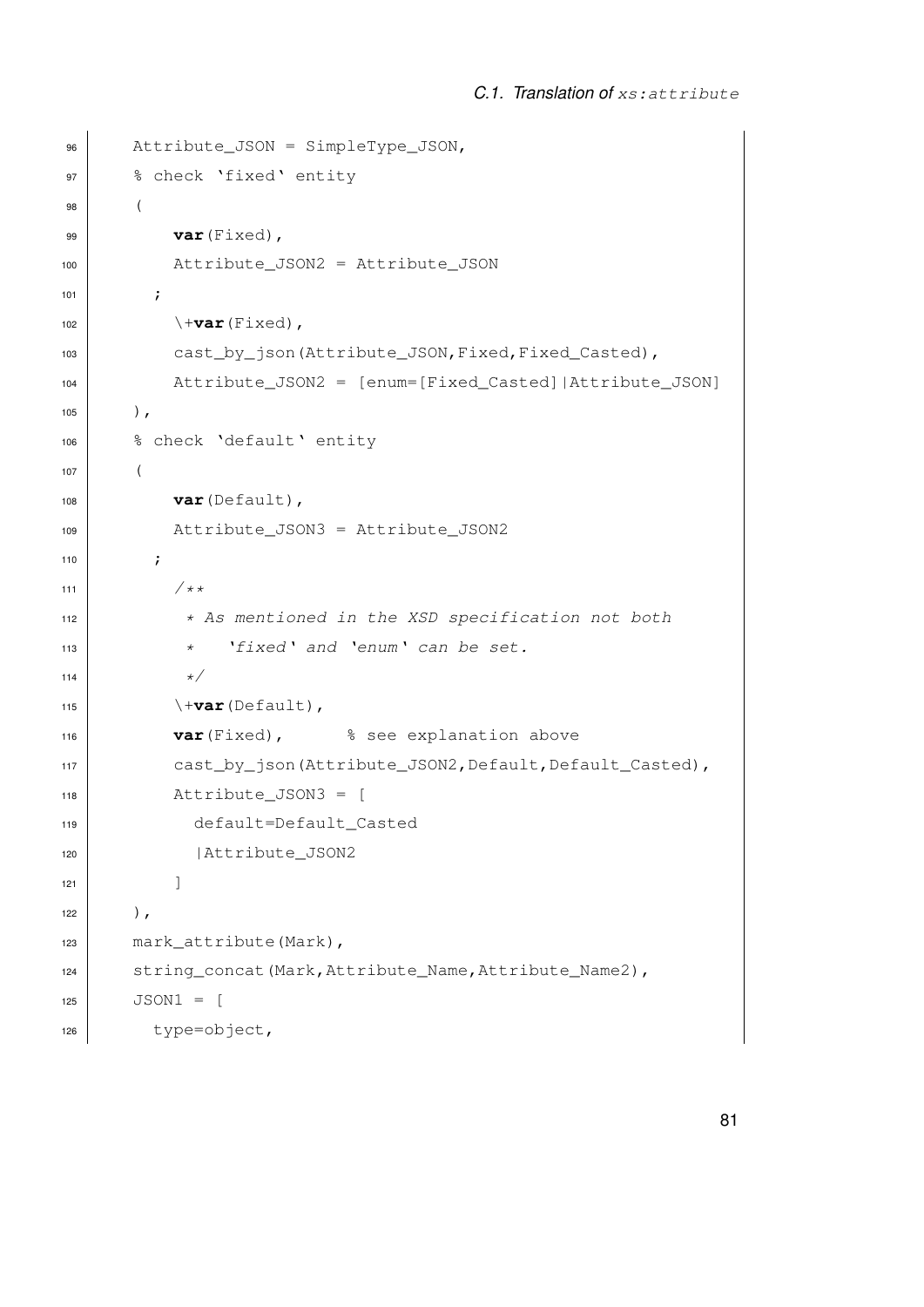```
C. Source Codes of CHR Rules
```

```
127 properties=json([
128 Attribute_Name2=json(Attribute_JSON3)
129 ] )
130 ],
131 | % check 'required' entity
132 (
133 Use == required,
_{134} JSON2 = [required=[Attribute Name]|JSON1]
\overline{\phantom{a}} 135 \overline{\phantom{a}} ;
136 Use \le required,
137 JSON2 = JSON1
138,
139 json(ComplexType_ID, json(JSON2)).
140
141
142 / * *
143 * 'xs:complexType' which has an attribute with '@ref'
144 * attribute being set.
145 \star146 * As specified, '@name' and '@type' can not be both
147 \mid * \text{ present.}148 \star/149 transform,
150 node(NS1,complexType,ComplexType_ID,
151 | ComplexType_Children, ComplexType_Parent_ID),
152 node(NS2, attribute, Attribute_ID,
153 | Attribute_Children, ComplexType_ID),
154 node_attribute(Attribute_ID,ref,Ref,_),
155 node attribute(Attribute ID,use, Use, ),
156 node_attribute(Attribute_ID,fixed,_Fixed,_),
157 node_attribute(Attribute_ID,default,_Default,_)
```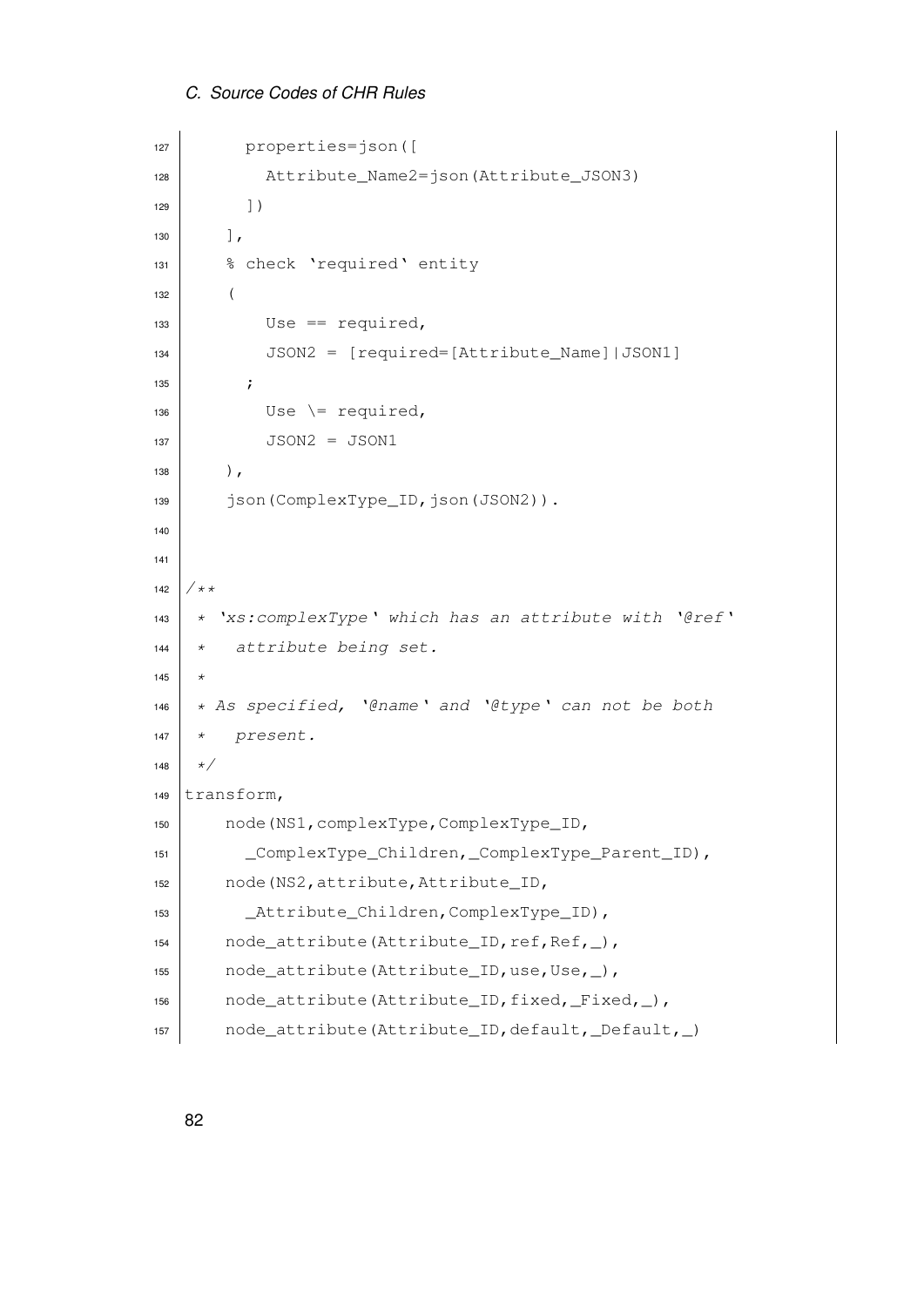```
158 = = >
159 xsd_namespaces([NS1,NS2])
160 |
161 string_concat('#/definitions/@',Ref,Definition_Ref),
162 Attribute_JSON = [
163 | '$ref'=Definition_Ref
164 ],
165 JSON1 = [
166 type=object,
167 properties=json([
168 Ref=json(Attribute_JSON)
169 1)
170 ],
171 | % check 'required' entity
172 (
173 Use == required,
174 JSON2 = [required=[_Attribute_Name]|JSON1]
175 ;
176 Use \leq required,
JSON2 = JSON1178 ),
179 | json(ComplexType_ID,json(JSON2)).
```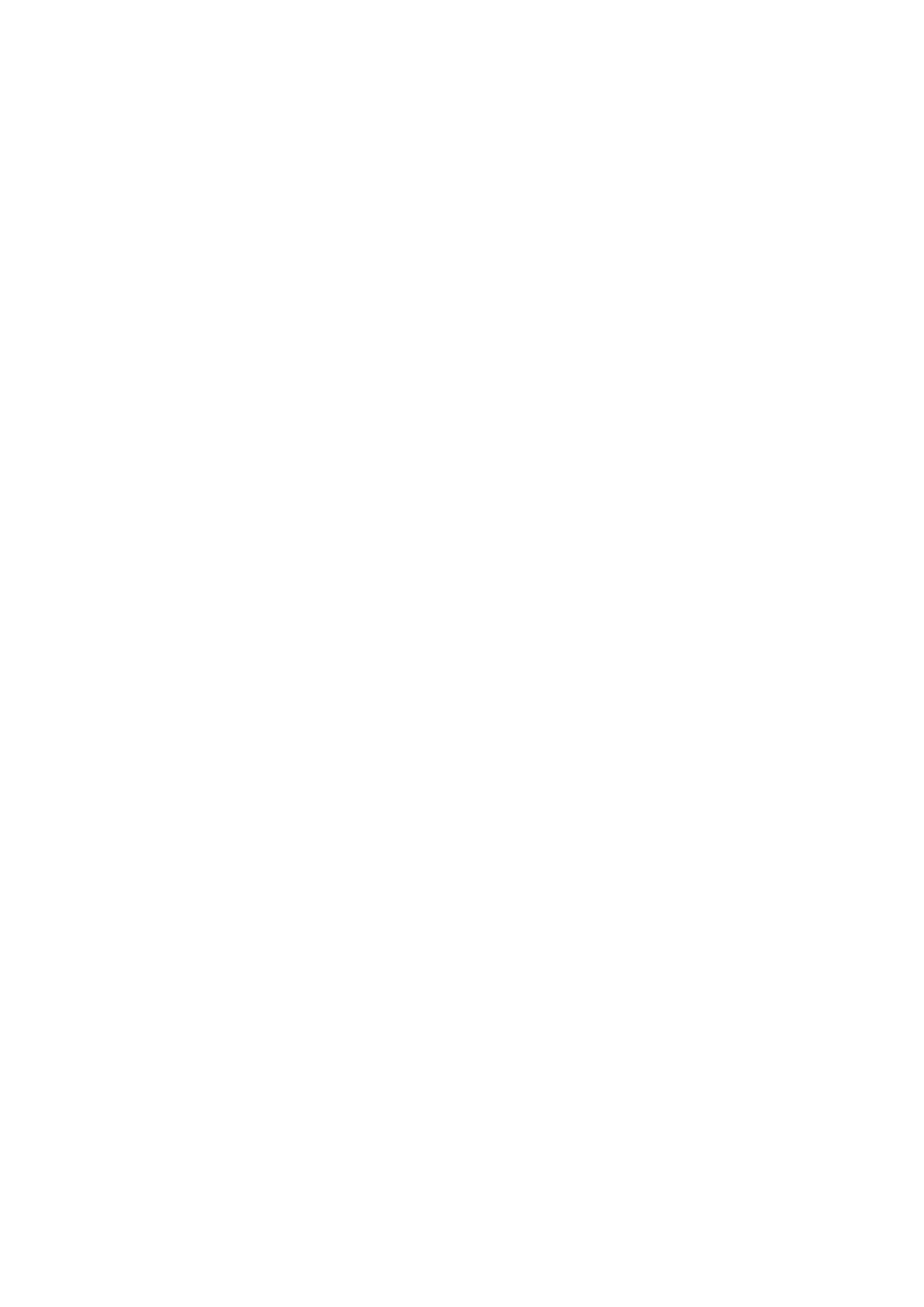# **List of Tables**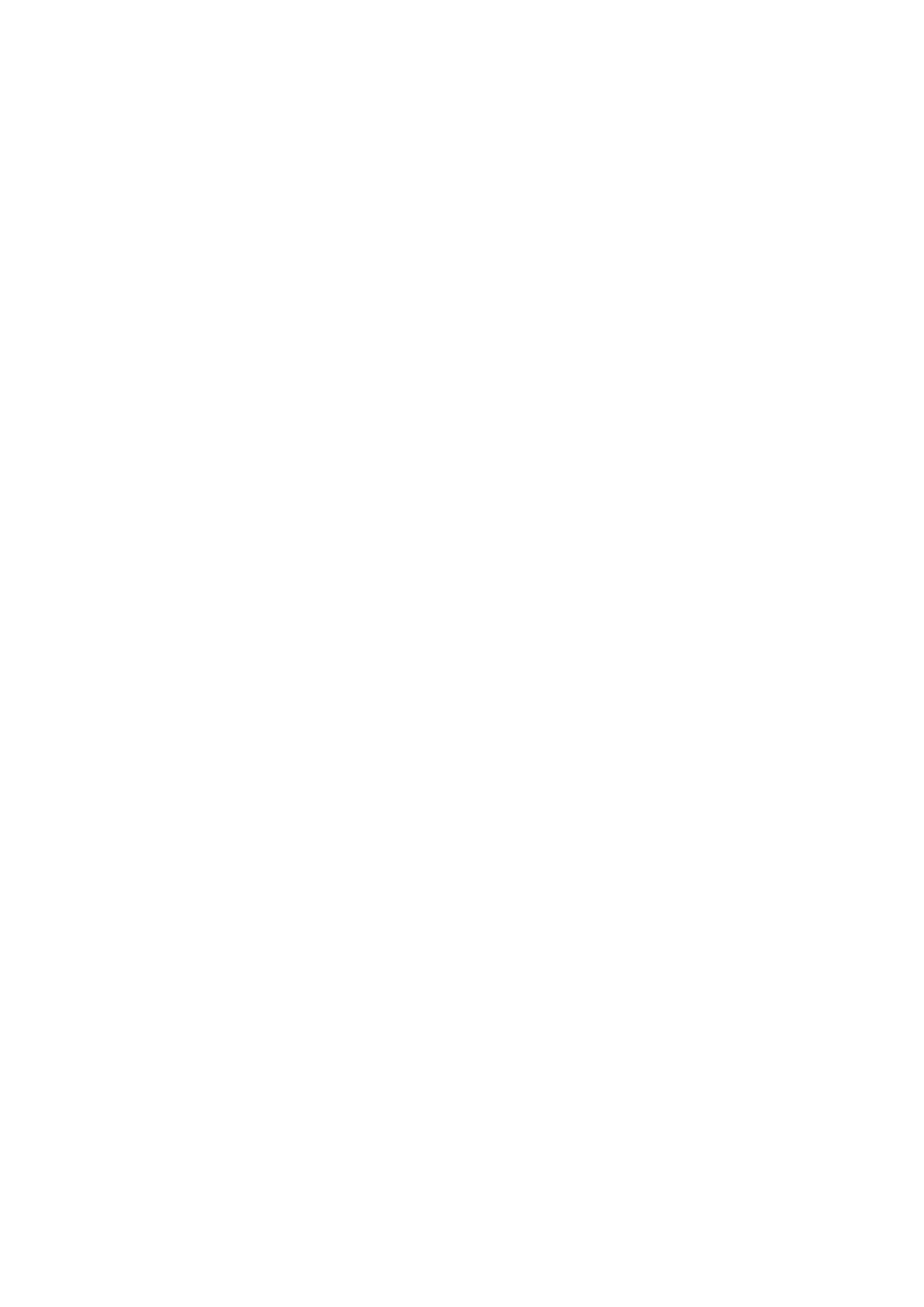## **Bibliography**

- [Arc12] ARCHIVE, W3C N.: *Two XML Schema Specifications are Recommendations*. <http://www.w3.org/News/2012#entry-9412>. Version: April 2012
- [BFRW01] BROWN, Allen ; FUCHS, Matthew ; ROBIE, Jonathan ; WADLER, Philip: *XML Schema: Formal Description*. World Wide Web Consortium, Working Draft WD-xmlschema-formal-20010925, September 2001
- [Bir04] BIRON, A. Malhotra P.: XML Schema Part 2: Datatypes Second Edition / W3C Recommendation. 2004. – Forschungsbericht
- [bra06] BRAY, Tim (Hrsg.) ; PAOLI, Jean (Hrsg.) ; SPERBERG-MCQUEEN, C.M. (Hrsg.) ; MALER, Eve (Hrsg.) ; YERGEAU, François (Hrsg.) ; COWAN, John (Hrsg.). W3C - WORLD WIDE WEB CONSORTIUM: Extensible Markup Language (XML) 1.1 (Second Edition) / W3C - World Wide Web Consortium. Version: Second, September 2006. [http://www.w3.org/TR/](http://www.w3.org/TR/2006/REC-xml11-20060816/) [2006/REC-xml11-20060816/](http://www.w3.org/TR/2006/REC-xml11-20060816/). W3C - World Wide Web Consortium, September 2006. – W3C Recommendation
- [Cla97] CLARK, James: Comparison of SGML and XML. In: *World Wide Web Consortium Note* 15 (1997)
- [CM84] CLOCKSIN, William F. ; MELLISH, Christopher S.: Programming in PROLOG. (1984)
- [Cov05] COVER, Robin: *XML Applications and Initiatives*. [http://xml.](http://xml.coverpages.org/xmlApplications.html) [coverpages.org/xmlApplications.html](http://xml.coverpages.org/xmlApplications.html). Version: Juni 2005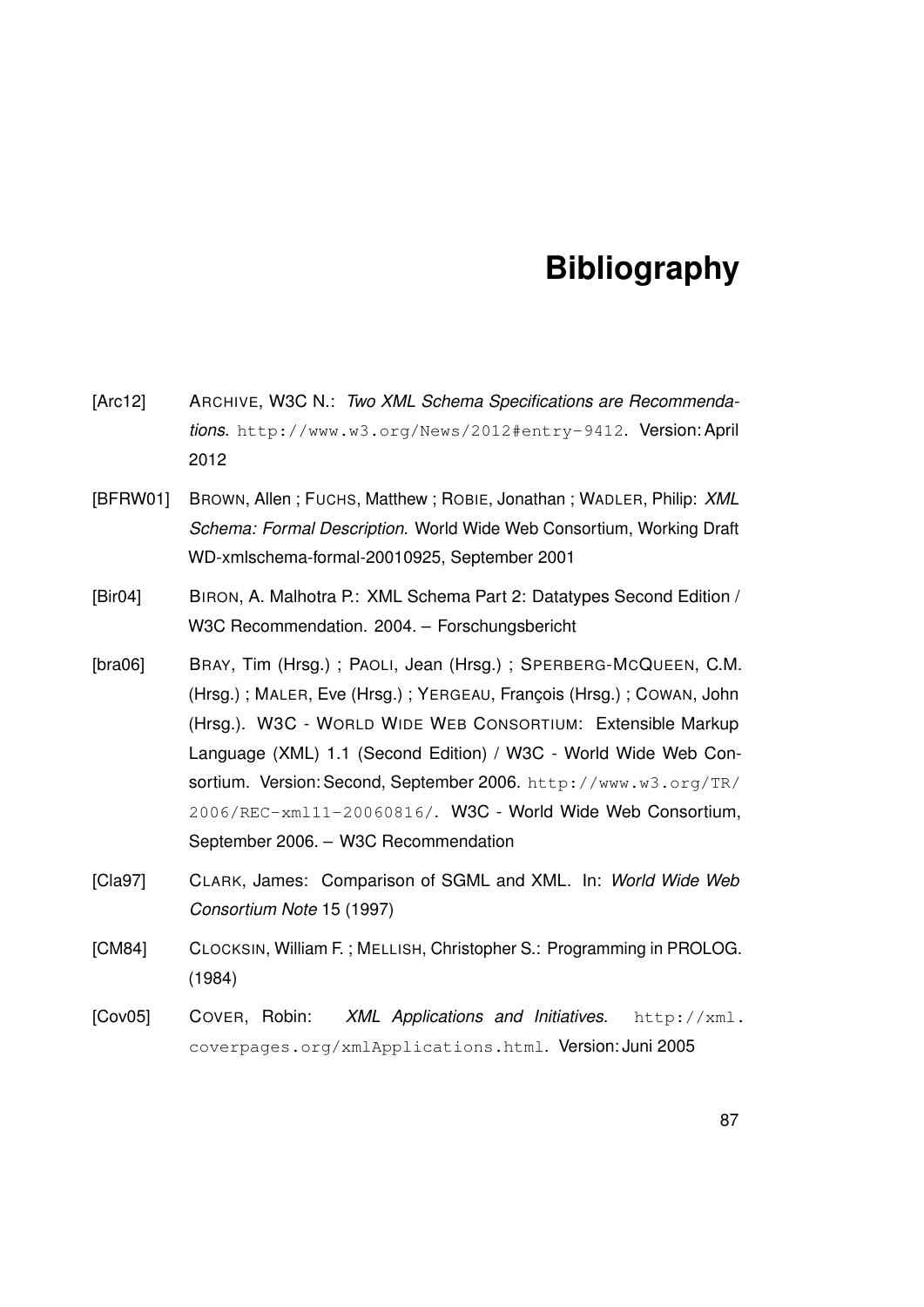#### *BIBLIOGRAPHY*

- [Cro06] CROCKFORD, D.: *The application/json Media Type for JavaScript Object Notation (JSON)*. RFC 4627 (Informational). [http://www.ietf.org/](http://www.ietf.org/rfc/rfc4627.txt) [rfc/rfc4627.txt](http://www.ietf.org/rfc/rfc4627.txt). Version: July 2006 (Request for Comments)
- [Duv11] DUVANDER, Adam: *1 in 5 APIs Say "Bye XML"*. [http://blog.programmableweb.com/2011/05/25/](http://blog.programmableweb.com/2011/05/25/1-in-5-apis-say-bye-xml/) [1-in-5-apis-say-bye-xml/](http://blog.programmableweb.com/2011/05/25/1-in-5-apis-say-bye-xml/). Version: Mai 2011
- [ECM99] ECMA: *ECMAScript Language Specification*. [http://www.](http://www.ecma-international.org/publications/files/ecma-st/ECMA-262.pdf) [ecma-international.org/publications/files/ecma-st/](http://www.ecma-international.org/publications/files/ecma-st/ECMA-262.pdf) [ECMA-262.pdf](http://www.ecma-international.org/publications/files/ecma-st/ECMA-262.pdf). Version: December 1999. – ECMA Standard 262, 3rd **Edition**
- [Frü95] FRÜHWIRTH, Thom: *Constraint handling rules*. Springer, 1995
- [Gal13] GALIEGUE, Francis: *JSON Schema: interactive and non interactive validation*. [http://tools.ietf.org/html/](http://tools.ietf.org/html/draft-fge-json-schema-validation-00) [draft-fge-json-schema-validation-00](http://tools.ietf.org/html/draft-fge-json-schema-validation-00). Version: Februar 2013 (Internet-Draft)
- [GSMT+08] GAO, Shudi ; SPERBERG-MCQUEEN, C. M. ; THOMPSON, Henry S. ; MENDELSOHN, Noah ; BEECH, David ; MALONEY, Murray: *W3C XML Schema Definition Language (XSD) 1.1 Part 1: Structures*. World Wide Web Consortium, Working Draft WD-xmlschema11-1-20080620, June 2008
- [JSO11] Roadmap for the JSON Schema spec JSON Schema Google Group. [https://groups.google.com/forum/#!msg/json-schema/](https://groups.google.com/forum/#!msg/json-schema/JSfq2xPnlsA/24MU4zbN2BMJ) [JSfq2xPnlsA/24MU4zbN2BMJ](https://groups.google.com/forum/#!msg/json-schema/JSfq2xPnlsA/24MU4zbN2BMJ). Version: Februar 2011
- [JSO13a] *Introducing JSON*. <http://www.json.org/>. Version: November 2013
- [JSO13b] *JSON Schema Core/Validation Meta Schema*. [http://json-schema.](http://json-schema.org/schema) [org/schema](http://json-schema.org/schema). Version: Dezember 2013
- [JSO13c] *JSON Schema Software*. [http://json-schema.org/](http://json-schema.org/implementations.html) [implementations.html](http://json-schema.org/implementations.html). Version: Oktober 2013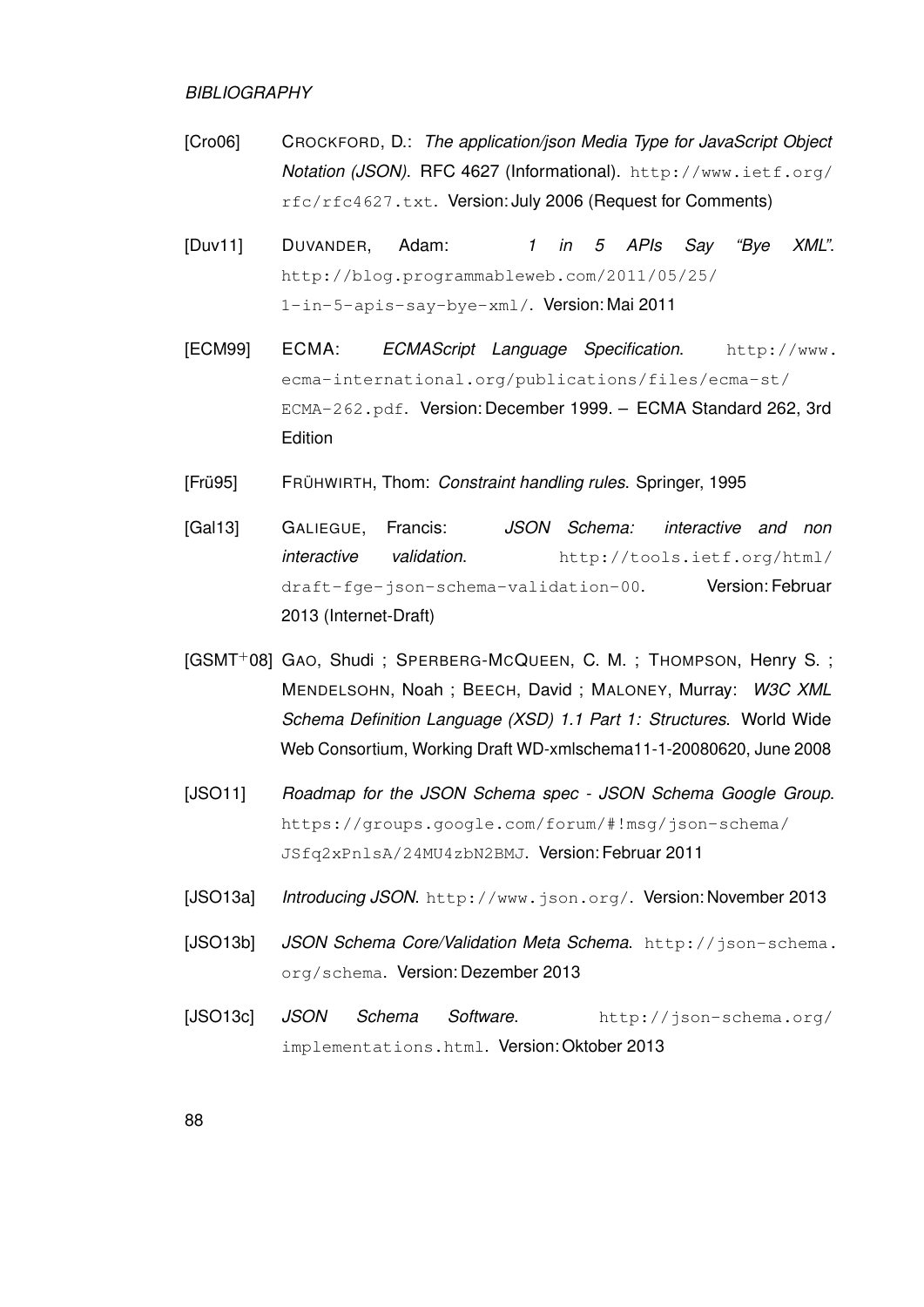- [KZ09] K. ZYP, Ed.: A JSON Media Type for Describing the Structure and Mean*ing of JSON Documents (Draft 01)*. [http://tools.ietf.org/html/](http://tools.ietf.org/html/draft-zyp-json-schema-01) [draft-zyp-json-schema-01](http://tools.ietf.org/html/draft-zyp-json-schema-01). Version: Dezember 2009 (Internet-Draft)
- [KZ13] K. ZYP, Ed.: A JSON Media Type for Describing the Structure and Mean*ing of JSON Documents (Draft 04)*. [http://tools.ietf.org/html/](http://tools.ietf.org/html/draft-zyp-json-schema-04) [draft-zyp-json-schema-04](http://tools.ietf.org/html/draft-zyp-json-schema-04). Version: Januar 2013 (Internet-Draft)
- [Les13] LESTER, Andy: *Documentation for the TAP format*. [https:](https://metacpan.org/pod/release/PETDANCE/Test-Harness-2.64/lib/Test/Harness/TAP.pod) [//metacpan.org/pod/release/PETDANCE/Test-Harness-2.](https://metacpan.org/pod/release/PETDANCE/Test-Harness-2.64/lib/Test/Harness/TAP.pod) [64/lib/Test/Harness/TAP.pod](https://metacpan.org/pod/release/PETDANCE/Test-Harness-2.64/lib/Test/Harness/TAP.pod). Version: Dezember 2013
- [Mad13] MADSEN, Andreas: *npmjs: Interpreted*. [https://npmjs.org/](https://npmjs.org/package/interpreted) [package/interpreted](https://npmjs.org/package/interpreted). Version: Dezember 2013
- <span id="page-96-0"></span>[Nog13] NOGATZ, Falco: *Github: Source Code of xsd2json*. [https://github.](https://github.com/fnogatz/xsd2json) [com/fnogatz/xsd2json](https://github.com/fnogatz/xsd2json). Version: Dezember 2013
- [NPRI09] NURSEITOV, Nurzhan ; PAULSON, Michael ; REYNOLDS, Randall ; IZURIETA, Clemente: Comparison of JSON and XML Data Interchange Formats: A Case Study. In: *CAINE* 2009 (2009), S. 157–162
- [PGM+08] PETERSON, David ; GAO, Shudi ; MALHOTRA, Ashok ; SPERBERG-MCQUEEN, C. M. ; THOMPSON, Henry S.: *W3C XML Schema Definition Language (XSD) 1.1 Part 2: Datatypes*. World Wide Web Consortium, Working Draft WD-xmlschema11-2-20080620, June 2008
- [W3C04] W3C: *XML Schema Part 1: Structures Second Edition ; W3C Recommendation 28 October 2004*. <http://www.w3.org/TR/xmlschema-1/>. Version: 2004
- [Wie05] WIELEMAKER, Jan: SWI-Prolog SGML/XML Parser. In: *SWI, University of Amsterdam, Roetersstraat* 15 (2005), S. 1018
- [Wie13a] WIELEMAKER, Jan: *load\_structure/3 SWI-Prolog Manual*. [http://www.](http://www.swi-prolog.org/pldoc/man?predicate=load_structure/3) [swi-prolog.org/pldoc/man?predicate=load\\_structure/3](http://www.swi-prolog.org/pldoc/man?predicate=load_structure/3). Version: Juli 2013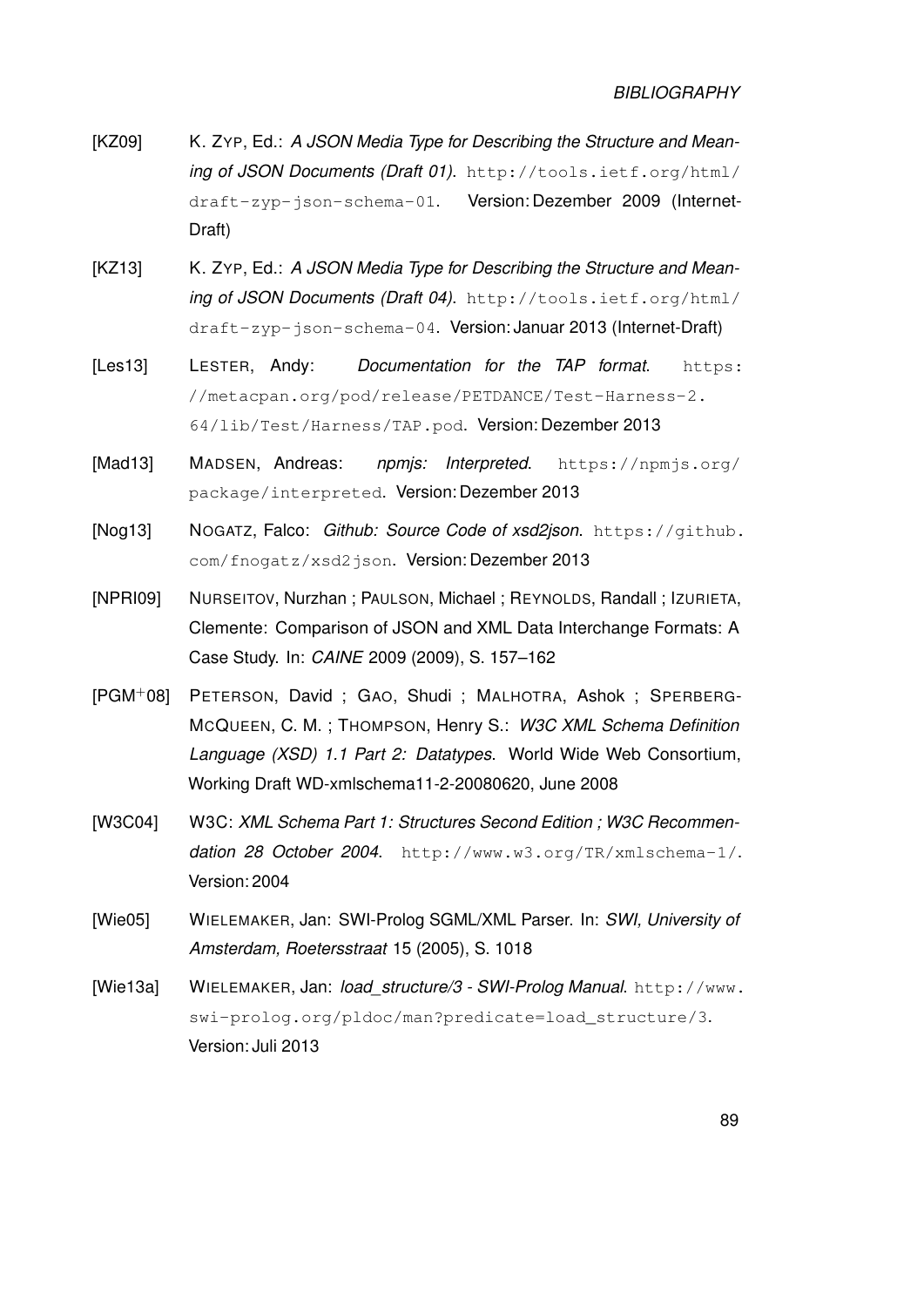### *BIBLIOGRAPHY*

[Wie13b] WIELEMAKER, Jan: *Supporting JSON - SWI-Prolog Manual*. [http:](http://www.swi-prolog.org/pldoc/doc_for?object=section(2,) [//www.swi-prolog.org/pldoc/doc\\_for?object=section\(2,](http://www.swi-prolog.org/pldoc/doc_for?object=section(2,) ['5',swi\('/doc/packages/http.html'\)\)](http://www.swi-prolog.org/pldoc/doc_for?object=section(2,). Version: Dezember 2013